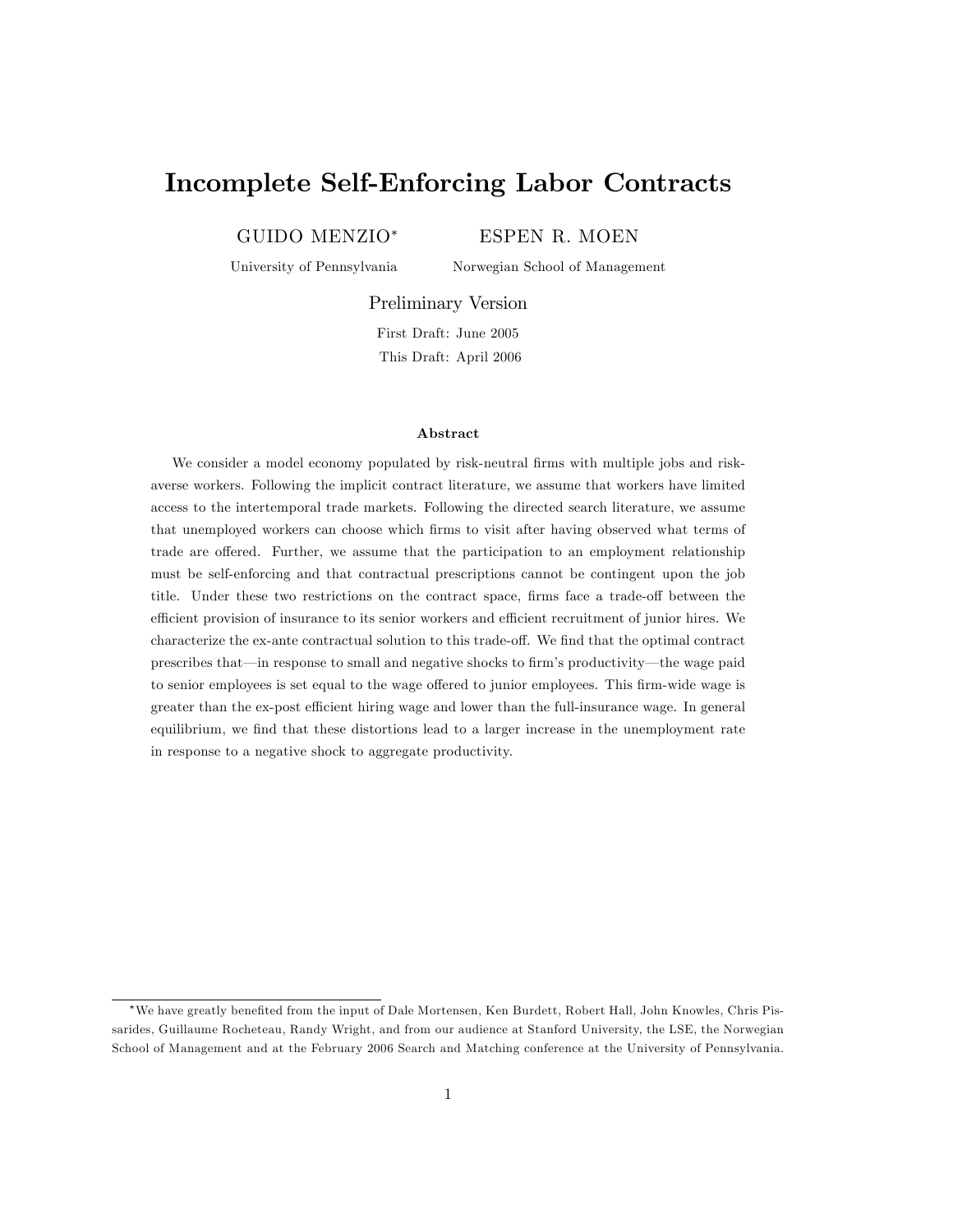# 1. INTRODUCTION

When the elasticity of labor supply is calibrated to match the estimates obtained from micro-data, the neoclassical growth model cannot account for the cyclical behavior of wages, employment and labor productivity. On the supply side, the model grossly overestimates the magnitude of wage fluctuations given the observed volatility of employment. On the demand side, the model overestimates the magnitude of employment fluctuations given the observed volatility in labor productivity (Kydland, 1995; Hall, 1997; Galí et alii, 2005).

The implicit contracts literature developed in response to this failure of the neoclassical growth model. Azariadis (1975) and Baily (1974) noticed that—if workers cannot insure themselves against labor productivity shocks in the formal markets—then risk-neutral firms find profitable to step-in and offer insurance to their employees. Wage and employment are the outcome of the combined trade of labor and insurance services. In the equilibrium labor-insurance trade, the wage efficiently insures workers' consumption. Therefore, if the marginal utility of consumption does not depend on leisure, the wage must be constant across states of the world. In the equilibrium labor-insurance trade, employment must maximize the value of production, i.e. it must be ex-post efficient in every state of the world. Therefore, abstracting from income effects, the allocation of labor is the same as in the neoclassical growth model. Overall, the implicit contract theory can account for the volatility of wages vis-‡-vis the cyclical behavior of employment, but it does not help explain the volatility of employment in face of the cyclical behavior of aggregate productivity.

Building on the original insight of Azariadis and Baily, this paper develops a theory where laborinsurance contracts not only dampen wage fluctuations but also magnify the response of employment to aggregate productivity shocks.

Following the earlier literature on implicit contracts, we assume that the economy is populated by risk-neutral Örms and risk-averse workers who have no access to the interdate/state consumption markets. Departing from the earlier literature, we assume that both the firm and the worker can renege on their contractual agreement in order to pursue more profitable trading opportunities. Moreover, we modify the original implicit contract environment by assuming that the labor market is characterized by search frictions—i.e. when a worker applies for a job she does not know whether she will be qualified for it or not. The first assumption reflects the view that there are significant costs and risks associated with seeking the judicial enforcement of a labor contract or the renegotiation of an existing agreement. The second assumption reflects the well established view that finding a job and filling a vacant position are time-consuming activities.

In our environment, firms face a trade-off between efficiently providing insurance to senior employees and efficiently recruiting workers to man vacant positions. On the one hand, a necessary condition for efficient insurance provision is to pay senior employees a constant wage across dates and states of the world. On the other hand, in order to attract the efficient number of applicants,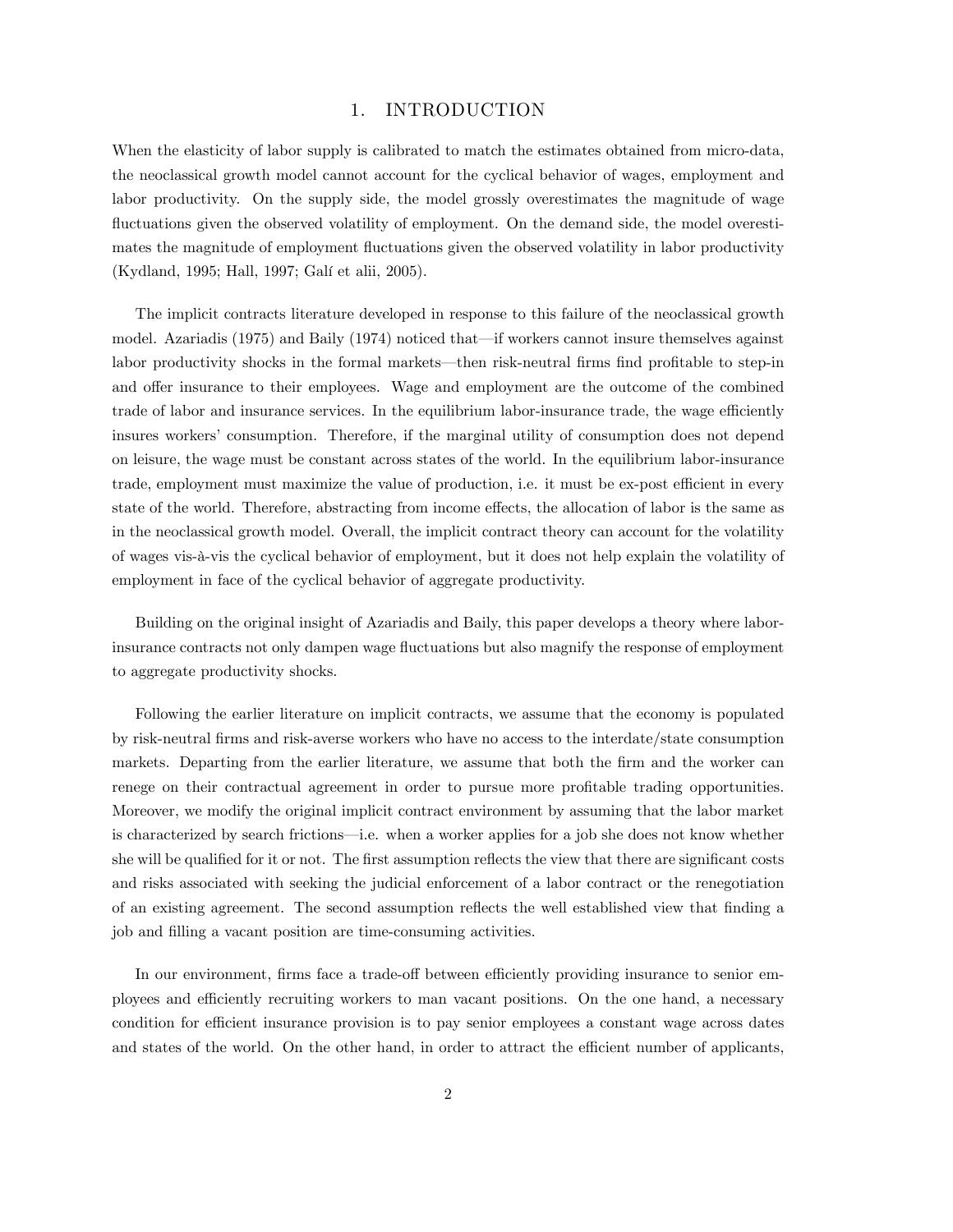the hiring wage has to depend upon the aggregate state of the economy and the realization of firmspecific shocks. Therefore, there might be circumstances where the terms-of-trade that efficiently insure senior employees are more generous than the terms-of-trade that attract the efficient number of applicants. In such circumstances, if one of the applicants turns out to be qualified for a filled position, the firm has the incentive to hire her and lay-off the senior worker. Because of this tension between employment insurance and recruitment, the optimal contract must specify not only what wage the employee is paid in each date and state, but also what terms-of-trade the firm offers to workers hired in the future.

Under the assumption that firms are active for two periods only, the optimal contract partitions the productivity space into four regions. If in the second period the productivity of the firm is sufficiently high, then the optimal contract implements the ex-post efficient allocation. Specifically, senior workers are paid the same wage as in the first period and junior hires are offered the wage that attracts the efficient number of applicants. Because the efficient hiring wage is greater than the efficient insurance wage, the firm has no incentive to replace senior workers with junior hires. If the productivity of the firm is such that the efficient hiring wage is smaller but sufficiently close to the insurance wage, then the optimal contract prescribes a common wage for senior and junior employees. The firm-wide wage is strictly greater than the efficient hiring wage and strictly smaller than the efficient insurance wage, but it guarantees that senior workers do not lose their job to junior hires. If the productivity of the firm is such that the efficient hiring wage is sufficiently smaller than the insurance wage, the contractual remedy to the replacement problem takes on a different form. In this region, the hiring wage is distorted downward to reduce the number of applicants attracted by the firm and, in turn, the probability that some of them is qualified to replace a senior employee. Conditional on remaining employed, a senior worker receives the efficient insurance wage. Finally, there is a productivity threshold below which the firm withdraws from the job market. The location of the four regions depends on the history of aggregate economic conditions.

Under limited commitment, the labor-insurance contract not only affects the distribution of output between firms and workers, it also affects the allocation of labor by distorting the hiring wage. In the last part of the paper, we characterize the effect of the hiring wage distortions on the cyclical dynamics of the unemployment rate. When the economy is hit by a small negative shock to aggregate productivity, established firms offer a firm-wide wage in order to protect senior employees from the risk of being replaced. On the one hand, because the firm-wide wage is greater than the efficient hiring wage, an excessive number of applicants are attracted to established firms. On the other hand, the upward distortion in the hiring wage offered by established firms crowds out the creation of new firms. Overall, if the probability of filling a vacancy is concave in the number of applicants, the net effect of the distortion of the hiring wage is to magnify the response of the unemployment rate to the negative productivity shock. When the economy is hit by a positive shock to aggregate productivity, established firms enter the region where there is no tension between the goals of insurance provision and efficient recruitment. Therefore, the number of workers attracted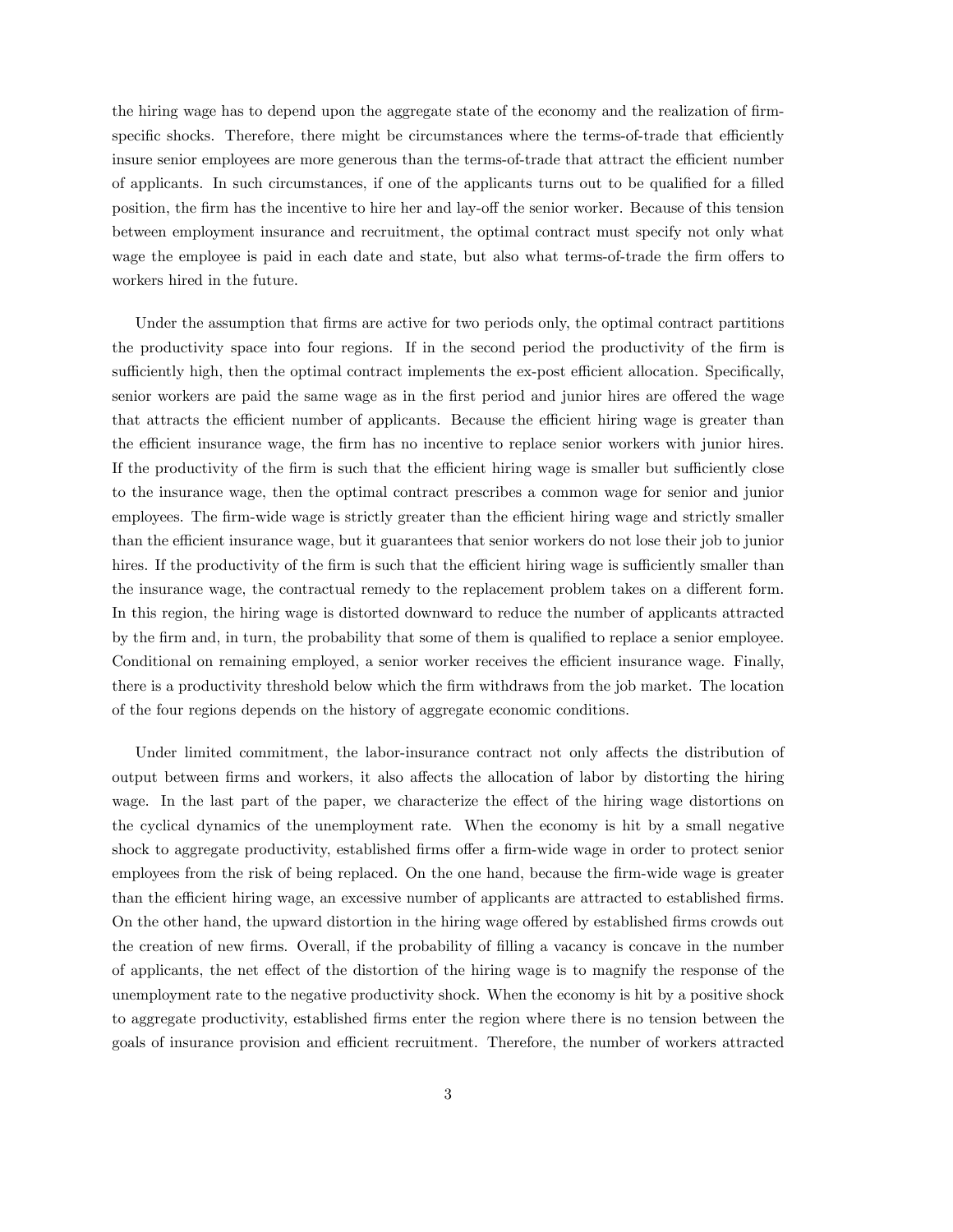by established firms, the number of new firms entering the market and, ultimately, the response of the unemployment rate are unaffected by the labor-insurance contract.

#### 1.1. Related Literature

Our paper's goal relates to an earlier strand of literature that modifies the basic implicit contract framework to obtain allocative effects on employment. In this literature, it is assumed that the firm privately observes the realization of the state of the world. Given asymmetric information between the trading partners, the contract space has to be restricted in order to guarantee that the firm reports the true realization of the state of the world. Chari (1983) and Kahn and Green (1983) prove that the optimal contract distorts the allocation of labor away from the ex-post efficient level in order to satisfy the truth-telling constraint. Unfortunately, as long as leisure is a normal good, the allocative distortions dampen employment áuctuations. Grossman and Hart (1981, 1983) show that asymmetric information can lead to amplification of employment fluctuations under the additional assumption that Örms are risk-averse.

Our paperís Öndings might be relevant for a recent debate in the macro-search literature. Shimer  $(2005)$  noticed that the basic random search model à la Mortensen and Pissarides (1999) cannot account for the relative volatility of unemployment and labor productivity over the business cycle. This quantitative observation has brought about a wealth of theoretical studies that modify the basic search framework and create mechanisms of amplification of unemployment responses to productivity shocks. Hall (2005) and Gertler and Trigari (2006) show that  $\text{-if hiring wages}$  are sufficiently sticky small fluctuations of aggregate productivity translate into large movements of the profit rate, of firm creation and, ultimately, unemployment. While the amplification mechanism highlighted in these papers is similar to ours, we provide an explicit theory of sticky hiring wages. Also Kennan (2004) and Menzio (2005) obtain endogenously rigid hiring wages, but they stress a rather different mechanism. They consider a version of the basic search framework where firms have private information about their labor productivity. Under some conditions on the distribution of firm-specific shocks, they show that informational rents accruing to the firms are procyclical and hiring wages are nearly acyclical. Hall  $(2005)$  and Nagypal  $(2005)$  uncover mechanisms of amplification that are based on the endogenous cyclical dynamics in the quality of the pool of job applicants.

### 1.2. Structure of the Paper

Section 2 lays out the environment of the economy. Section  $3$  studies the optimal labor-insurance contract under full-commitment. Section 4 characterizes the optimal contract under limited commitment. Section 5 compares the cyclical properties of the general equilibrium consequences of labor-insurance contracts under limited commtment. In Section 6 we discuss some of the key assumptions of the model and briefly conclude.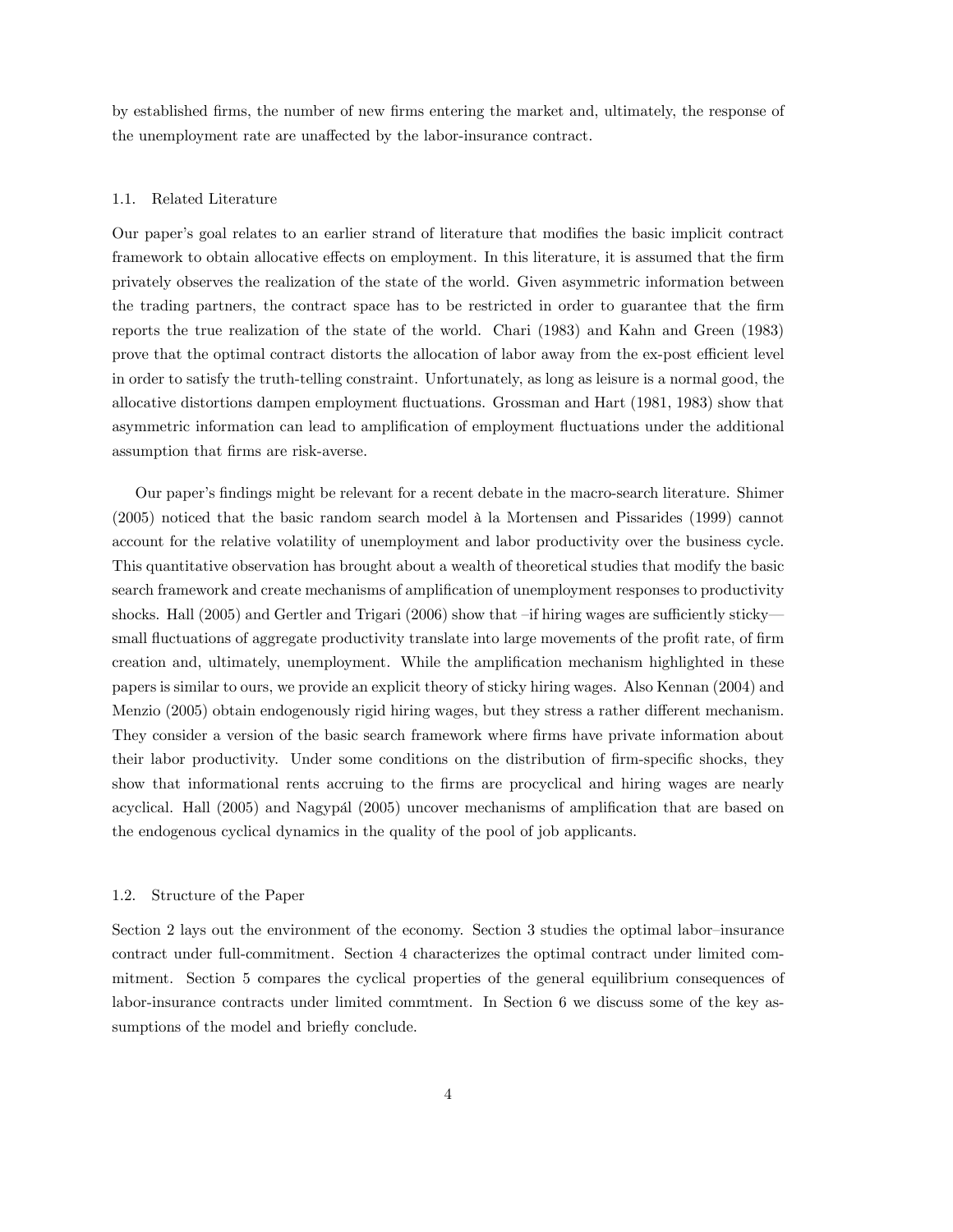# 2. THE MODEL

### 2.1. Physical Environment

The economy is populated by a continuum of workers with measure 1. Each worker's preferences over streams of consumption  $\tilde{c} = {c_t}_{t=0}^{\infty}$  can be represented by a von Neumann-Morgerstern utility function

$$
U(\tilde{c}) = \sum_{t=0}^{\infty} \beta^t \cdot u(c_t); \qquad (1)
$$

the discount factor  $\beta$  belongs to the interval  $(0,1)$  and  $u : \mathbb{R}_+ \to \mathbb{R}$  is strictly increasing and strictly concave. In period  $t$ , there is a large number of idle firms that can enter the market and become active by investing  $I > 0$  units of the consumption good. In addition, in period t, there is a number of established Örms that have entered the market in the previous period and are still active. For the sake of simplicity, we assume that no firms established before date  $t - 1$  are still active in period t. Each active firm i is composed by a small exogenous measure of positions  $n \in (0,1)$  and each manned position produces  $p_{i,t} \geq 0$  units of the consumption good. The objective of a firm is to maximize the expected sum of profits with discount factor  $\beta$ .

Firms and workers are matched through a directed search process. At the beginning of the period, each newly established firm i posts a labor contract  $\omega_{i,j}$  for every position  $j \in [0, n]$ . The labor contract  $\omega_{i,j}$  specifies the terms of trade and employment offered to a worker who is hired at position j in every state/date. In particular, the contract  $\omega_{i,j}$  includes the terms of trade and employment for a worker hired in period  $t$ . At the beginning of the period, a randomly selected fraction  $\sigma \in (0,1)$  of the matches between workers and old firms is exogenously destroyed. In addition, some of the existing matches may be endogenously terminated and some filled positions may be offered to new applicants. After having observed the contracts posted by new firms and the realization of the match-specific shocks at old firms, each unemployed worker decides which firm to visit and which position to apply for. If a worker is hired by firm  $i$  for position  $j$ , the terms of trade and employment are determined by the contract  $\omega_{i,j}$ . If a worker is not hired, she receives  $b > 0$  units of the consumption good as unemployment benefit and she continues searching in period  $t+1$ . Similarly, if a worker is displaced from her job during period t, she collects the unemployment benefit b and starts searching for work in period  $t + 1$ .

The matching process is frictional. Denote with  $q$  the ratio of applicants to positions associated with a contract worth W to a newly hired worker. Following Acemoglu and Shimer (1999), we refer to  $q$  as the position's expected queue length, an endogenous measure of competition for positions worth W. If a worker applies to a position with expected queue length  $q$ , she is hired with probability  $\lambda(q)$ , where  $\lambda : \mathbb{R}_+ \to (0,1)$  is twice continuously differentiable, strictly increasing. Conversely, if a firm attracts an expected queue length  $q$  for a certain position, it hires a worker with probability  $\eta(q)$ , where  $\eta: \mathbb{R}_+ \to (0,1)$  is twice continuously differentiable and strictly increasing. In addition, we assume the boundary conditions  $\lambda(\infty) = \eta(0) = 0$  and  $\lambda(0) = \eta(\infty) = 1$ .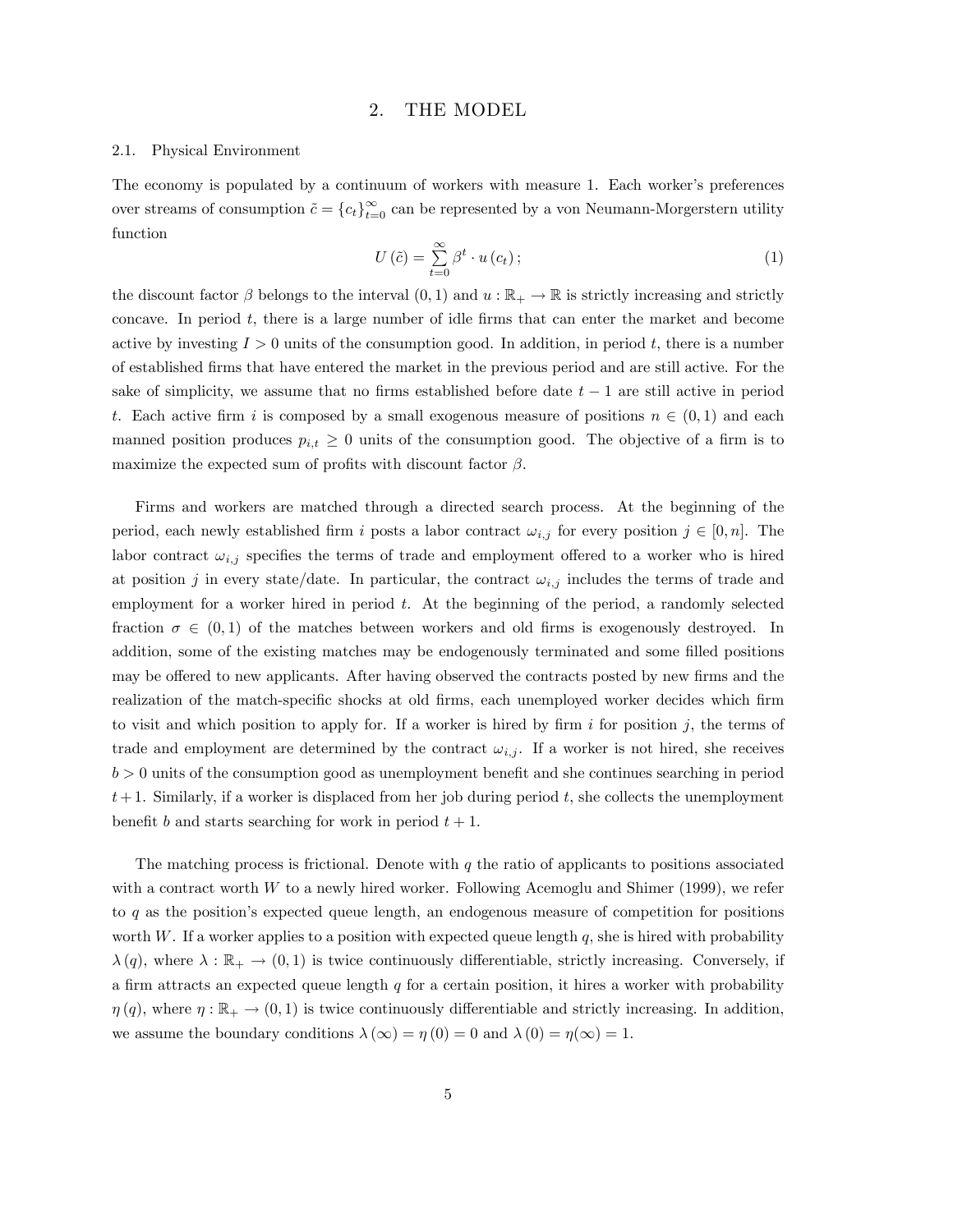The market for contingent claims is incomplete. In particular, we assume that workers can neither trade units of the consumption good in future dates/states nor their future labor services. While a discussion of this extreme form of market incompleteness is deferred to Section 6, at this point it should be noted that this assumption is used by most papers in the labor contracts literature (see for example Azariadis, 1975; Harris and Holmstrom, 1982; Holmstrom, 1983; Beaudry and DiNardo, 1991; Boldrin and Horvath, 1995; Rudanko, 2006).

The economic system is subject to firm-specific shocks, aggregate shocks and sunspots. The aggregate state of the economy x follows a L-state Markov chain, where  $\pi_{m,l}$  is the probability that  $x_t$  equals  $x_l$  given that  $x_{t-1} = x_m$ . The realization of the aggregate state of the economy determines the distribution of the firm-specific productivity  $p_{i,t}$ . In particular, if  $x_t$  is equal to  $x_l$ , the probability that  $p_{i,t}$  takes the value  $p_k$  is  $\pi_{l,k}$ , for  $k = 1, ...K$ . Finally,  $\theta_t$  is a random variable without intrinsic economic content which is distributed as a uniform over the interval  $[0, 1]$ . The realization of firm-specific shocks, aggregate shocks and sunspots is publicly observable before idle firms make their entry decision.

#### 2.2. Contractual Environment

In period t, the contract  $\omega$  posted by a newly established firm specifies the contingent transfers from the firm to a worker hired in period t. In particular, it defines: the wage  $w_1 \in \mathbb{R}_+$  paid in the first period of the employment relationship; the wage  $w_{1,2}(\zeta_{t+1}) \in \mathbb{R}_+$  paid in the second period of the relationship, conditional on the realization  $\zeta_{t+1} = \{x_{t+1}, p_{t+1}, \theta_{t+1}\}$  of the aggregate shock, the firm-specific shock and the sunspot; the severance benefit  $s_{1,2}$   $(\zeta_{t+1}) \in (-b, \infty)$  paid to the worker if she is not employed in the second period. Secondly, the contract  $\omega$  specifies the terms of employment for a worker hired in period t. In particular, it defines: the probability  $\delta_1$  that the worker is sent to the unemployment pool at the end of the first production period; the probability  $\delta_2 (\zeta_{t+1}) \in [\sigma, 1]$ that the worker is laid-off in the second period; the probability  $\rho(\zeta_{t+1}) \in [0,1]$  that the worker's job is offered to a new applicant. Finally, the contract  $\omega$  specifies the terms of trade between the firm and a worker hired in period  $t + 1$ . In particular,  $\omega$  defines: the wage  $w_{2,2}^u(\zeta_{t+1}) \in \mathbb{R}_+$  paid by the firm to a worker hired to man an unfilled position; the wage  $w_{2,2}^e(\zeta_{t+1}) \in \mathbb{R}_+$  paid to a worker hired for a position held by a senior employee.

Consider a worker hired in period t under the contract  $\omega$ . In the first period of employment, the worker's period utility is  $u(w_1)$ . At the end of the first production period, the match is destroyed with probability  $\delta_1$  and the worker starts searching for a new job in period  $t + 1$ . If the trading partners enter period  $t+1$  together, the worker is employed in the production process and she receives the period utility  $u(w_{1,2})$  with probability  $(1 - \delta_2) \cdot (1 - \rho \eta(q^e))$ , where  $q^e$  is the expected queue length attracted by the wage  $w_{2,2}^e$ . With complementary probability, the worker is not employed in the production process and she receives the period utility  $u(w_{1,2} + b)$ . Whether employed or not, the worker resumes searching in period  $t + 2$ . Therefore, the expected utility of a worker hired in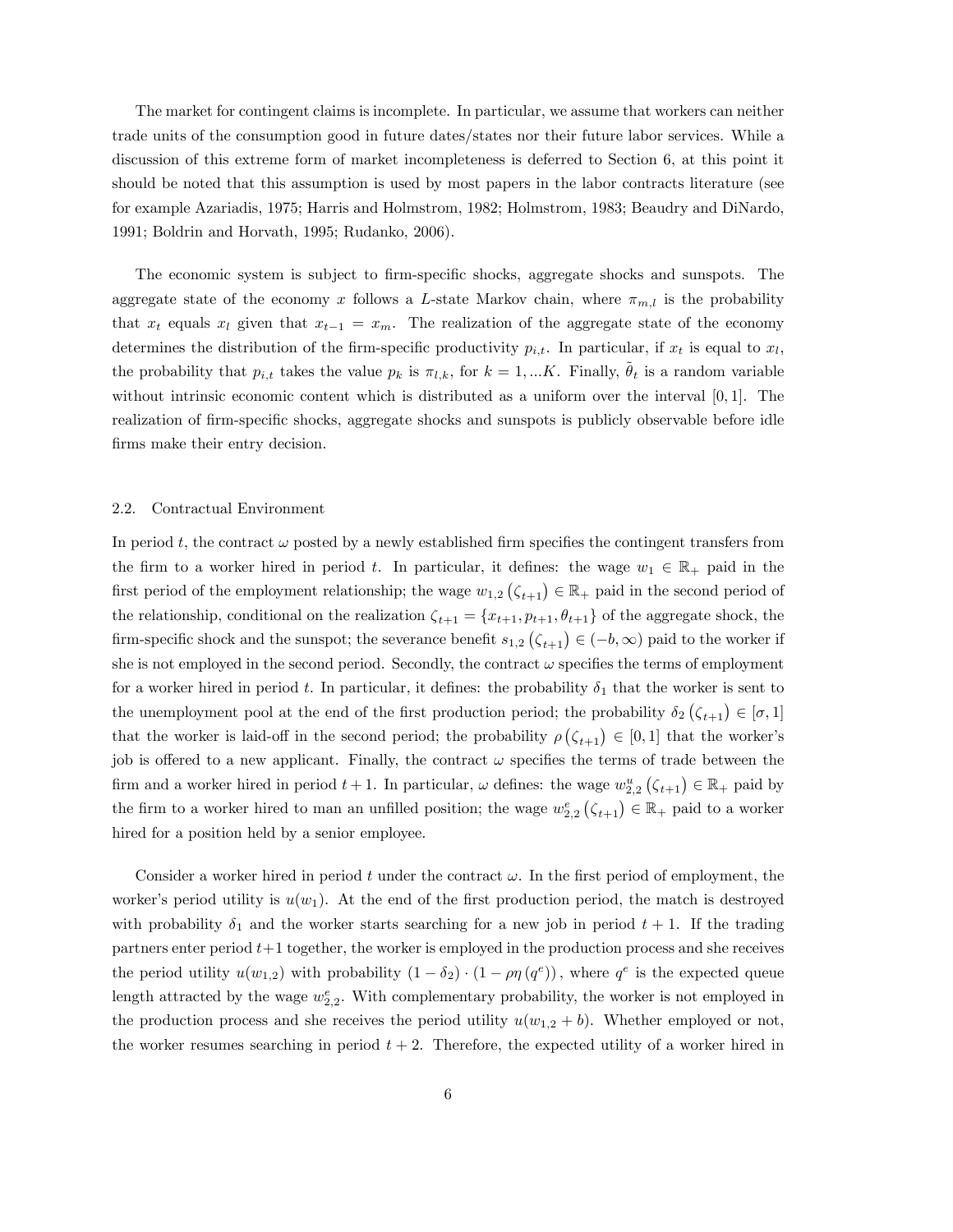period t under the contract  $\omega$  is

$$
E(U(\tilde{c}) | \omega, x_t) = u(w_1) + \beta (1 - \delta_1) E[W_{1,2}(\omega_2(\zeta_{t+1}) | \zeta_{t+1}) | x_t] + \beta \delta_1 E[Z_{t+1} | x_t], \qquad (2)
$$

where the contract's continuation value  $W_{1,2}$  (.) is given by

$$
W_{1,2}(\omega_2(\zeta_{t+1})|x_{t+1}) = u(b+s_{1,2}) + \beta E(Z_{t+2}|x_{t+1}) + [(1-\delta_2)(1-\rho\eta(q^e))] \cdot [u(w_{1,2}) - u(b+s_{1,2})]
$$
\n(3)

and  $Z_{\tau}$  is the value of searching for a job in period  $\tau^{1}$ .

Consider a firm that has entered the market in period t, posted the contract  $\omega$  and hired  $n_1$ workers. In the first period of activity, the firm's profits are  $n_1 \cdot (p_1 - w_1)$ . In the second period of activity, a fraction  $(1 - \delta_1) \cdot (1 - \delta_2) \cdot (1 - \rho \eta (q^e))$  of the workers hired in period t are employed and paid  $w_{1,2}$  units of the consumption good. A fraction  $\delta_2 + \rho \eta (q^e)$  of the workers hired in period  $t$  and not laid-off at the end of the first production process is not employed and receives the severance benefit  $s_{1,2}$ . A measure  $\eta(q^e) \cdot [n_1(1-\delta_1) \cdot (1-\delta_2) \cdot \rho]$  of workers is hired from the pool of unemployment at the wage  $w_{2,2}^e$ . A measure  $\eta(q^u) \cdot [n - n_1(1 - \delta_1) \cdot (1 - \delta_2)]$  of workers is hired from the pool of unemployment at the wage  $w_{2,2}^u$ . Each position filled in the second period of activity returns  $p_2$  units of output. Summarizing, the expected profits from posting the contract  $\omega$ are

$$
P_1(\omega, n_1 | x_t, p_t) = n_1 (p_1 - w_1) + \beta E \left[ P_2(\omega_2 (\zeta_{t+1}), n_1 | \zeta_{t+1}) | x_t \right], \tag{4}
$$

where the continuation profits  $P_2(.)$  are given by

$$
P_2(\omega_2(\zeta_{t+1}), n_1|\zeta_{t+1}) =
$$
  
\n
$$
n_1(1 - \delta_1)(1 - \delta_2)(1 - \rho\eta(q^e)) \cdot (p_2 - w_{1,2}) - n_1(1 - \delta_1)[\delta_2 + (1 - \delta_2)\rho\eta(q^e)] \cdot s_{1,2} +
$$
  
\n
$$
[n_1(1 - \delta_1)(1 - \delta_2)\rho]\eta(q^e) \cdot (p_2 - w_{2,2}^e) +
$$
  
\n
$$
[n - n_1(1 - \delta_1)(1 - \delta_2)]\eta(q^u) \cdot (p_2 - w_{2,2}^u).
$$
\n(5)

# 3. FIRST BEST CONTRACT

#### 3.1. Definition of the First Best Contract

In this section, we assume that both firms and workers can perfectly commit to their contractual agreements and that all the contractual contingencies specified in Section 2 are available. Under

<sup>&</sup>lt;sup>1</sup>The notation in (2) and (3) implicitely conjectures that the equilibrium value of search  $Z<sub>\tau</sub>$  only depend on the contemporaneous realization of the aggregate shock  $x<sub>\tau</sub>$ . In section 5, this conjecture is vindicated.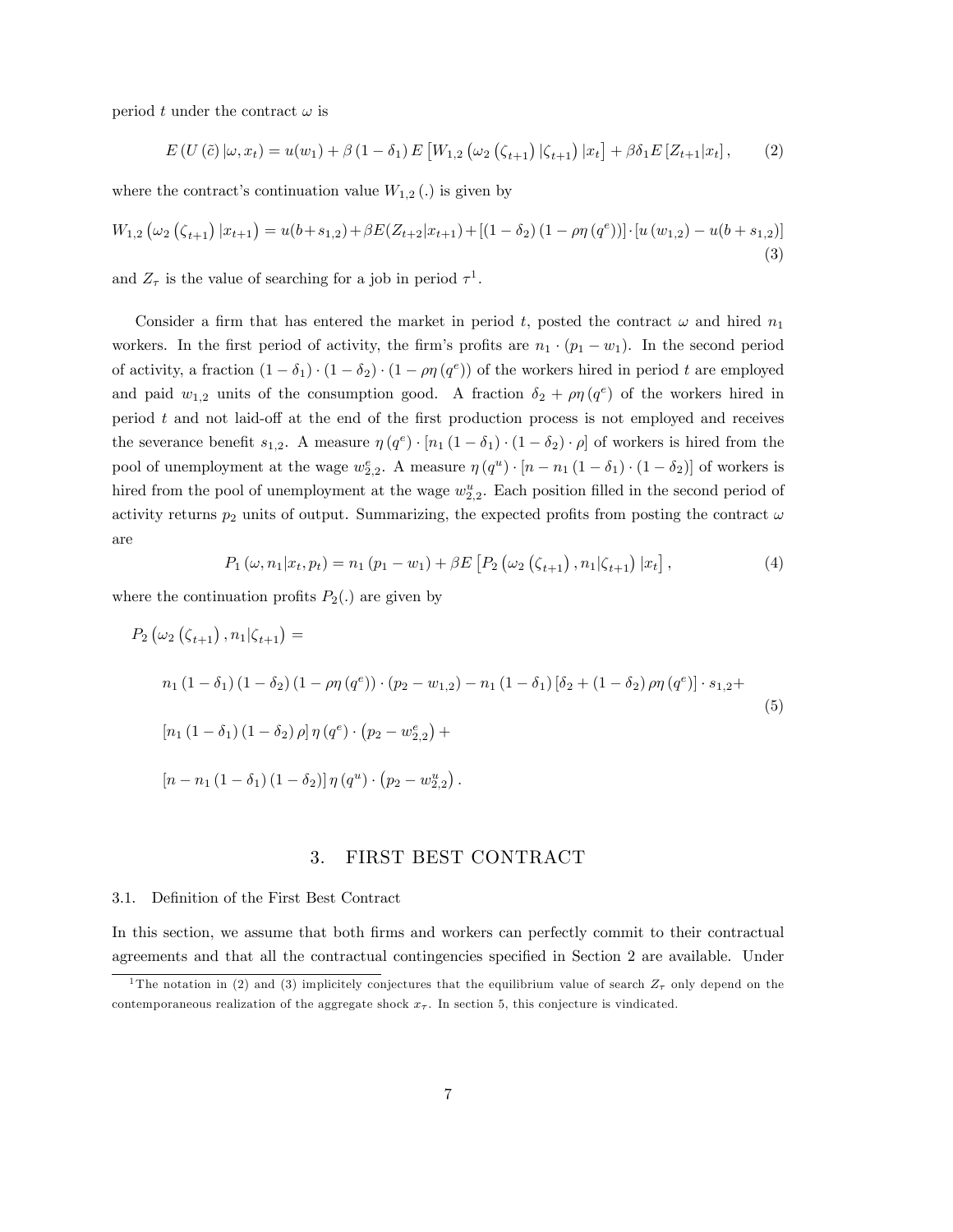these two assumptions, the contract offered by a newly established firm is the solution to the profit maximization problem

$$
\max_{\{\omega, n_1, W_1\}} P_1(\omega, n_1 | x_t, p_t), \text{ s.t.}
$$
  
\n
$$
W_1 = E(U(\tilde{c}) | \omega, x_t),
$$
  
\n
$$
n_1 = n \cdot \eta(q(W_1 | x_t)).
$$
\n(6)

The firm's profit maximization problem is constrained by the labor supply curve  $n \cdot \eta(q(W|x))$ , which returns the measure of positions filled by the firm as a function of the value of the contract advertised. In turn, the labor supply curve is an increasing transformation of the function  $q(W|x)$ , which returns the equilibrium expected queue length at a position offering  $W$ .

The expected queue length function  $q(W|x)$  is an equilibrium outcome. In period t, the distribution of labor contracts offered in the market and the expected queue lengths at every position determine the value  $Z_t$  of searching for a job. Formally, if  $\overline{W}_t$  denotes the set of values associated with some contract offered in the market and  $q(W|x_t)$  denotes the average queue length at a job worth  $W \in \overline{W}_t$ , then the value of searching is given by

$$
Z_t = \max_{W \in \overline{W}_t} \left\{ \lambda \left( q \left( W | x_t \right) \right) \cdot W + \left( 1 - \lambda \left( q \left( W | x_t \right) \right) \right) \cdot \left( u \left( b \right) + \beta E \left( Z_{t+1} \right) \right) \right\}.
$$
 (7)

Taking the distribution of contracts and expected queue lengths as given, workers choose which Örm to visit and which position to apply for. A worker might choose to apply for a certain position only if the expected utility of searching it is equal to  $Z_t$ . Formally, for all W such that  $q(W|x_t)$  is strictly positive<sup>2</sup>

$$
Z_t = \lambda (q(W|x_t)) \cdot W + (1 - \lambda (q(W|x_t))) \cdot (u(b) + \beta E(Z_{t+1})). \tag{8}
$$

From equation (8), it follows that jobs worth less than  $Z_t$  do not attract any applicants. Moreover, (8) implies that the queue length  $q(W|x)$  is strictly increasing in W for all  $W > Z_t$  and that  $q(\infty|x) = \infty.$ 

### 3.2. Characterization of the First Best Contract

If contracts are complete, in every state  $\zeta_{t+1}$  the worker's consumption and employment can be chosen independently. Therefore, an optimal complete contract must prescribe a system of wage and severance payments that optimally insures the worker—i.e.  $s_{1,2}$  and  $w_{1,2}$  are such that the worker's marginal utility of consumption across dates and states is kept constant—and employment, replacement and recruitment policies that satisfy productive efficiency—i.e. the wages  $w_{2,2}^u$  and  $w_{2,2}^e$ and the probabilities  $\delta_2$  and  $\rho$  maximize the total output accruing to the two original contracting parties. First, notice that the worker's marginal utility of consumption is strictly decreasing and

<sup>2</sup>Following Moen (1997) and Acemoglu and Shimer (1999), we assume that equation (??) determines the queue length also for jobs that offer a contract worth W, where W does not belong to the equilibrium set  $\overline{W}_t$ .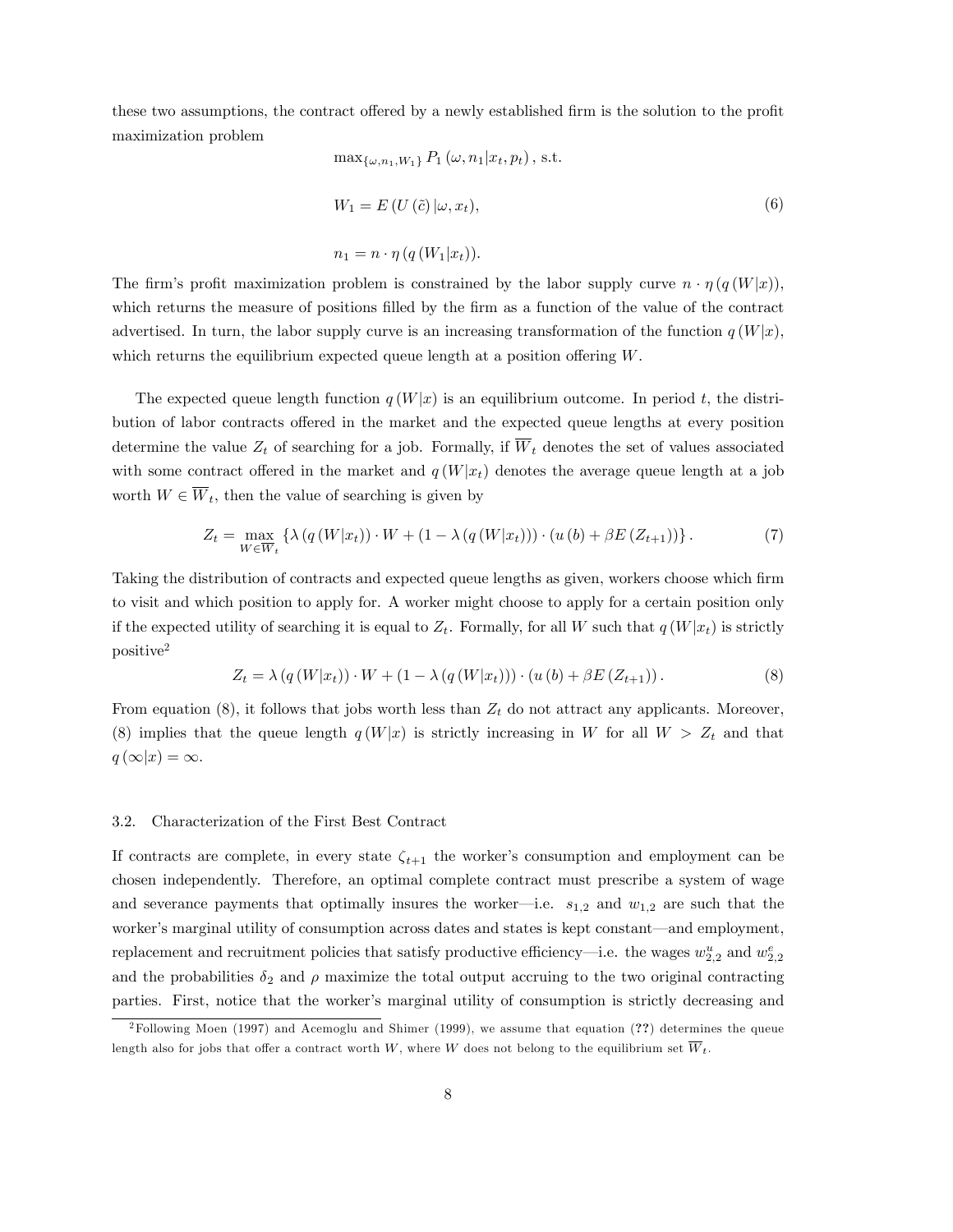independent from her employment status. Therefore, a complete contract provides optimal insurance when  $w_{1,2}(\zeta_{t+1})$  and  $b+s_{1,2}(\zeta_{t+1})$  are kept constant across states of the world and are equal to the initial wage  $w_1$ . Next, notice that the firm and the worker can appropriate  $p_{t+1} + \rho \eta (q^e) (b - w_{2,2}^e)$ units of output by staying together and  $b + \eta (q^u) (p_{t+1} - w_{2,2}^u)$  by separating. Because the probability  $\eta(q)$  of filling a vacancy is equal to zero for any hiring wage  $w_{2,2}$  smaller than the unemployment benefit b, it follows that the optimal recruitment policy is to set  $\delta_2$  equal to  $\sigma$  whenever  $p_{t+1} > b$ and that the optimal replacement policy is to set  $\rho$  equal to 0. Finally, notice that, when the match is destroyed, the optimal recruitment policy is a wage  $w_{2,2}^u$  that maximizes the value of an unfilled vacancy. The logic of these observations is made precise in the following proposition.

**Proposition 3.1**: (First Best Contract) Let  $\omega^*$  be a solution to (6), then: (i) in all states  $\zeta_{t+1}$ such that  $\delta_1^* \cdot \delta_2^* (\zeta_{t+1}) < 1$ , both  $w_{1,2}^* (\zeta_{t+1})$  and  $b + s_{1,2}^* (\zeta_{t+1})$  are equal to  $w_1^*$ ; (ii)  $\delta_2^* (\zeta_{t+1})$  is equal to 1 ( $\sigma$ ) if  $p_{t+1}$  is smaller (greater) than b; (iii)  $\rho^*(\zeta_{t+1})$  is equal to 0 for all  $\zeta_{t+1}$ ; (iv) in all states  $\zeta_{t+1}$ , the wage  $w_{2,2}^{u*}(\zeta_{t+1})$  maximizes  $\eta(q^u) \cdot (p_{t+1} - w)$  subject to  $q^u = q(u(w) + \beta E(Z_{t+2}) | x_{t+1})$ . *Proof.* See the Technical Appendix. ||

The proposition qualifies and extends the findings of the earlier implicit contract literature to a frictional labor market with multi-worker firms. Like in static models of implicit contracts, the wage is rigid across states of the world  $\zeta_{t+1}$  while the employment policy satisfies productive efficiency. Moreover, we show that the rigidity of the wage paid to senior workers has no effects on the terms of trade and employment offered to junior hires. Therefore, in the second period of activity, the firm's employment is the same as if workers were risk-neutral. On the contrary, in the first period of activity, the employment policy  $\delta_1$  might violate productive efficiency because the firm cannot insure the worker's consumption in the second period if she has left the location. As a consequence, there exists an interval of realizations of the firm-specific productivity such that the worker would be employed even though the match should be destroyed under risk-neutrality (Holmstrom, 1983). Nevertheless, this productive inefficiency disappears whenever the product of existing jobs is close to the average product of jobs offered in the market. When this condition is satisfied, we can conclude that implicit contracts provide a rational for wage rigidity but have no allocative effects even in the context of a labor market with search frictions and multi-worker firms.

# 4. INCOMPLETE SELF-ENFORCING CONTRACT

#### 4.1. Definition of an Incomplete Self-Enforcing Contract

In this section, we assume that both a firm and a worker are allowed to renege on the labor contract that governs their relationship. Further, it is assumed that once a trading partner has reneged, the match is permanently destroyed. Under this limited-commitment assumption, the contract  $\omega$ posted by a firm has to be self-enforcing, i.e. at every stage of the employment relationship, the prescriptions of the contract have to be such that both the Örm and the worker prefer to follow them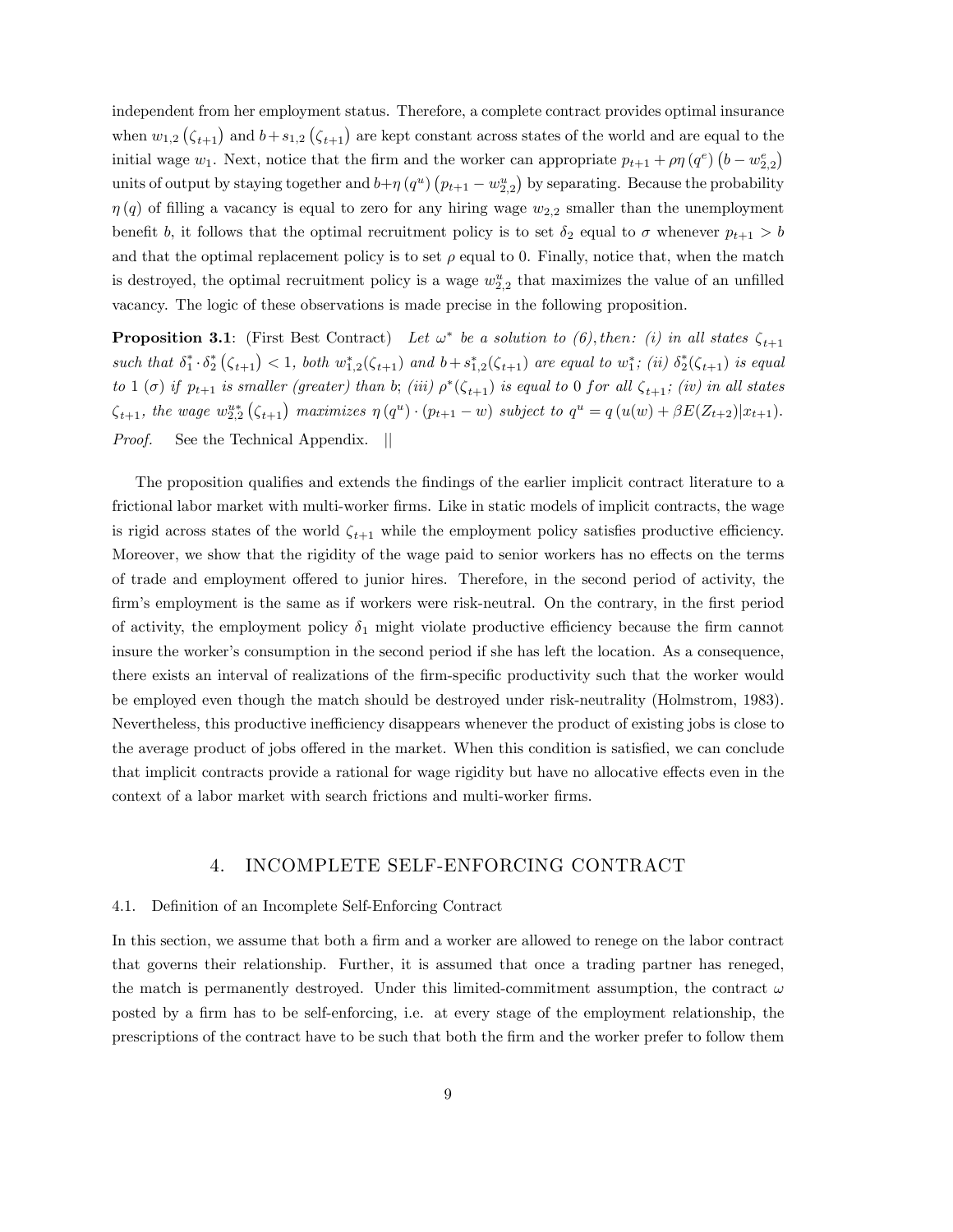than to renege and leave the match. Secondly, this section introduces an element of contractual incompleteness. While we allow the contract  $\omega$  to specify terms of trade and employment that depend on the state of the economy and the history of the current match, we rule out contingencies based on the history of the position—i.e. whether someone held the position in the past or not.

Limited commitment and incompleteness restrict the space of feasible contracts. During the last period of activity of the Örm, the terms of trade between the Örm and a worker have to satisfy the individual rationality constraint of both parties—i.e.  $w_{1,2}$  and  $w_{2,2}$  have to belongs to the interval  $[b, p_{t+1}]$ . Conditional on not employing the worker in the second production process, the severance transfers have to satisfy both parties' individual rationality constraint—i.e.  $s_{1,2}$  has to be equal to zero. In the second period of activity, the firm's employment choice between a senior and a junior employee has to be individually rational—i.e. if the continuation wage promised to a senior employee  $w_{1,2}$  is greater *(smaller)* than the hiring wage  $w_{2,2}^e$  then  $\rho$  is equal to 1 (0). At the end of the first period of activity, the decision of continuing or terminating the employment relationship has to be individually rational. Finally, the assumption that contracts are incomplete implies that the wages  $w_{2,2}^u$  and  $w_{2,2}^e$  take on the same value  $w_{2,2}$  in every state of the world.

Let  $z_{t+1}$  denote the flow value of search in period  $t + 1$ —i.e.  $u(z_{t+1})$  is equal to the difference between  $Z_{t+1}$  and  $E(Z_{t+2}|x_{t+1})$ . Then, the set of feasible contracts  $\omega$  is defined by the following constraints

$$
E\left[W_{1,2}\left(\omega_{2}\left(\zeta_{t+1}\right)|x_{t+1}\right)|x_{t}\right] \geq E\left[Z_{t+1}|x_{t}\right], \text{ if } \delta_{1} < 1; \\
\rho\left(\zeta_{t+1}\right) = \begin{cases} 1 \text{ if } w_{1,2}\left(\zeta_{t+1}\right) > w_{2,2}\left(\zeta_{t+1}\right), \\ 0 \text{ if } w_{1,2}\left(\zeta_{t+1}\right) \leq w_{2,2}\left(\zeta_{t+1}\right); \end{cases} \tag{9}
$$

 $w_{1,2}(\zeta_{t+1}) \in [b, p_{t+1}]$  if  $\delta_2(\zeta_{t+1}) < 1$ ;  $s_{1,2}(\zeta_{t+1}) = 0$ ;

 $w_{2,2}\left(\zeta_{t+1}\right) \in [b, \max\{p_{t+1}, z_{t+1}\}]$ .

The formalization (9) of the contract space allows us to identify the tension between insurance and hiring created by the limited-commitment and incompleteness assumptions. First, because severance payments are not self-enforcing, there exists a link between the employment status and the consumption of a senior employee. Secondly, because of limited-commitment, there exists a link between the employment status of a senior employee and the hiring wage offered to a worker who's applying to a filled position. Finally, because the hiring wage cannot be made contingent on the position being Ölled or vacant, there exists a link between the Örmís recruitment policy and the employment status of a senior employee. Overall, there exists a tension between the provision of insurance to senior workers and the recruitment of junior hires to fill vacant jobs. The remainder of this section identifies under what conditions this tension between insurance and hiring is relevant and what is the contractual solution to it.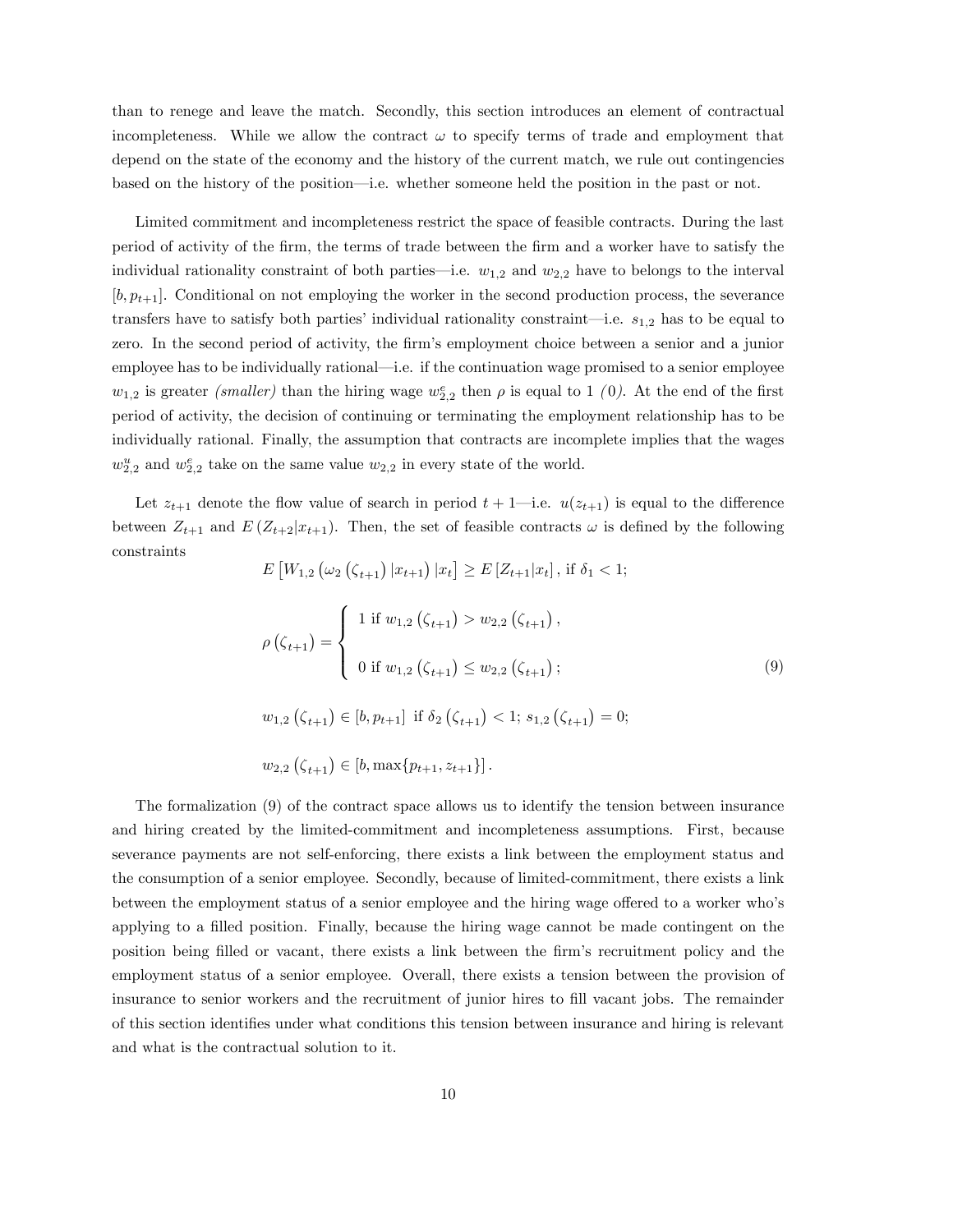### 4.2. Necessary Conditions for Optimality

Under the limited-commitment and incompleteness assumptions, the contract offered by a newly established firm maximizes the expected profits  $P_1(\omega, n_1|.)$  subject to the labor supply curve and the feasibility constraints  $(9)$ . It is immediate to verify that the firm's profit function is not concave in  $\omega$  and that the set of feasible contracts is not convex. Therefore, the optimal labor contract cannot be characterized through the standard Kuhn-Tucker conditions. In the following pages with implement a novel local/global solution technique.

Let  $\omega^*$  be an optimal incomplete self-enforcing contract. Further, suppose that—for all realizations of the sunspot  $\theta$  in some interval  $\Theta$  in state  $\{x_l, p_k\}$ —the contract  $\omega^*$  prescribes that senior employees should be paid the continuation wage  $w_{1,2}^*$  and junior employees should be offered the wage  $w_{2,2}^*$ , where  $w_{1,2}^*$  is smaller than  $w_{2,2}^*$ . Consider an alternative contract  $\hat{\omega}$ . In all states of the world  $\zeta_{t+1}$  different from  $\{x_l, p_k, \Theta\}$ , the prescriptions of the contract  $\hat{\omega}$  coincide with the prescriptions of  $\omega^*$ . In the states  $\{x_l, p_k, \Theta\}$ , the contract  $\hat{\omega}$  prescribes the alternative wages  $\hat{w}_{1,2}$  and  $\hat{w}_{2,2}$  and the replacement probability  $\hat{\rho}$ . Moreover, the initial wage  $\hat{w}_1$  is such that the worker is indifferent between the contracts  $\hat{\omega}$  and  $\omega^*$ .

Suppose that the alternative contract  $\hat{\omega}$  prescribes that the replacement probability  $\hat{\rho}$  should be equal to zero. In this case, the contract  $\hat{\omega}$  is feasible if the continuation wage  $\hat{w}_{1,2}$  is smaller than the hiring wage  $\hat{w}_{2,2}$ , if  $\hat{w}_{1,2}$  belongs to the interval  $[b, p_k]$  and if  $\hat{w}_{2,2}$  belongs to the interval [b, max $\{z_l, p_k\}$ ]. If the firm was to offer the contract  $\hat{\omega}$  rather than  $\omega^*$ , there would be three effects on expected profits. First, in the states  $\{x_l, p_k, \Theta\}$ , the profits for each position manned by a senior employee would increase by  $w_{1,2}^* - \hat{w}_{1,2}$ . Secondly, in the states  $\{x_l, p_k, \Theta\}$ , the profits associated with each vacant position would increase by the difference between  $\eta(\hat{q}) \cdot (p_k - \hat{w}_{2,2})$  and  $\eta(q^*) \cdot$  $(p_k - w_{2,2}^*)$ . Finally, in the first period of activity, the profits produced by each employee would increase by  $\hat{w}_1 - w_1^*$ . If the probability measure  $\mu$  of the states  $\{x_l, p_k, \Theta\}$  is sufficiently small and for  $\delta_1^* = 0$  and  $\delta_2^* = \sigma$ , the total differential in expected profits can be approximated by

$$
\Delta(\hat{\omega}, \omega^*) = \beta \mu \cdot n_1^* (1 - \sigma) \cdot [w_{1,2}^* - \hat{w}_{1,2}] +
$$
  
\n
$$
\beta \mu \cdot [n - n_1^* (1 - \sigma)] \cdot [\eta(\hat{q}) \cdot (p_k - \hat{w}_{2,2}) - \eta(q^*) \cdot (p_k - w_{2,2}^*)]
$$
  
\n
$$
n_1^* (1 - \sigma) \cdot \frac{1}{u'(w_1^*)} \{ \beta \mu \cdot [u(\hat{w}_{1,2}) - u(w_{1,2}^*)] \}.
$$
\n(10)

The difference between the expected profits generated by the alternative contract  $\hat{\omega}$  and the optimal contract  $\omega^*$  has an interpretation in terms of ex-post efficiency. In fact, let  $T^{nr}(w_1, w_{1,2}, w_{2,2})$ denote the weighted sum of the firm's period profits and worker's period utility given that the worker's continuation wage is  $w_{1,2}$ , the hiring wage is  $w_{2,2}$  and the replacement probability is zero. Formally, let  $T^{nr}(.)$  be defined as

$$
T^{nr}(.)=n_1(1-\sigma)\cdot\left\{\frac{u(w_{1,2})-u(b)}{u'(w_1)}+(p-w_{1,2})\right\}+[n-n_1(1-\sigma)]\cdot\eta(q)(p-w_{2,2}).
$$
 (11)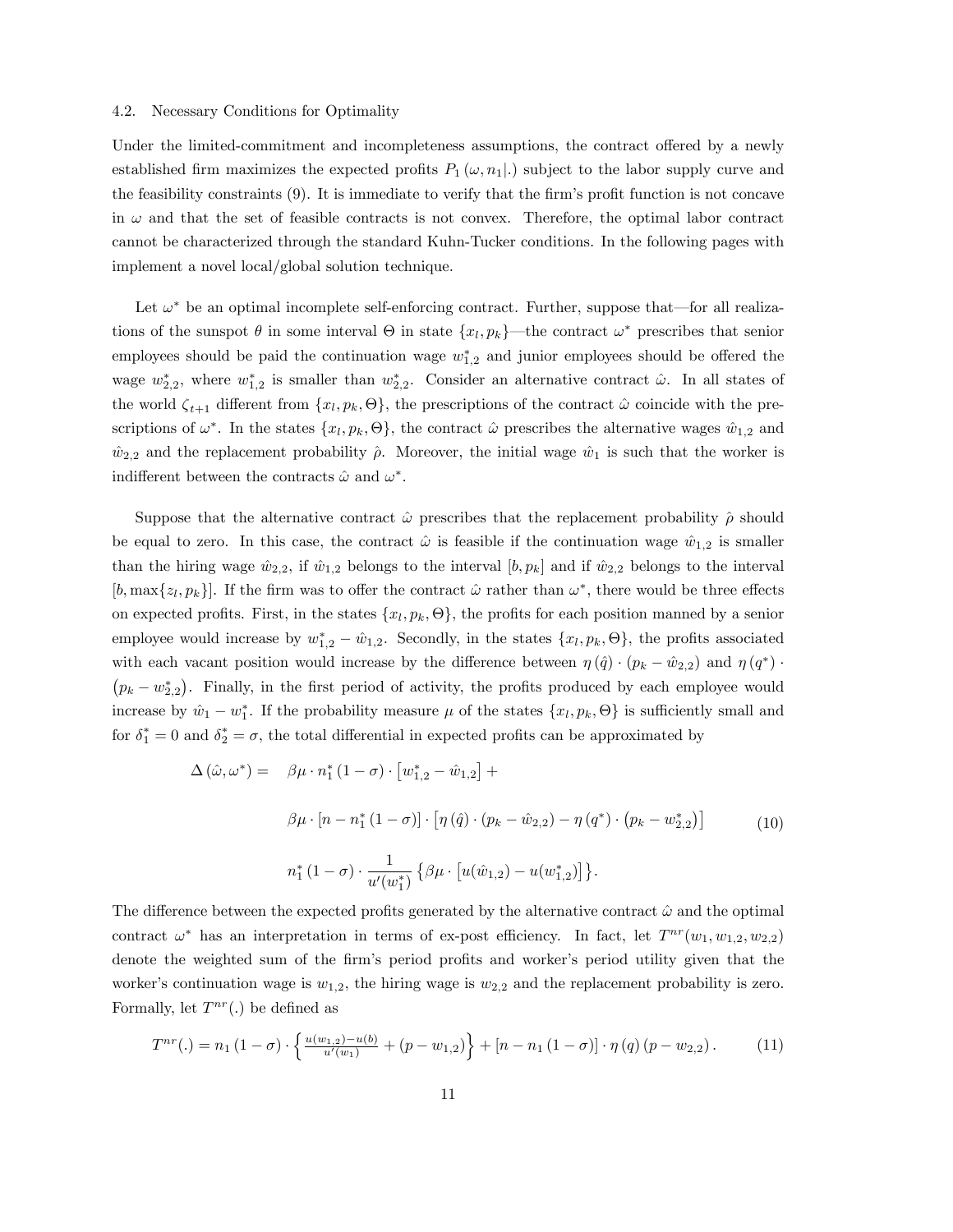Then, it is immediate to verify that the alternative contract  $\hat{\omega}$  is more profitable than  $\omega^*$  if and only if  $\hat{\omega}$  is more efficient than  $\omega^*$  in the states  $\{x_l, p_k, \Theta\}$ —i.e.  $\Delta(\hat{\omega}, \omega^*)$  is positive if and only if  $T^{nr}(w_1^*, w_{1,2}, w_{2,2})$  is greater than  $T^{nr}(w_1^*, w_{1,2}^*, w_{2,2}^*)$  when p is equal to  $p_k$  and x is equal to  $x_l$ .

Next, suppose that the alternative contract  $\hat{\omega}$  prescribes that the replacement probability  $\hat{\rho}$ should be equal to one. In this case, the contract  $\hat{\omega}$  is feasible if the continuation wage  $\hat{w}_{1,2}$  is strictly greater than the hiring wage  $\hat{w}_{2,2}$ , if  $\hat{w}_{1,2}$  belongs to the interval  $[b, p_k]$  and if  $\hat{w}_{2,2}$  belongs to the interval  $[b, \max\{z_l, p_k\}]$ . If the firm was to offer the contract  $\hat{\omega}$  rather than  $\omega^*$ , there would be three effects on expected profits. First, in the states  $\{x_l, p_k, \Theta\}$ , the profits for each position manned by a senior employee would increase by the difference between  $w_{1,2}^*$  and  $\eta(\hat{q})\cdot\hat{w}_{2,2} + (1 - \eta(\hat{q}))\cdot\hat{w}_{1,2}$ . Secondly, in the states  $\{x_l, p_k, \Theta\}$ , the profits associated with each vacant position would increase by the difference between  $\eta(\hat{q})\cdot(p_k - \hat{w}_{2,2})$  and  $\eta(q^*)\cdot(p_k - w^*_{2,2})$ . Finally, in the first period of activity, the profits produced by each employee would increase by  $\hat{w}_1 - w_1^*$ . Overall, if the probability measure  $\mu$  of the states  $\{x_l, p_k, \Theta\}$  is sufficiently small, the total profit differential can be approximated by

$$
\Delta(\hat{\omega}, \omega^*) = \beta \mu \cdot n_1^* (1 - \sigma) \cdot [w_{1,2}^* - \eta(\hat{q}) \hat{w}_{2,2} - (1 - \eta(\hat{q})) \hat{w}_{1,2}] +
$$
  

$$
\beta \mu \cdot [n - n_1^* (1 - \sigma)] \cdot [\eta(\hat{q}) \cdot (p_k - \hat{w}_{2,2}) - \eta(q^*) \cdot (p_k - w_{2,2}^*)]
$$
  

$$
n_1^* (1 - \sigma) \cdot \frac{1}{u'(w_1^*)} \{ \beta \mu \cdot [\eta(\hat{q}) u(b) + (1 - \eta(\hat{q})) u(\hat{w}_{1,2}) - u(w_{1,2}^*)] \}.
$$
 (12)

Denote with  $T^{r}(w_1, w_{1,2}, w_{2,2})$  denote the weighted sum of the firm's period profits and worker's period utility given that the worker's continuation wage is  $w_{1,2}$ , the hiring wage is  $w_{2,2}$  and the replacement probability is one. Formally, let  $T<sup>r</sup>(.)$  be defined as

$$
T^{r}(.)=n_{1}(1-\sigma)(1-\eta(q))\cdot\left\{\frac{u(w_{1,2})-u(b)}{u'(w_{1})}+(p-w_{1,2})\right\}+n\cdot\eta(q)(p-w_{2,2}).
$$
 (13)

Then, the alternative contract  $\hat{\omega}$  is more profitable than  $\omega^*$  if and only if  $\hat{\omega}$  is more efficient than  $\omega^*$ in the states  $\{x_l, p_k, \Theta\}$ —i.e.  $\Delta(\hat{\omega}, \omega^*)$  is positive if and only if  $T^r(w_1^*, \hat{w}_{1,2}, \hat{w}_{2,2})$  is greater than  $T^{nr}\left(w_1^*, w_{1,2}^*, w_{2,2}^*\right).$ 

A generalization of the type of argument developed in the previous paragraphs leads to the following set of necessary conditions.

**Lemma 4.1**: (Necessary Conditions for Optimality) Let  $\omega^*$  be an optimal incomplete self-enforcing contract. Suppose that  $\omega^*$  is such that  $\delta_1^* = 0$  and the constraint  $(9.a)$  is not binding. (i) If in state  $\zeta_{t+1}$  the contract prescribes that  $\delta_2^* = \sigma$  and  $w_{1,2}^* \leq w_{2,2}^*$ , then  $T^{nr}(w_1^*, w_{1,2}^*, w_{2,2}^*|)$  is equal to the maximum between

$$
\max_{w_{1,2}, w_{2,2}} T^{nr}(w_1^*, w_{1,2}, w_{2,2}|.), s.t. \{w_{1,2}, w_{2,2}\} \in [b, p_{t+1}] \times [b, \max\{z_{t+1}, p_{t+1}\}], w_{1,2} \le w_{2,2},
$$
\n
$$
\max_{w_{1,2}, w_{2,2}} T^{r}(w_1^*, w_{1,2}, w_{2,2}|.), s.t. \{w_{1,2}, w_{2,2}\} \in [b, p_{t+1}] \times [b, \max\{z_{t+1}, p_{t+1}\}], w_{1,2} > w_{2,2}.
$$
\n
$$
(14)
$$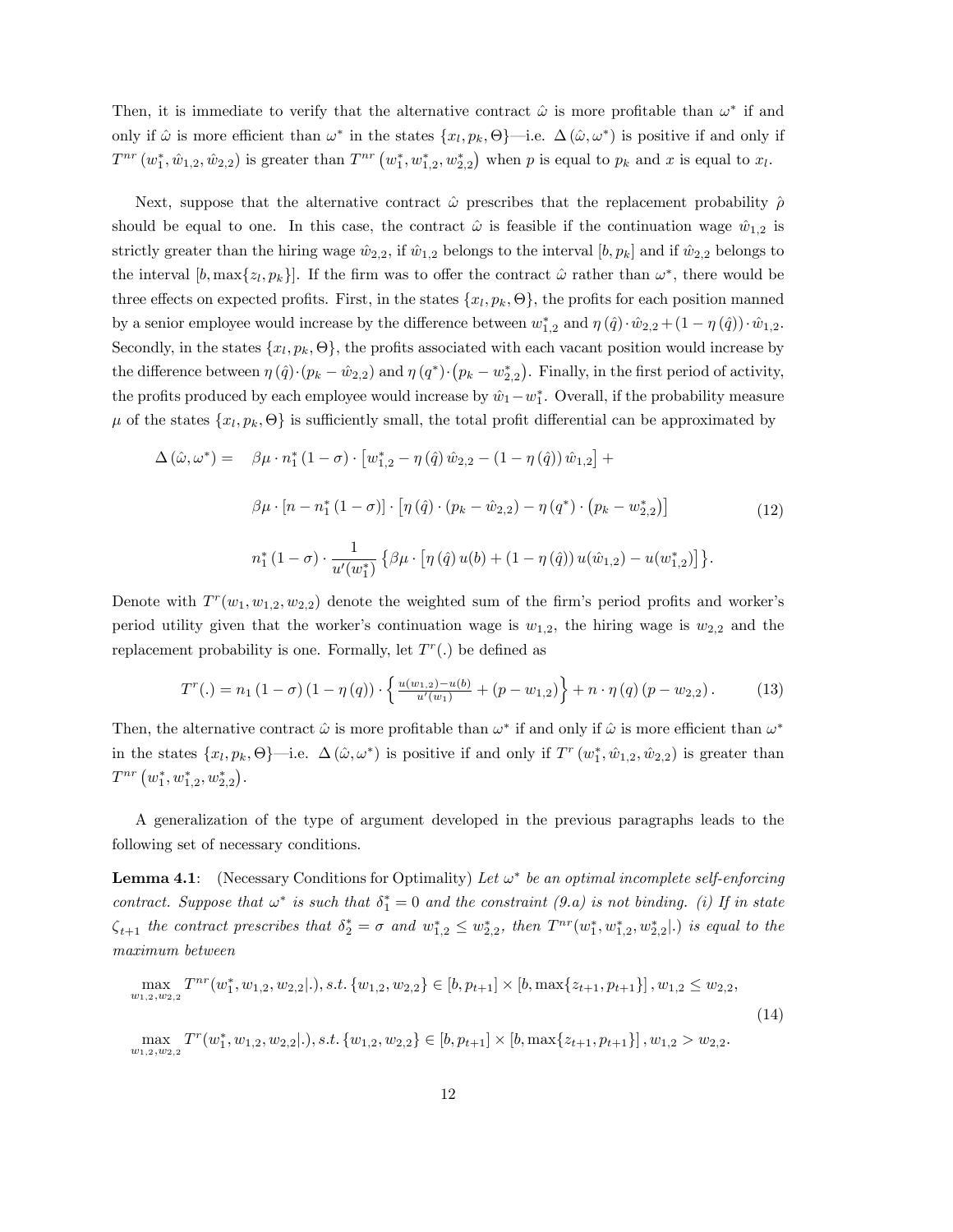(ii) If in state  $\zeta_{t+1}$  the contract prescribes that  $\delta_2^* = \sigma$  and  $w_{1,2}^* \leq w_{2,2}^*$ , then  $T^r(w_1^*, w_{1,2}^*, w_{2,2}^*|.)$  is equal to the maximum of (14). (iii) If in state  $\zeta_{t+1}$  the productivity of labor  $p_{t+1}$  is greater (smaller) than b, then  $\delta_2^*$  is equal to  $\sigma$  (1).

# *Proof.* See the Technical Appendix. ||

When contracts are self-enforcing and incomplete, if the replacement probability  $\rho$  is equal to zero, then the continuation wage paid to senior employees is constrained to be smaller or equal than the hiring wage offered to junior hires. On the other hand, if the continuation wage is greater than the hiring wage, then the replacement probability  $\rho$  is constrained to be equal to one. Moreover, both the hiring and the continuation wages have to satisfy the individual rationality constraint for the firm and the worker. Lemma 4.1 states that—subject to these three constraints—the continuation and hiring wage prescribed by an optimal incomplete self-enforcing contract  $\omega^*$  are ex-post efficient.

#### 4.3. Optimal Contract without Replacement

This subsection characterizes the continuation wage  $w_{1,2}^{nr*}(p_k|x_l)$  and the hiring wage  $w_{2,2}^{nr*}(p_k|x_l)$ that maximize the weighted sum of worker's utility and firm's profits and that guarantee that senior employees are never replaced by junior employees. More formally, this subsection characterizes the solution to the maximization problem (14.a) as a function of the firm-specific productivity  $p_k$ .

As a preliminary to the analysis of  $w_{1,2}^{nr*}(p_k|x_l)$  and  $w_{2,2}^{nr*}(p_k|x_l)$ , it is useful to consider two benchmarks. First, consider the continuation wage  $w^{I}(p_{k}|x_{l})$  that optimizes the provision of insurance to senior employees and that satisfies the individual rationality constraint for both trading partners—i.e.  $w^{I}(p_{k}|x_{l})$  is the maximizer of the difference between  $u(w_{1}^{*})^{-1} \cdot [u(w_{1,2}) - u(b)]$  and  $(p_k - w_{1,2})$  over the interval  $[b, p_k]$ . If the firm-specific productivity of labor  $p_k$  is lower than the initial wage  $w_1^*$ , the optimal insurance wage  $w^I(p_k|x_l)$  is equal to  $p_k$ . For all realizations of the firmspecific shock  $p_k$  greater than  $w_1^*$ , the optimal insurance wage is equal to the initial wage. Secondly, consider the hiring wage  $w^H(p_k|x_l)$  that maximizes the value of a vacant position—i.e.  $w^H(p_k|x_l)$ is the maximizer of  $\eta(q) \cdot (p - w_{2,2})$  subject to q smaller or equal than  $q(u(w_{2,2}) + \beta E(Z)|x_l)$ . The optimal hiring wage is strictly greater than the flow value of search  $z<sub>l</sub>$  and strictly smaller than the firm-specific productivity of labor. Moreover, under mild regularity conditions, the optimal hiring wage is a strictly increasing function of the firm's productivity. Denote with  $k_1$  the level of firmspecific productivity such that the optimal insurance wage is equal to the optimal hiring wage $-$ i.e. let  $k_1$  be implicitly defined as

$$
w^{H}(k_1|x_l) = w^{I}(k_1|x_l) = w_1 \text{ if } w_1 \ge z_l, \quad k_1 = z_l \text{ if } w_1 < z_l. \tag{15}
$$

When the productivity of the firm is greater than  $k_1$ , the optimal insurance wage and the optimal hiring wage guarantee that the firm has no incentives to replace senior with junior employees. Therefore, for all  $p_k$  greater than  $k_1$ , the wages  $w^I(p_k|x_l)$  and  $w^H(p_k|x_l)$  are the solution to the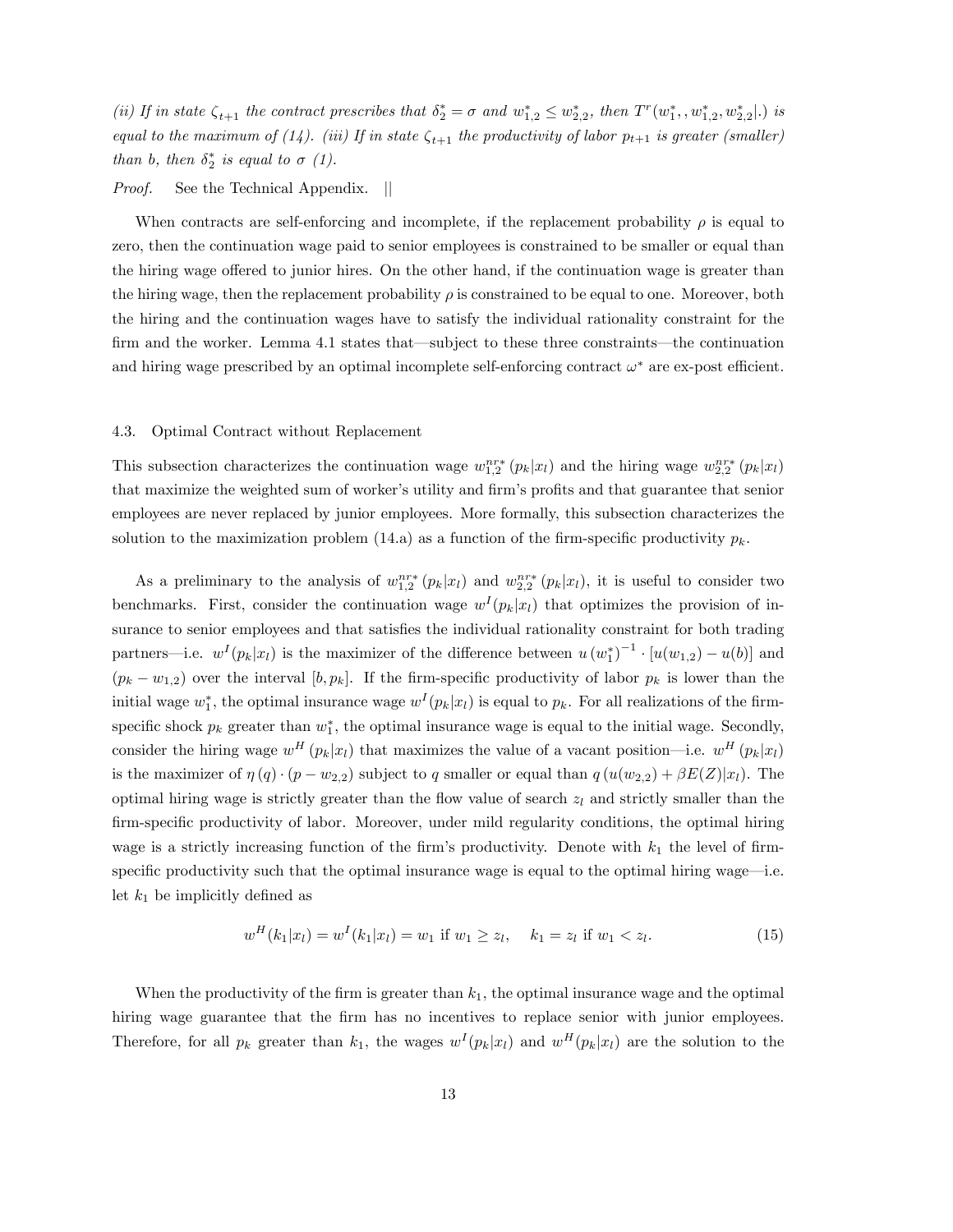maximization problem (14.a). On the contrary, when the productivity of the firm is smaller than  $k_1$ , the optimal insurance wage is strictly greater than the optimal hiring wage and would induce the firm to replace senior employees. In this region, the solution to (14.a) involves paying all the employees of the firm the same wage. For all  $p_k$  in the interval  $[k_2, k_1]$ , the firm-wide wage is such that there is under-provision of insurance to senior employees—in the sense that  $w_{1,2}^{nr*}(p_k|x_l)$  is strictly smaller than  $w^{I}(p_{k}|x_{l})$ —and over-recruitment of junior employees—in the sense that  $w_{2,2}^{nr*}(p_{k}|x_{l})$  is strictly greater than  $w^H(p_k|x_l)$ . More specifically, the firm-wide wage  $w_2^{nr*}(p_k|x_l)$  is the unique solution to

$$
\frac{u'(w_2^{n^{r*}}(p_k|x_l)) - u'(w_1^*)}{u'(w_1^*)} = -\frac{n - n_1(1 - \sigma)}{n_1(1 - \sigma)} \frac{d\left[\eta\left(q(w_2^{n^{r*}}(p_k|x_l)|x_l)\right) \cdot (p_k - w_2^{n^{r*}}(p_k|x_l))\right]}{dw_{2,2}} \tag{16}
$$

For all  $p_k$  in the interval  $[z_l, k_2]$ , the firm-wide wage is equal to the marginal product of labor.

The characterization of the wages  $w_{1,2}^{nr*}(p_k|x_l)$  and  $w_{2,2}^{nr*}(p_k|x_l)$  is summarized by Lemma 4.2 and illustrated by Figure 1.

**Lemma 4.2:** (Optimal Contract without Replacement) Assume that the value of an unfilled vacancy  $\eta(q(u(w) + \beta E(Z')|x_l)) \cdot (p - w)$  is a strictly concave function of w, for all w in the interval [ $z_l, p_k$ ]. Then there exist two cutoffs  $k_1$  and a  $k_2$  such that: (i) for  $p_k > k_1$ ,  $w_{1,2}^{nr*}(p_k|x_l)$  is equal to  $w^{I}(p_{k}|x_{l})$  and  $w_{2,2}^{nr*}(p_{k}|x_{l})$  is equal to  $w^{H}(p_{k}|x_{l})$ ; (ii) for  $p_{k} \in [k_{2},k_{1}]$  and  $i = 1,2$ , the wage  $w_{i,2}^{nr*}(p_k|x_l)$  is equal to  $w_2^{nr*}(p_k|x_l)$ , where  $w_2^{nr*}(p_k|x_l)$  belongs to the interval  $(w^H(p_k|x_l), w^I(p_k|x_l))$ ; (iii) for  $p_k \in [z_l, k_2]$  and  $i = 1, 2$ , the wage  $w_{i,2}^{nr*}(p_k|x_l)$  is equal to  $p_k$ . Proof. See the Technical Appendix. ||

#### 4.4. Optimal Contract with Replacement

Consider the continuation wage  $w_{1,2}^{r*}(p_k|x_l)$  and the hiring wage  $w_{2,2}^{r*}(p_k|x_l)$  that maximize the sum of worker's utility and firm's profits given that senior employees are always replaced with junior hires. More formally, consider the maximization problem (14.b) ignoring the constraint  $w_{1,2} < w_{2,2}$ .

Because it does not affect the job-destruction probability, the continuation wage  $w_{1,2}^{r*}(p_k|x_l)$  that maximizes the welfare measure  $T<sup>r</sup>$  is such that the marginal utility of consumption is kept constant whenever the individual rationality constraints are not binding—i.e.  $w_{1,2}^{r*}(p_k|x_l)$  is equal to the optimal insurance wage  $w^I(p_k|x_l)$ . On the other hand, the greater is the wage  $w_{2,2}^{r*}(p_k|x_l)$  offered to junior employees, the lower is the survival probability of any existing match. Therefore, the hiring wage  $w_{2,2}^{r*}(p_k|x_l)$  that maximizes the welfare measure  $T^r$  is strictly smaller than the optimal hiring wage  $w^H(p_k|x_l)$ . More specifically, when the productivity of the firm is smaller than some cutoff  $k_3$ , the hiring wage  $w_{2,2}^{r*}(p_k|x_l)$  is equal to the flow value of unemployment  $z_l$ . In this case, the firm does not attract any applicants and senior employees enjoy maximal employment security. When the productivity of the firm is greater than  $k_3$ , the hiring wage  $w_{2,2}^{r*}(p_k|x_l)$  is the unique solution to

$$
\frac{n}{n_1(1-\sigma)}\frac{d\left[\eta\left(q\left(w_{2,2}|x\right)\right)\left(p_k-w_{2,2}\right)\right]}{dw_{2,2}} = \left[\frac{u(w_{1,2}^I(p|x))-u(b)}{u'(w_1)} + p_k - w^I(p|x)\right]\frac{d\eta\left(q\left(w_{2,2}|x\right)\right)}{dw_{2,2}}.\tag{17}
$$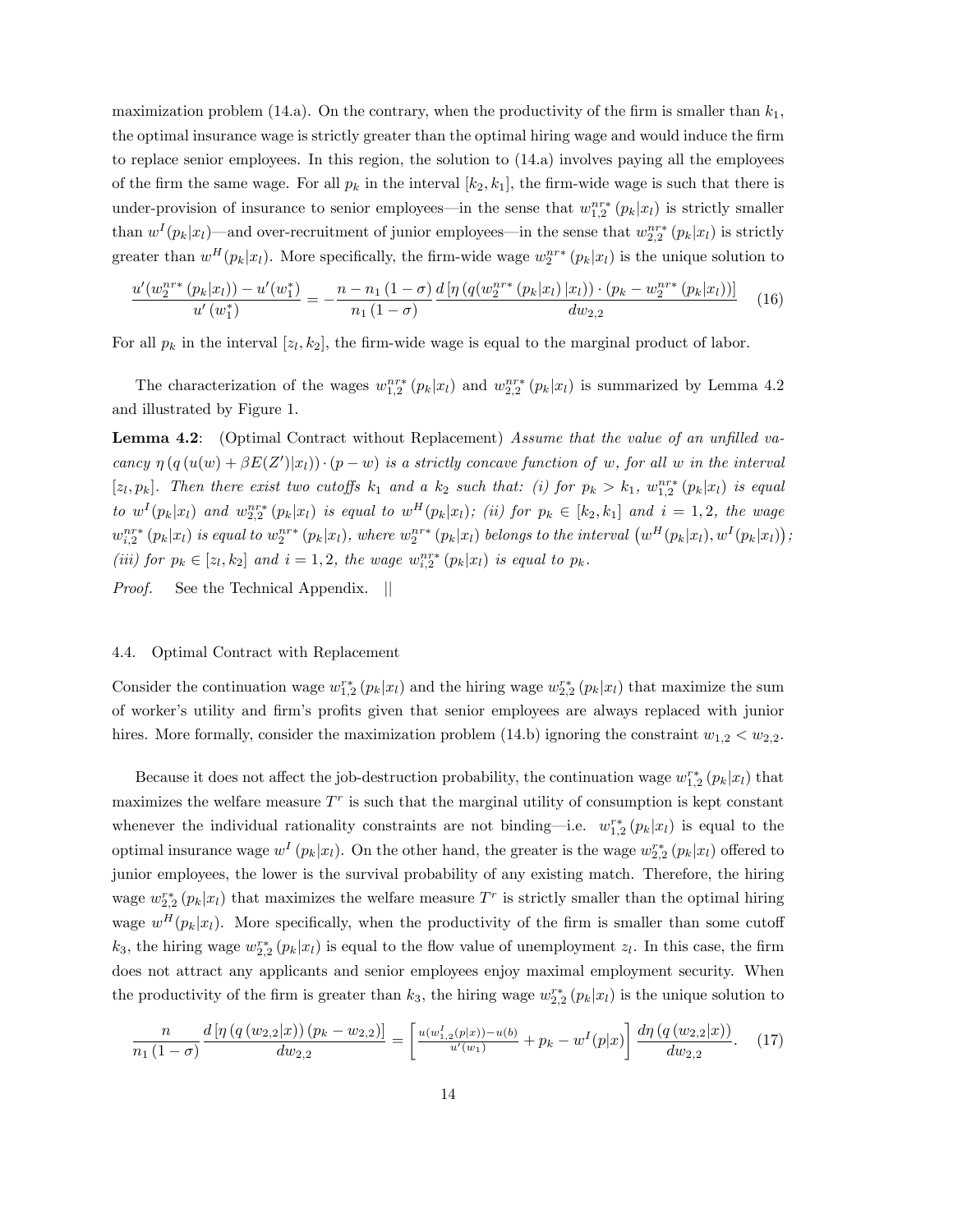If the productivity of the firm and the aggregate state of the economy are such that  $w_{2,2}^{r*}(p_k|x_l)$ is strictly smaller than  $w_{1,2}^{r*}(p_k|x_l)$ , then these two wages represent the solution to the maximization problem (14.b). On the contrary, when  $w_{2,2}^{r*}(p_k|x_l)$  is greater than  $w_{1,2}^{r*}(p_k|x_l)$ , these two wages do not belong in the feasible set of (14.b). Nevertheless—because  $T<sup>r</sup>$  is smaller than  $T<sup>nr</sup>$  for all wage pairs  $\{w_{1,2}, w_{2,2}\}$ —in this case the optimal contract  $\omega^*$  prescribes that senior employees are paid  $w_{1,2}^{nr*}(p_k|x_l)$ , junior employees are offered  $w_{2,2}^{nr*}(p_k|x_l)$  and that the probability of replacement  $\rho^*$  is equal to zero. Therefore, for the purpose of characterizing the optimal contract  $\omega^*$ , we can safely consider  $w_{1,2}^{r*}(p_k|x_l)$  and  $w_{2,2}^{r*}(p_k|x_l)$  instead of the solution to (14.b).

**Lemma 4.3**: (Optimal Contract with Replacement) Assume that the function  $T^r$  is strictly concave in  $w_{2,2}$ , for all  $w_{2,2}$  in the interval  $[z_l, p_k]$ . Then there exist a cutoff  $k_3$  such that: (i) for  $p_k \geq k_3$ ,  $w_{1,2}^{r*} (p_k|x_l)$  is equal to  $w^I(p_k|x_l)$  and  $w_{2,2}^{nr*} (p_k|x_l)$  solves (17); (ii) for  $p_k \in [z_l, k_3]$ , the wage  $w_{1,2}^{r*}(p_k|x_l)$  is equal to  $w^I(p_k|x_l)$  and  $w_{2,2}^{nr*}(p_k|x_l)$  is equal to  $z_l$ .

Proof. See the Technical Appendix. ||

#### 4.5. Characterization Results

If contracts were complete, it would be optimal to offer  $w^H(p_k|x_l)$  to those junior workers hired to fill open positions, to offer  $w^{I}(p_{k}|x_{l})$  to senior employees and to minimize their risk of unemployment by offering an unattractive salary to junior employees hired as substitutes. In general, this ex-post efficient allocation is not feasible when contracts are incomplete. When the hiring wage is constrained to be independent from the nature of hiring, the optimal contract either minimizes the employment risk of senior employees by restricting  $w_{2,2}$  to be greater than  $w_{1,2}$  or introduces employment risk and allows for an unconstrained hiring wage. In the previous pages, we have derived the properties of the contract with and without employment risk. In this subsection, we finally identify which alternative is best as a function of firm's productivity.

When the realization of firm's productivity is sufficiently high, the wage required to maximize the value of the open positions is greater than the wage required to optimize the provision of insurance to senior employees. In this case, the ex-post efficient self-enforcing allocation can be implemented with incomplete contracts. Specifically, the incomplete self-enforcing contract can prescribe to offer  $w^H(p_k|x_l)$  to junior employees and  $w^I(p_k|x_l)$  to senior employees. Because  $w^H(p_k|x_l)$  is greater than  $w^{I}(p_{k}|x_{l})$ , none of the applicants tries to get a position currently held by a senior and the incomplete contract does not introduce any employment risk. As discussed in the previous sub-sections, the critical level of productivity at which the optimal hiring wage curve crosses the optimal insurance wage is  $k_1$ . These remarks lead to the following proposition.

**Proposition 4.4**: Let  $\omega^*$  be an optimal incomplete self-enforcing contract such that the constraint (9.a) is not binding. For all  $\zeta_{t+1} = \{x_{t+1}, p_{t+1}, \theta_{t+1}\}$  such that  $p_{t+1}$  is greater than  $k_1$ , the contract  $\omega^*$  prescribes that: (i)  $\rho^*$   $(\zeta_{t+1})$  is equal to 0, (ii)  $w^*_{1,2}$   $(\zeta_{t+1})$  is equal to  $w^I(p_{t+1}|x_{t+1});$  (iii)  $w_{2,2}^{*}(\zeta_{t+1})$  is equal to  $w^{H}(p_{t+1}|x_{t+1}).$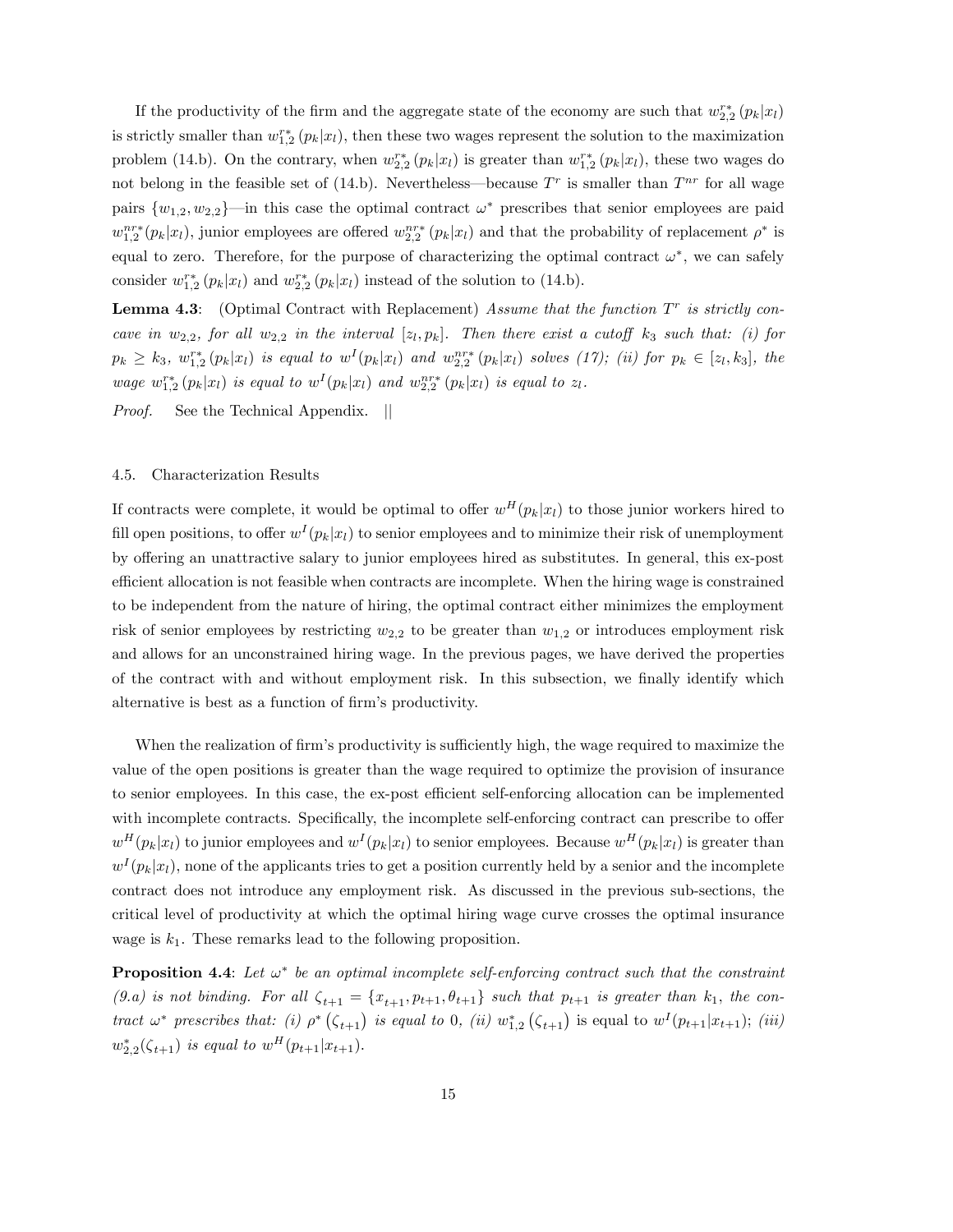# *Proof.* See the Technical Appendix. ||

When the productivity of the firm falls short of  $k_1$ , the ex-post efficient allocation is not feasible under incomplete contracts. In fact, if the firm was to offer the optimal hiring wage  $w^H(p_k|x_l)$ to junior employees and promise the optimal insurance wage  $w^{I}(p_{k}|x_{l})$  to senior employees, there would be some unemployed workers applying to positions currently held by seniors. And the firm would lay-off and replace as many tenured workers as possible because  $w^{I}(p_{k}|x_{l})$  is greater than  $w^H(p_k|x_l)$ . As discussed in Section 4.3, this moral hazard problem can be eliminated by distorting the hiring and the insurance wages away from the optimum and pay a tenure-independent firm-wide wage  $w_2^{nr*}(p_k|x_l)$ . On the one hand, the firm-wide wage is strictly greater than the optimal hiring wage  $w^H(p_k|x_l)$  and therefore an inefficiently high number of applicants is attracted to the firm's vacancies. On the other hand, the firm-wide wage is strictly smaller than the optimal insurance wage  $w^{I}(p_{k}|x_{l})$  and therefore imposes some extra consumption risk on the workers. Alternatively, the firm can eliminate the consumption risk by offering  $w^{I}(p_{k}|x_{l})$  to senior employees and reduce the employment risk by distorting the hiring wage downwards. If the firm's productivity is below the cutoff  $k_1$  but arbitrarily close to it, the cost of distorting the hiring and insurance wages by setting a firm-wide wage  $w_2^{nr*}(p_k|x_l)$  becomes arbitrarily small. On the contrary, the cost of distorting the hiring wage downwards and imposing some employment risk on senior employees does not vanish as the firm's productivity approaches the cutoff  $k_1$ . If the wage  $w_{2,2}^{r*}(p_k|x_l)$  converges towards  $z_l$ , the employment risk vanishes but nobody applies to the firm's open positions. If the wage  $w_{2,2}^{r*}$  converges towards  $w^H(p_k|x_l)$ , the efficient number of applicants is attracted towards the firm's openings but senior employees are laid-off too often. These remarks lead to the following proposition.

**Proposition 4.5**: Let  $\omega^*$  be an optimal incomplete self-enforcing contract such that the constraint (9.a) is not binding. There exists an  $\epsilon > 0$  such that for all  $\zeta_{t+1} = \{x_{t+1}, p_{t+1}, \theta_{t+1}\}$  with  $p_{t+1}$  in the interval  $(k_1 - \epsilon, k_1)$ , the contract  $\omega^*$  prescribes that: (i)  $\rho^* (\zeta_{t+1})$  is equal to 0, (ii)  $w_{1,2}^* (\zeta_{t+1})$ is equal to  $w_2^{nr*}(p_{t+1}|x_{t+1})$ ; (iii)  $w_{2,2}^*(\zeta_{t+1})$  is equal to  $w_2^{nr*}(p_{t+1}|x_{t+1})$ ; (iv)  $w_2^{nr*}(p_{t+1}|x_{t+1})$  is strictly greater than  $w^{H}(p_{t+1}|x_{t+1})$  and strictly smaller than  $w^{I}(p_{t+1}|x_{t+1})$ .

Proof. See the Technical Appendix. ||

Minimizing the risk of unemployment by setting a firm-wide wage is not always the optimal way to cope with the moral hazard created by contractual incompleteness. To illustrate this point consider a realization of firm's productivity in the interval between the cutoffs  $k_3$  and  $k_2$ . On the one hand, if the firm offers a common wage for senior and junior employees, it is optimal to set  $w_2^{nr*}(p_k|x_l)$  equal to the productivity of labor  $p_k$ . On the other hand, if the firm offers different wages for workers with different tenure, it is optimal to offer an attractive and profitable wage to junior employees, i.e.  $w_{2,2}^{r*}(p_k|x_l) \in (z_l, p_k)$ , and to provide perfect consumption insurance to senior employees, i.e.  $w_{2,2}^{r*}(p_k|x_l) = w^I(p_k|x_l)$ . Notice that the payoffs generated by setting a firm-wide wage can be replicated with an appropriate selection of tenure-specific wages, i.e.  $w_{2,2}^{r*}(p_k|x_l) = z_l$ and  $w_{1,2}^{r*}(p_k|x_l)=p_k$ . By revealed preferences, the weighted sum of worker's and firm's payoffs must be greater under the second alternative.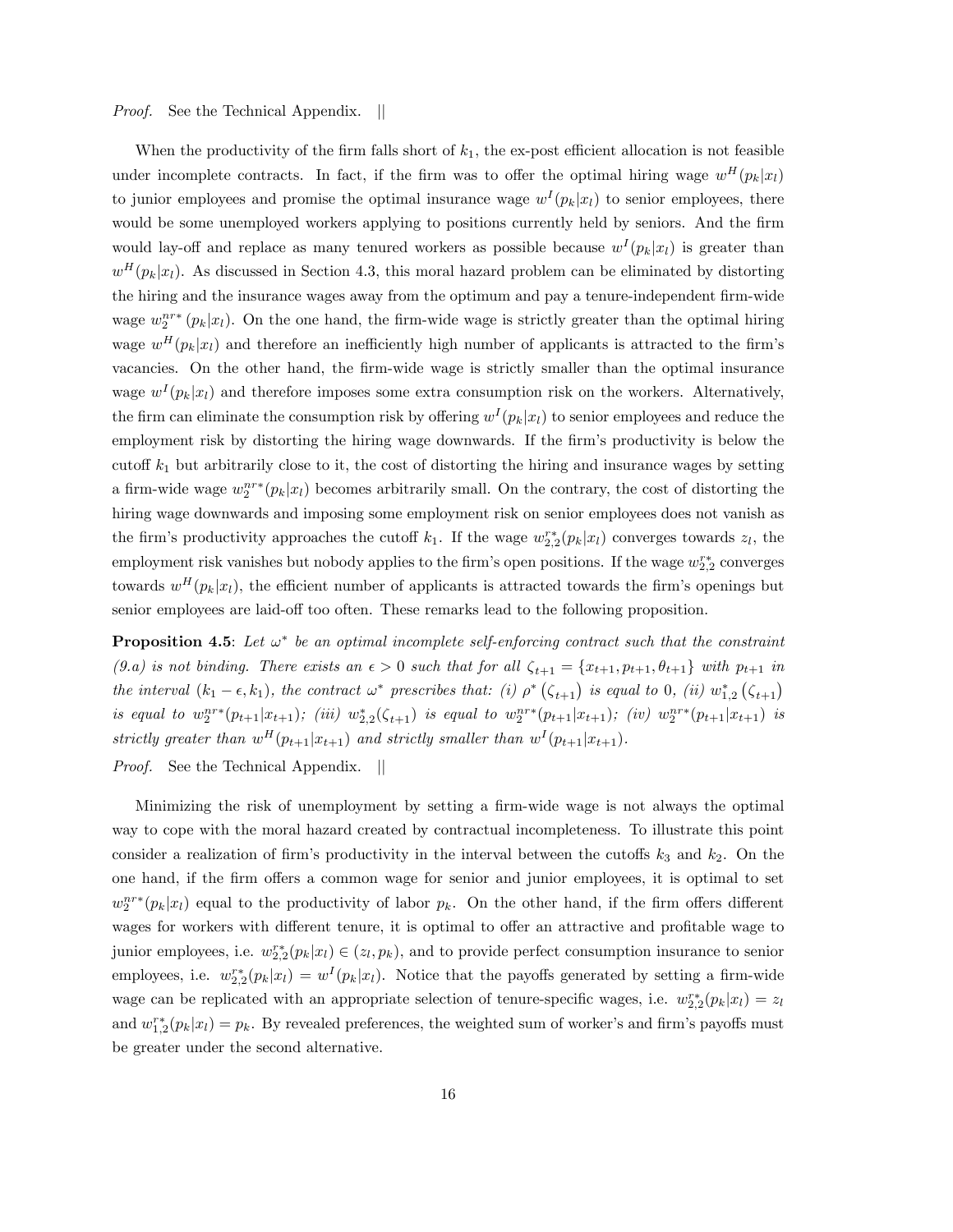**Proposition 4.6**: Let  $\omega^*$  be an optimal incomplete self-enforcing contract such that the constraint (9.a) is not binding. For all  $\zeta_{t+1} = \{x_{t+1}, p_{t+1}, \theta_{t+1}\}$  such that  $p_{t+1}$  is greater than  $k_3$  and smaller than  $k_2$ , the contract  $\omega^*$  prescribes that: (i)  $\rho^*$  ( $\zeta_{t+1}$ ) is equal to 1, (ii)  $w_{1,2}^*$  ( $\zeta_{t+1}$ ) is equal to  $w^I(p_{t+1}|x_{t+1})$ ; (iii)  $w_{2,2}^*(\zeta_{t+1})$  is equal to  $w_{2,2}^{r*}(p_{t+1}|x_{t+1})$ , where  $w_{2,2}^{r*}(p_{t+1}|x_{t+1})$  belongs to the interval  $(z_{t+1}, p_{t+1}).$ 

*Proof.* See the Technical Appendix. ||

Under what conditions on the fundamentals of the economy is the cutoff  $k_3$  smaller than  $k_2$ ? Suppose that the probability of filling an open position can be represented as the product between an efficiency parameter A and a concave function  $h(w|x_l)$ . The optimal hiring wage  $w^H(p_k|x_l)$  does not depend on the efficiency of the matching process because  $A$  affects equally the marginal cost and the marginal benefit of increasing  $w_{2,2}$ . Similarly, the cutoffs  $k_1$  and  $k_3$  do not depend on the efficiency parameter A. On the other hand, the cutoff  $k_2$  is decreasing in the efficiency of the matching process. Indeed, for A sufficiently small  $k_2$  is equal to the first period wage  $w_1^*$ , while  $k_3$  remains strictly smaller than  $w_1^*$ . When search frictions are sufficiently large, the optimal incomplete contract prescribes inefficient separations in some states of the world.

When the productivity of the firm falls between the flow value of search z and  $\min\{k_2, k_3\}$ , the optimal incomplete contract is indeterminate. On the one hand, if the firm offers a common wage to all its employees, it is optimal to set  $w_2^{nr*}$  equal to the productivity of labor p. On the other hand, if the firm offers different wages for workers with different tenure, it is optimal to offer an unattractive wage to junior employees, i.e.  $w_{2,2}^{r*}(p_k|x_l) \leq z_l$ , and to provide perfect consumption insurance to senior employees, i.e.  $w_{2,2}^{r*}(p_k|x_l) = w^I(p_k|x_l)$  which in turn is equal to the productivity of labor  $p_k$ . From the perspective of the firm and its senior employees, the two alternatives are identical.

**Proposition 4.7**: Let  $\omega^*$  be an optimal incomplete self-enforcing contract such that the constraint (9.a) is not binding. For all  $\zeta_{t+1} = \{x_{t+1}, p_{t+1}, \theta_{t+1}\}$  such that  $p_{t+1}$  is greater than  $z_{t+1}$  and smaller than  $\min\{k_2, k_3\}$ , the contract  $\omega^*$  prescribes one of the following: (i)  $\rho^*$  ( $\zeta_{t+1}$ ) is equal to 0 and  $w_{1,2}^*\left(\zeta_{t+1}\right)$ ,  $w_{2,2}^*(\zeta_{t+1})$  are both equal to  $p_{t+1}$ ; (ii)  $\rho^*\left(\zeta_{t+1}\right)$  is equal to 1,  $w_{1,2}^*\left(\zeta_{t+1}\right)$  is equal to  $w^{I}(p_{t+1}|x_{t+1})$  and  $w_{2,2}^{*}(\zeta_{t+1})$  is equal to  $z_{t+1}$ .

Proof. See the Technical Appendix. ||

When the productivity of the firm falls between the flow value of unemployment  $b$  and the flow value of search z, the moral hazard problems created by contractual incompleteness disappear. In fact, the ex-post self-enforcing allocation requires to employ all of the senior employees at the optimal insurance wage and to leave unfilled all of the open positions. The optimal incomplete contract can attain the ex-post efficient allocation by setting  $w_{1,2}$  equal to the optimal insurance wage  $w^{I}(p_{k}|x_{l})$ and by offering an unattractive wage to new applicants. Figure 3 uses the results derived in this subsection and illustrates the optimal wages  $w_{1,2}^*$  and  $w_{2,2}^*$  as a function of firm's productivity.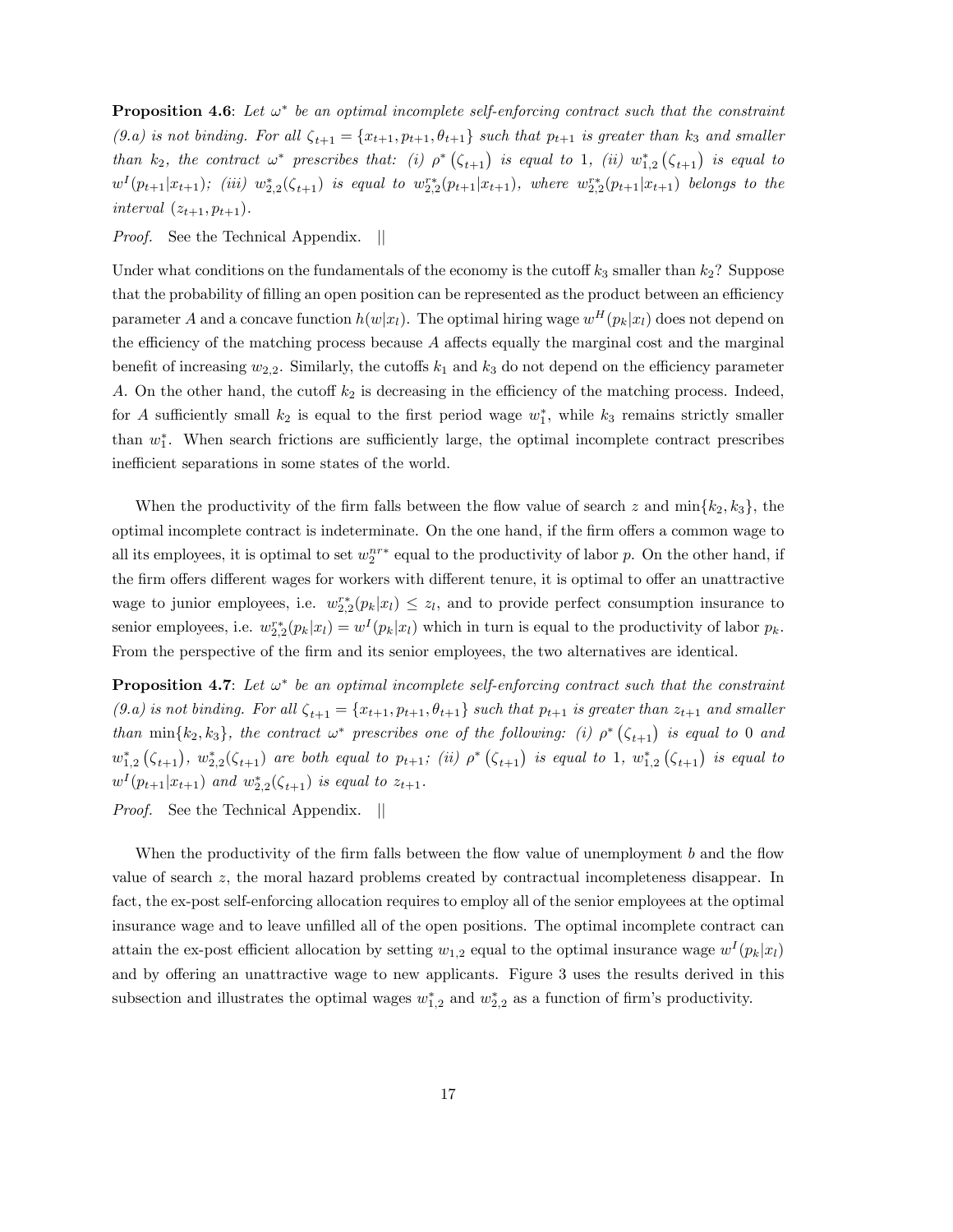# 5. GENERAL EQUILIBRIUM

Under the assumptions of limited commitment and contractual incompleteness, the optimal agreement between a firm and a worker imposes restrictions upon the firm's future hiring policy. In particular, we have shown that the Örmís hiring wage might be distorted away from the ex-post efficient level in order to mitigate the firm's incentives to replace senior with junior employees. In this section, we characterize the general equilibrium of the model economy and highlight the effect of this hiring distortion on unemployment dynamics.

In order to obtain an intuitive characterization of the general equilibrium, it is convenient to rescale the agent's payoffs in order to make the firm's problem time-independent—as if the firm was infinitely lived. Therefore, we assume that at date t and in state  $\{x_l, p_k, \theta\}$ , the value of the contract  $\omega$  for a worker hired at date  $t-1$  and a worker hired at date t are respectively given by

$$
W_{1,2}(\omega_2|.) = u(w_{1,2}) + \beta \{u(b) + \beta E[Z'|x_l] + (1 - \sigma)(1 - \rho \eta(q^e)) \cdot [W_{1,2}(\omega_2|.) - u(b) - \beta E[Z'|x_l]]\},\
$$
  

$$
W_{2,2}(\omega_2|.) = u(w_{2,2}) + \beta \{u(b) + \beta E[Z'|x_l] + (1 - \sigma) \cdot [W_{2,2}(\omega_2|.) - u(b) - \beta E[Z'|x_l]]\}.
$$

(18)

Similarly, the firm's value of an open position and the value of employing a senior and a junior employee are respectively given by

$$
J_{0,2}(\omega_2|.) = \beta \{ J_{0,2}(\omega_2|.) + \eta(q_2) [J_{2,2}(\omega_2|.) - J_{0,2}(\omega_2|.)] \},
$$
  
\n
$$
J_{1,2}(\omega_2|.) = (p_k - w_{1,2}) + \beta \left\{ \begin{array}{c} (1 - \sigma) (1 - \rho \eta(q^e)) \cdot J_{1,2}(\omega_2|.) + \\ \\ (1 - \sigma) \rho \eta(q^e) \cdot J_{2,2}(\omega_2|.) + \sigma (1 - \eta(q^u)) \cdot J_{0,2}(\omega_2|.) \end{array} \right\},
$$
\n(19)

$$
J_{2,2}(\omega_2|.) = (p_k - w_{2,2}) + \beta \{ J_{2,2}(\omega_2|.) + \sigma (1 - \eta(q^u)) \cdot [J_{0,2}(\omega_2|.) - J_{2,2}(\omega_2|.)] \}.
$$

In order to afford a closed-form solution for the general equilibrium, we specialize the stochastic process of aggregate and firm-specific productivity shocks. In particular, we assume that the economy is either in an expansionary or recessionary state, i.e. the aggregate-wide shock  $x_t$  is a two-state random variable  $\{x,\bar{x}\}$ . In the expansionary state, each active firm produces  $\bar{p}$  units of output per worker. In the recessionary state, each active firm produces  $p > b$  units of output per worker, where p. is strictly smaller than  $\bar{p}$ . The economy switches from the expansionary to the recessionary state (and viceversa) with probability  $1 - \pi$ , where  $\pi > 1/2$ .

### 5.1. Recursive Competitive Search Equilibrium

In a symmetric equilibrium, the state of the economy can be described by the tuple  $\hat{\zeta} = \{x, \theta, F_2, n_2, \omega_2, a\}.$ The first element  $x \in {\{\underline{x},\overline{x}\}}$  denotes the period's realization of the economy-wide shock. The second element  $\theta \in [0, 1]$  denotes the period's realization of the sunspot. The number of active firms that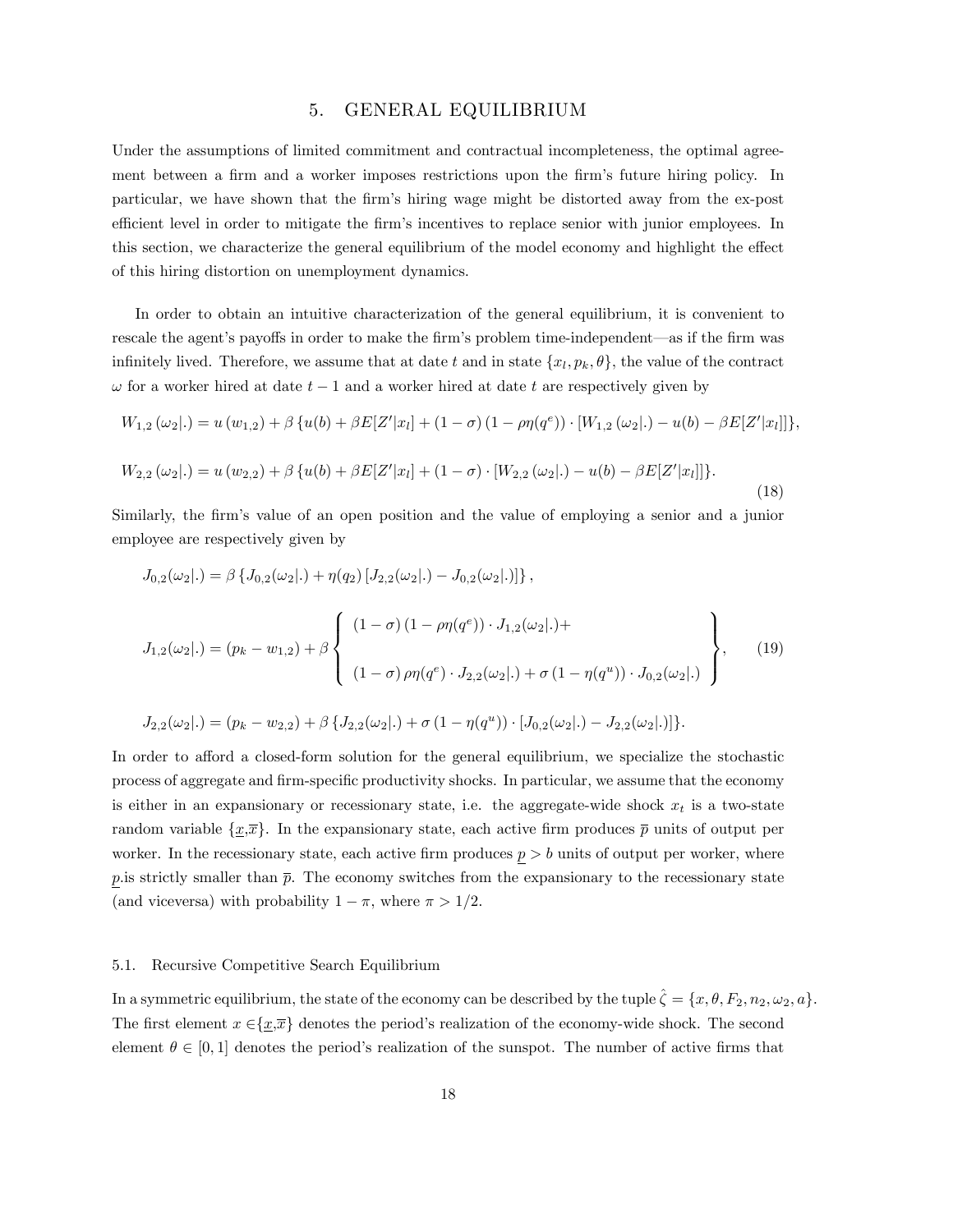have been established in the past is  $F_2 \geq 0$ . The measure of workers matched to each of the  $F_2$ established firms is  $n_2 \in [0, n]$ . The contractual agreement between workers and established firms is  $\omega_2$ . Finally,  $a \in [0, 1]$  denotes the measure of workers that are unemployed at the beginning of the period.

In a symmetric equilibrium, each firm entering the market in the current period offers the contract  $\omega_1$ , which solves the maximization problem (6) subject to the self-enforcement and incompleteness constraints (9). Denoting with  $W_1$  the worker's expected value of the contract  $\omega_1$ , the applicants' queue length  $q_1$  attracted by each vacancy at newly established firms is given by  $\eta (q (W_1|x))$ . In a symmetric equilibrium, each established firm offers the continuation contract  $\omega_2$ . Denote with  $w_{1,2}$ and  $w_{2,2}$  the continuation and hiring wages prescribed by the contract  $\omega_2$  and with  $\delta_2$  and  $\rho$  the destruction and replacement probabilities. Then, each established firm employs  $n_2 \cdot (1 - \delta_2) \cdot (1 - \rho)$ .  $(1 - \eta(q_2))$  senior workers at the wage  $w_{1,2}$  and  $[n - n_2(1 - \delta_2)(1 - \rho)] \cdot \eta(q_2)$  junior workers at the wage  $w_{2,2}$ , where  $q_2$  is equal to  $q(W_{2,2}(\omega_2|x)|x)$ .

In equilibrium, the measure of applicants received by the firms has to be equal to the measure  $a$ of workers searching for jobs. Each of the  $F_2$  established firms receives  $[n - n_2 (1 - \delta_2) (1 - \rho)] \cdot q_2$ applicants. Each of the  $F_1$  newly established firms receives  $n \cdot q_1$  applicants, where  $F_1$  satisfies the free entry condition

$$
(P_1(\omega_1, n \cdot q_1 | x, p) - I) \cdot F_1 = 0,
$$
  
\n
$$
P_1(\omega_1, n \cdot q_1 | x, p) - I \le 0.
$$
\n(20)

By equating the aggregate demand and the aggregate supply of applicants, we obtain the following market clearing condition

$$
a = F_2 \cdot [n - n_2 (1 - \delta_2) (1 - \rho)] \cdot q_2 + F_1 \cdot n \cdot q_1.
$$
 (21)

A symmetric recursive competitive search equilibrium is a tuple  $\{F_1, n_1, \omega_1\}$ , a function  $Z(x)$ and a law of motion for the state of the economy  $Q(\hat{\zeta}'|\hat{\zeta})$  such that: (i) the contract  $\omega_1$  and the employment level  $n_1$  solves the firm's problem (6) subject to (9); (ii) the free-entry condition (20) and the market clearing condition (21) are satisfied; (iii) the function  $Z(x)$  satisfies the Bellman equation (7); (iv) the cumulative distribution function over next period's state of the economy  $\hat{\zeta}'$  is consistent with the stochastic process for the exogenous random variables and with the optimizing behavior for the endogenous variables. Specifically, the future aggregate productivity shock  $x'$  is equal to x with probability  $\pi$  and different from x with probability  $(1 - \pi)$ . The future sunspot  $\theta'$  is distributed as a uniform over the interval [0, 1]. The future number of established firms  $F_2'$  is given by  $F_1$ , the number of employees  $n'_2$  is given by  $n \cdot q_1$  and the contract  $\omega'_2$  is given by the continuation of  $\omega_1$ . The future supply of applicants  $a'$  is given by

$$
a' = a + F_2 \cdot (1 - \delta_1) \cdot n_2 - F_1 \cdot n_1 \cdot \eta (q_1).
$$
 (22)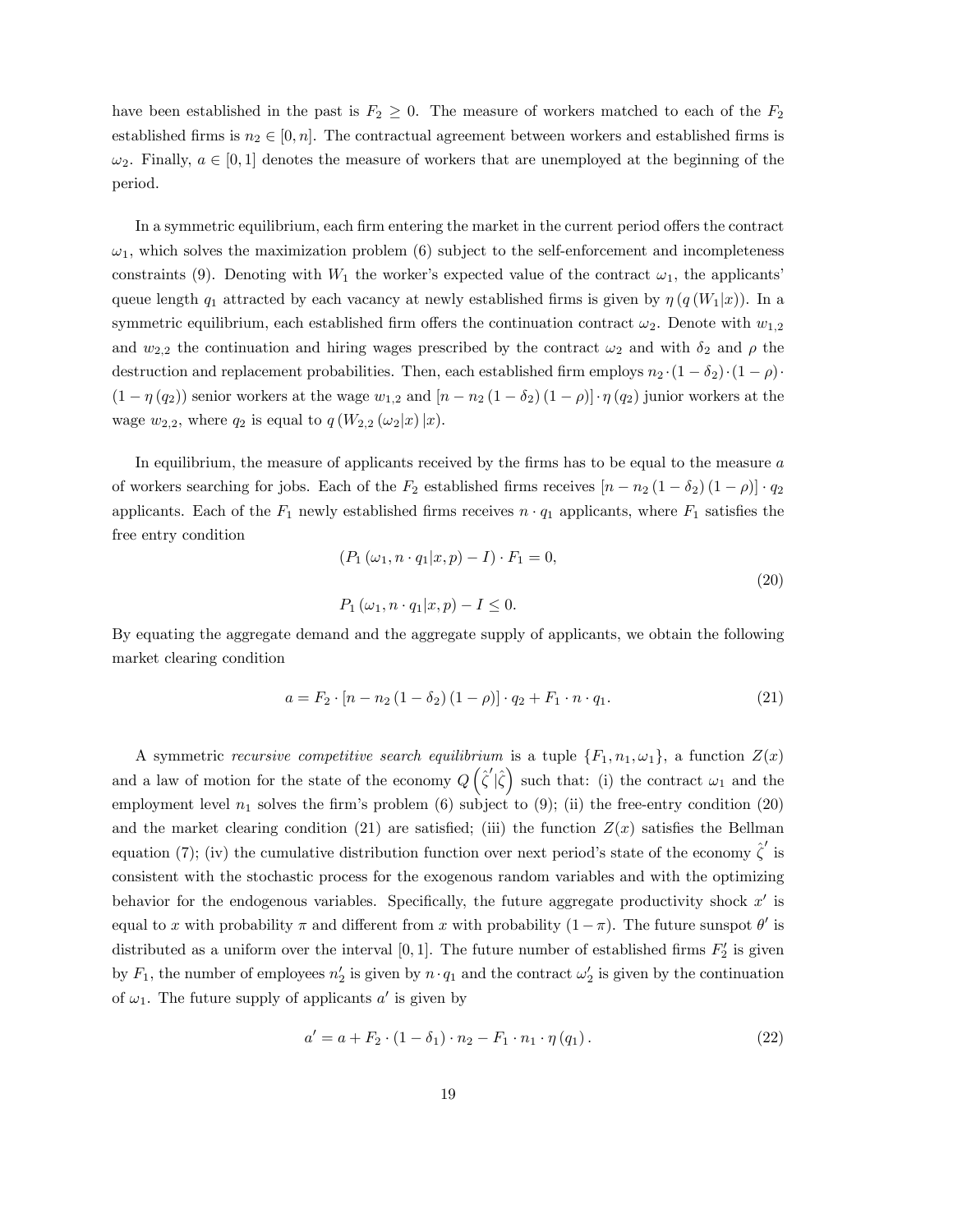Before turning to the characterization of the general equilibrium, we have to vindicate the conjecture that the value of searching  $Z$  is determined uniquely by the realization of the economy-wide shock x. If  $Z'$  is a function of x' only, then the optimal contract posted by new firms and the average number of applicants  $q_1$  depend on x and Z only. Therefore, the firm's profits are a function of x and  $Z$  only. Moreover, if  $F_1$  is strictly positive, then the free-entry condition (20) implies that the firm's profits have to equal the cost of entry  $I$ . Therefore,  $(20)$  represents an implicit equation for the value of search  $Z$  as a function of  $x$  only. In conclusion, if the parameters of the model are such that there is entry in every state  $\hat{\zeta}$ , then the conjecture adopted in Sections 3 and 4 is vindicated.

### 5.2. Unemployment and Vacancy Dynamics

Consider the case where aggregate productivity shocks are rare and small, i.e. when  $\pi \to 1$  and  $|\overline{p} - \underline{p}| < \overline{\Delta}$ . Suppose that the economy is in the recessionary state  $\underline{x}$ . A newly established firm advertises the labor contract that maximizes expected profits  $(6)$  subject to the contractual restrictions (9). Because the firm's problem is affected by the aggregate state of the economy  $\hat{\zeta}$  only through the realization of the aggregate shock x and of the value of searching for a job  $Z(x)$ , it follows that every newly established firm offers the same labor contract  $\omega$ . According to  $\omega$ , all workers employed in the first production process are paid a relatively low wage  $w_1$ . In the second production process, senior employees are still paid  $w_1$  independently from the realization of the aggregate state of the economy, i.e.  $\underline{w}_{1,2}(\overline{x}) = \underline{w}_{1,2}(\underline{x}) = \underline{w}_1$ . In the second production process, junior employees are offered a relatively high wage  $\underline{w}_{2,2}(\overline{x}) = \overline{w}_1$  if the economy enters the expansionary state and the low wage  $\underline{w}_{2,2}(\underline{x}) = \underline{w}_1$  if the economy remains in a recession. Indeed, the labor contract  $\underline{\omega}$  achieves productive efficiency—i.e. senior workers are employed are never replaced by junor employees and the hiring wages  $\underline{w}_{2,2}(\underline{x})$  and  $\underline{w}_{2,2}(\overline{x})$  maximize the value of open positions.

When the economy is in the expansionary state  $\bar{x}$ , every newly established firm offers the labor contract  $\overline{\omega}$ . According to  $\overline{\omega}$ , all workers employed in the first production process are paid the relatively high wage  $\overline{w}_1$ . If the economy remains in the expansionary state, all workers employed in the second production process are paid  $\overline{w}_1$ , which is both the optimal insurance and the optimal hiring wage. If the economy enters a recession, senior and junior employees are paid a common wage  $\overline{w}_2(\underline{x})$  that is strictly greater than the ex-post efficient hiring wage  $\underline{w}_1$  and strictly smaller than the optimal insurance wage  $\overline{w}_1$ . In order to guarantee that senior employees are not replaced by junior hires when labor becomes relatively cheaper, the optimal contract  $\bar{\omega}$  moves away from productive efficiency by distorting the hiring wage upward.

What are the general equilibrium consequences of such distortion? First, notice that the upward distortion on the hiring wage prescribed by  $\overline{\omega}_2(\underline{x})$  does not affect the value of searching for a job during a recession, because  $Z(\underline{x})$  only depends on the state of the economy ony through the realization of x. Therefore, equation  $(8)$  implies that the upward distortion on the hiring wage leads to longer queue lenghts at each of the  $F_2 \cdot [n - n_2 \cdot (1 - \sigma)]$  positions open at the established firms. Secondly,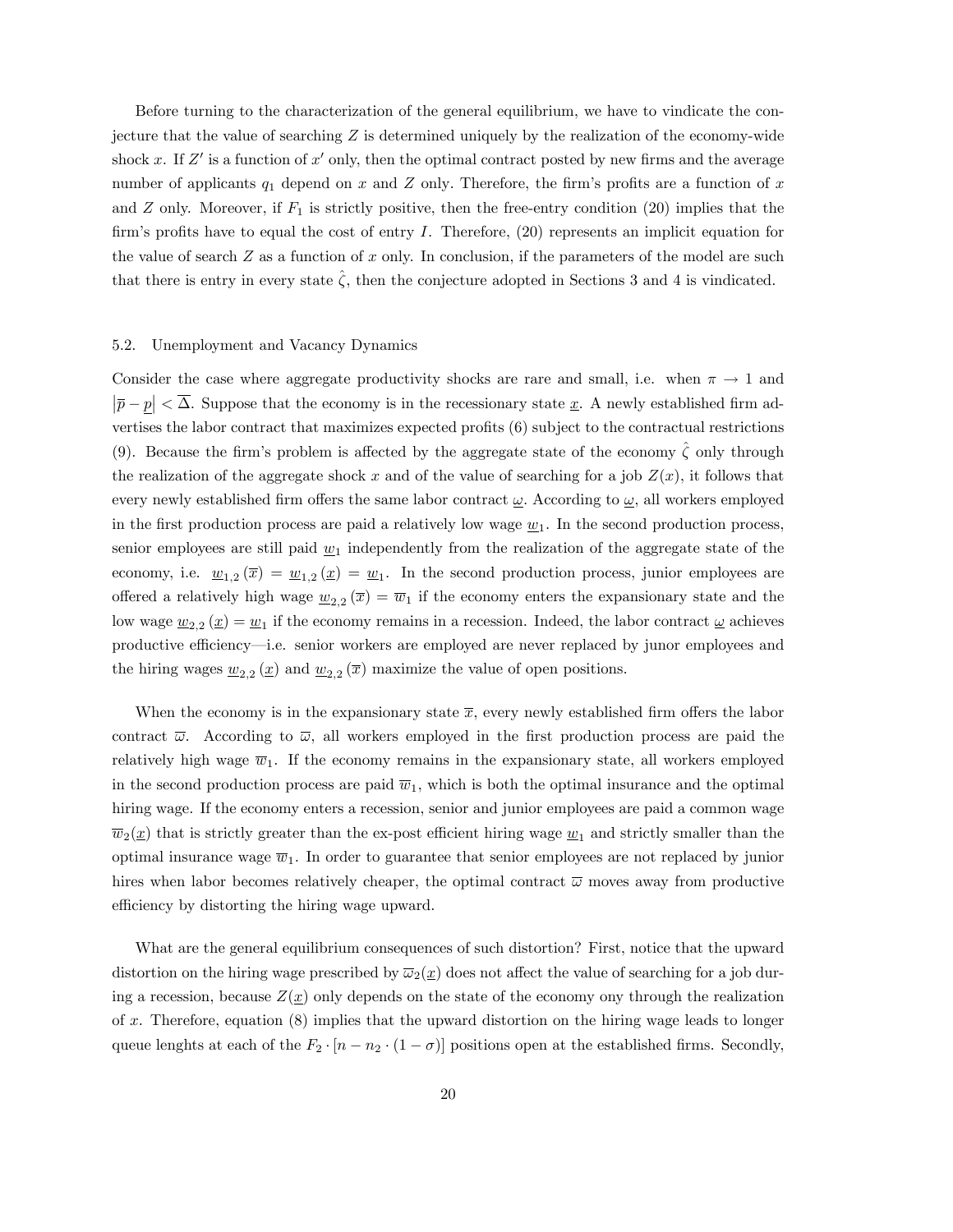notice that the value  $\underline{W}_1$  of the contract posted by new firms depends on the aggregate state of the economy only through the value of search  $Z(\underline{x})$ . Therefore, equation (8) implies that the distortion on the hiring wage posted by established firms does not affect the measure of applicants attracted by each new firm. From the two previous remarks and the market clearing condition  $(21)$ , it follows that the entry of new firms is crowded out. Overall, there are two countervailing effects on the rate of unemployment

$$
u = 1 - F_2 \cdot \{ n_2 (1 - \sigma) + [n - n_2 (1 - \sigma)] \cdot \eta (q_2) \} - F_1 \cdot n \cdot \eta (q_1).
$$
 (23)

On the one hand, the distortion on the hiring wage decreases the rate of unemployment by increasing the employment level at established Örms. On the other hand, it increases the unemployment rate by crowding out the entry of new firms. The the net effect on unemployment is given by  $F_2 \cdot [n - n_2 (1 - \sigma)] \cdot \eta(q_2)$  times  $\eta'(q_2) - q_1^{-1} \cdot \eta(q_1)$ , where the average queue length at established firms  $q_2$  is strictly greater than the queue length at new firms  $q_1$ . From the previous expression it follows that, if the matching function  $\eta(q)$  is strictly concave, the distortion on the hiring wage magnifies the response of the unemployment rate to a negative shock to productivity.

**Proposition 5.1**: (Unemployment and Vacancy Fluctuations) Suppose that  $\eta(q)$  and  $J_{0,2}(w)$  are strictly concave functions. If  $\bar{p}-p$  and  $\sigma$  are positive and sufficiently small, then: when the economy transits from the expansionary to the recessionary state: (i) the increase in unemployment is larger than if labor contracts satisfied productive efficiency; (ii) the decrease in vacancy creation is larger  $than if labor contracts satisfied productive efficiency.$ 

*Proof.* See the Technical Appendix. ||

# 6. SOME REMARKS ON ASSUMPTIONS

#### Limited Commitment and Incompleteness

The assumption that a worker may leave her current employer without financial obligation is common in the labor contract literature as it reflects prohibitions against involuntary servitude (Harris and Holmstrom, 1982; Holmstrom, 1983; Beaudry and DiNardo, 1991). The assumption that a firm may leave its employee without Önancial obligation is often entertained on the grounds of the high costs of enforcing labor contracts (Thomas and Worrall, 1988). Finally, the assumption that the hiring contract offered by a firm cannot be made contingent upon the history of the position that is being filled is novel to our paper. We take this assumption as an exogenous feature of the environment, reflecting the difficulty for a benevolent court to verify the history of a specific position within a Örm.

Limited-commitment on the side of the firm and contractual incompleteness are the two assumptions necessary to create a tension between insurance provision and efficient hiring. If the firm could commit to a long-term contract, then it would never accept applications for positions held by senior employee. If the contracts were complete, the firm could keep applicants away from the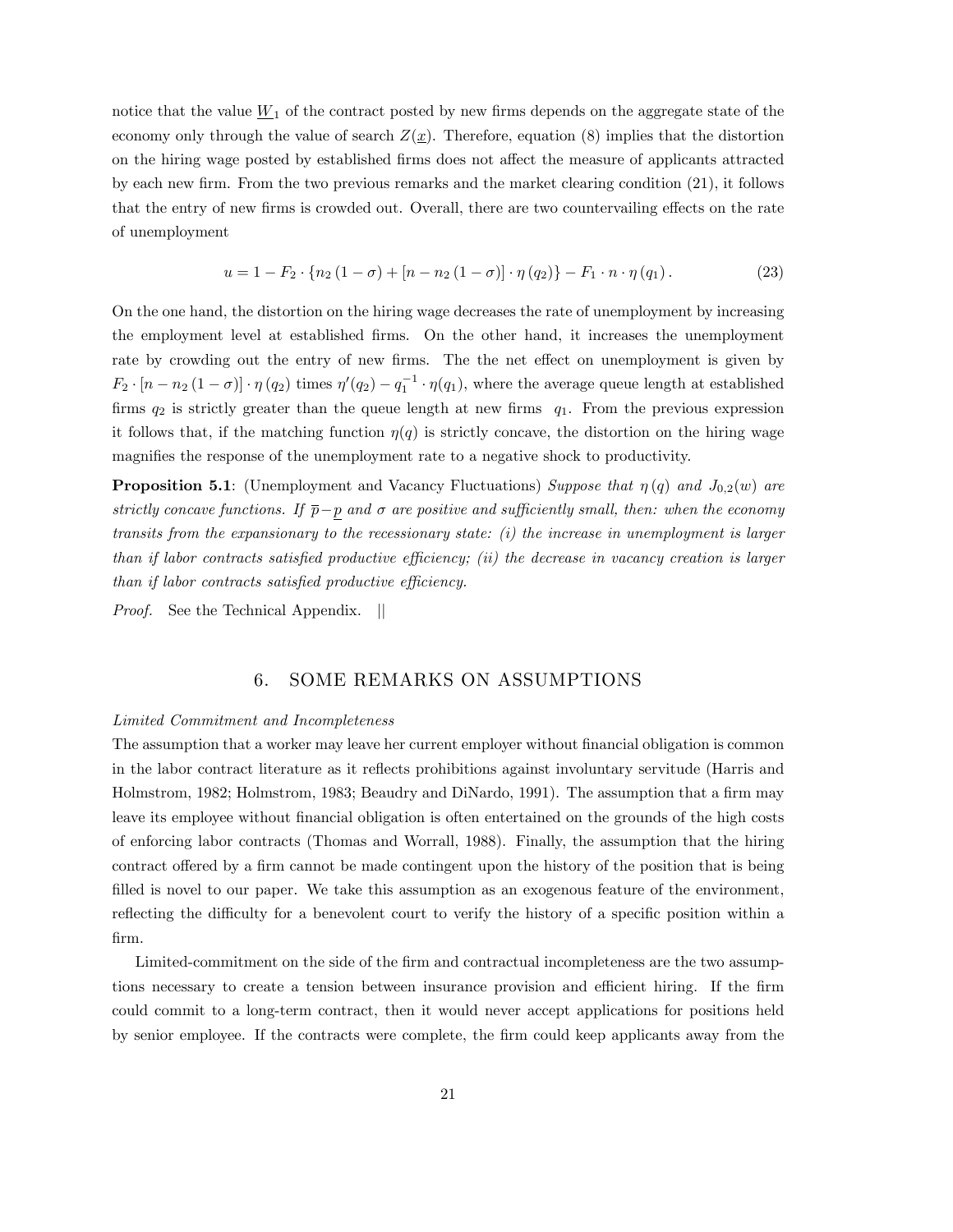positions held by senior employee by offering an unattractive hiring wage. The assumption that workers cannot commit is natural but entirely orthogonal to our argument.

#### Borrowing and Saving

In our model, workers could neither borrow nor save. Relaxing one or both of these constraints would lead to a different design for the optimal contract. If workers were allowed to save their labor earnings, the tension between insurance provision and efficient recruitment would be partially resolved by front-loading the contract's value. Specifically, the firm would promise a relatively higher entry wage and a relatively lower continuation wage to workers hired in the first production period. Because of higher entry wages, senior workers would partially insure their consumption level through their own savings. Because of lower continuation wages, the firm would less frequently have the incentive to replace senior employees with junior hires. Nevertheless, in reality, front-loading a contract's value would also give senior workers a strong incentive to search on the job and lad to excessive turnover. In the spirit of the implicit contract literature, our model does not allow workers to borrow. The economic justification for such assumption is that borrowing is infeasible because the main source of a workerís collateral is her human capital and moral hazard problem would arise if a firm offered to guarantee its workers' loans.

### Richer contract space

In the contractual environment described in Section 2, actions are contingent only on match-specific and economy-wide histories. Implicitly, our framework does not allow actions to be contingent on the realization of firm-wide histories such as the turnover rate or the average firm wage. If such contingencies were allowed, they would be used to resolve the tension between insurance provision and efficient hiring. For example, the wage promised to senior employees could include a large bonus if the firm's turnover rate happens to exceed its natural level. To avoid paying the bonus, the firm would refrain from hiring junior employees as replacements of senior workers. Nevertheless, this type of contractual clause is likely to be subject to renegotiation as both the Örm and non-replaceable workers would gain from waiving it.

# 7. CONCLUDING REMARKS

This paper studies the relationship between insurance contracts and unemployment volatility in a labor market with search frictions. Following the insight of the early implicit contract literature, we assume that workers demand insurance from their employers because they are excluded form the market for intertemporal trade. Following the insight of the search literature, we assume that involuntary unemployment arises from matching frictions. When contracting parties can commit to the employment relationship and all contingencies are available, the optimal labor contract prescribes that the wage of a worker is kept constant across dates/states and that she is efficiently employed. In this contractual environment, the rigidity of the wage affects the distribution of rents between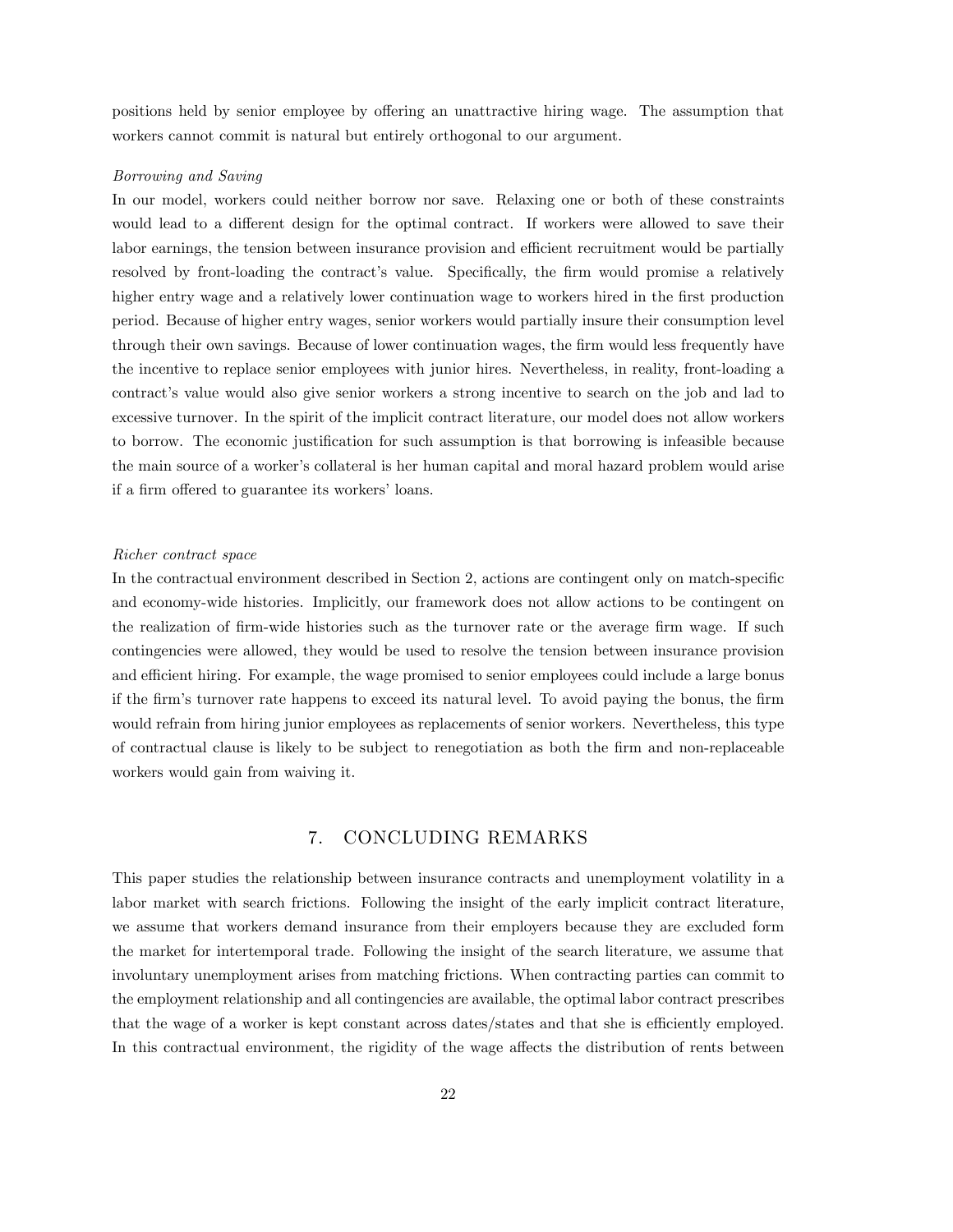workers and firms across states of the world, but has no allocative role. When contracting parties can unilaterally break the employment relationship and firms cannot direct applicants towards vacant positions, there exists a tension between the optimal provision of insurance to senior employee and efficient recruitment of junior hires. Specifically, when the economic conditions are such that the optimal hiring wage falls below the optimal insurance wage, the firm has an incentive to replace senior with junior employees. In order to reduce the replacement risk, the optimal contract prescribes that in response to small negative productivity shocks, the firm pays senior and junior employees a common wage. The Örm-wide wage is smaller than the insurance wage and higher than the optimal recruiting wage. In this contractual environment, hiring wages are downwardly sticky and the allocation of labor is distorted. In general equilibrium, the stickiness of the hiring wage offered by established firms crowds out the entry of new firms and amplifies the response of the unemployment rate to negative shocks to productivity.

# A. TECHNICAL APPENDIX

*Proof of Proposition 3.1*: The profit maximization problem  $(6)$  can be decomposed into a two-stage problem. In the first stage, a newly established firm chooses the value of the contract  $W_1$  and how many workers to hire  $n_1 \in [0, n]$ , subject to the constraint imposed by the labor supply curve. In the second stage, the firm selects the optimal contract  $\omega$  among those that deliver the value  $W_1$ , taking as given the initial level of employment  $n_1$ . In order to characterize the necessary properties of an optimal contract, it is sufficient to solve analyze the second-stage problem

$$
\max_{\omega} P_1(\omega, n_1 | x_t, p_t), \text{ s.t. } E(U(\tilde{c}) | \omega, x_t) \ge W_1. \tag{24}
$$

(i) Suppose that there is a set of states  $\{x_l, p_k, \Theta_1\}$  with positive probability measure  $\mu$  such that the contract  $\omega^*$  prescribes  $w_{1,2}^* \neq b + s_{1,2}^*$ . Consider an alternative contract  $\hat{\omega}$  such that  $\hat{\omega}_2(\zeta_{t+1})$ is equal to  $\omega_2^* (\zeta_{t+1})$  if  $\zeta_{t+1} \notin \{x_l, p_k, \Theta\}$  and  $\omega_2 (\zeta_{t+1})$  is equal to  $\{\hat{w}_{1,2}, \hat{s}_2, \delta_2^*, \rho^*, w_{2,2}^e, w_{2,2}^u\}$  if  $\zeta_{t+1} \in \{x_l, p_k, \Theta_1\}$ . Specifically, let  $\hat{w}_{1,2}$  be the solution to the equation

$$
\mu \cdot u(\hat{w}_{1,2}) = \int_{\Theta_1} \left\{ \left[ (1 - \delta_2^*) \left( 1 - \eta \left( q^e \right) \rho^* \right) \right] \cdot \left[ u \left( w_{1,2}^* \right) - u \left( b + s_{1,2}^* \right) \right] + u \left( b + s_{1,2}^* \right) \right\} d\theta \tag{25}
$$

and  $\hat{s}_{1,2}$  is equal to  $\hat{w}_{1,2} - b$ . Because  $\hat{\omega}$  gives the same expected utility to the worker as  $\omega^*$ , the contract is feasible. Moreover, because of the concavity of the utility function  $u(c)$ ,  $\hat{w}_{1,2}$  is strictly smaller than the average of  $w_{1,2}$  and  $b + s_{1,2}$ . Therefore, under the contract  $\hat{\omega}$  the profits of the firm are strictly greater than under  $\omega^*$ . The contract  $\omega^*$  is not optimal: a contradiction. In a similar way, we can prove that  $w_{1,2}^*$  is equal to  $w_1^*$ .

(ii) Suppose that there is a set of states  $\{x_l, p_k, \Theta_1\}$  with positive measure  $\mu$  such that the firmspecific shock  $p_k$  is greater b and the contract  $\omega^*$  prescribes  $\delta_2^* > \sigma$ . Consider an alternative contract  $\hat{\omega}$  that makes the same prescriptions as  $\omega^*$  with the exception that  $\hat{\delta}$  is equal to  $\sigma$  and  $\hat{\rho}$  is equal to 0 whenever  $\zeta_{t+1}$  belongs to  $\{x_l, p_k, \Theta_1\}$ . In light of part (i),  $w_{1,2}^*$  is equal to  $b + s_{1,2}^*$  and the worker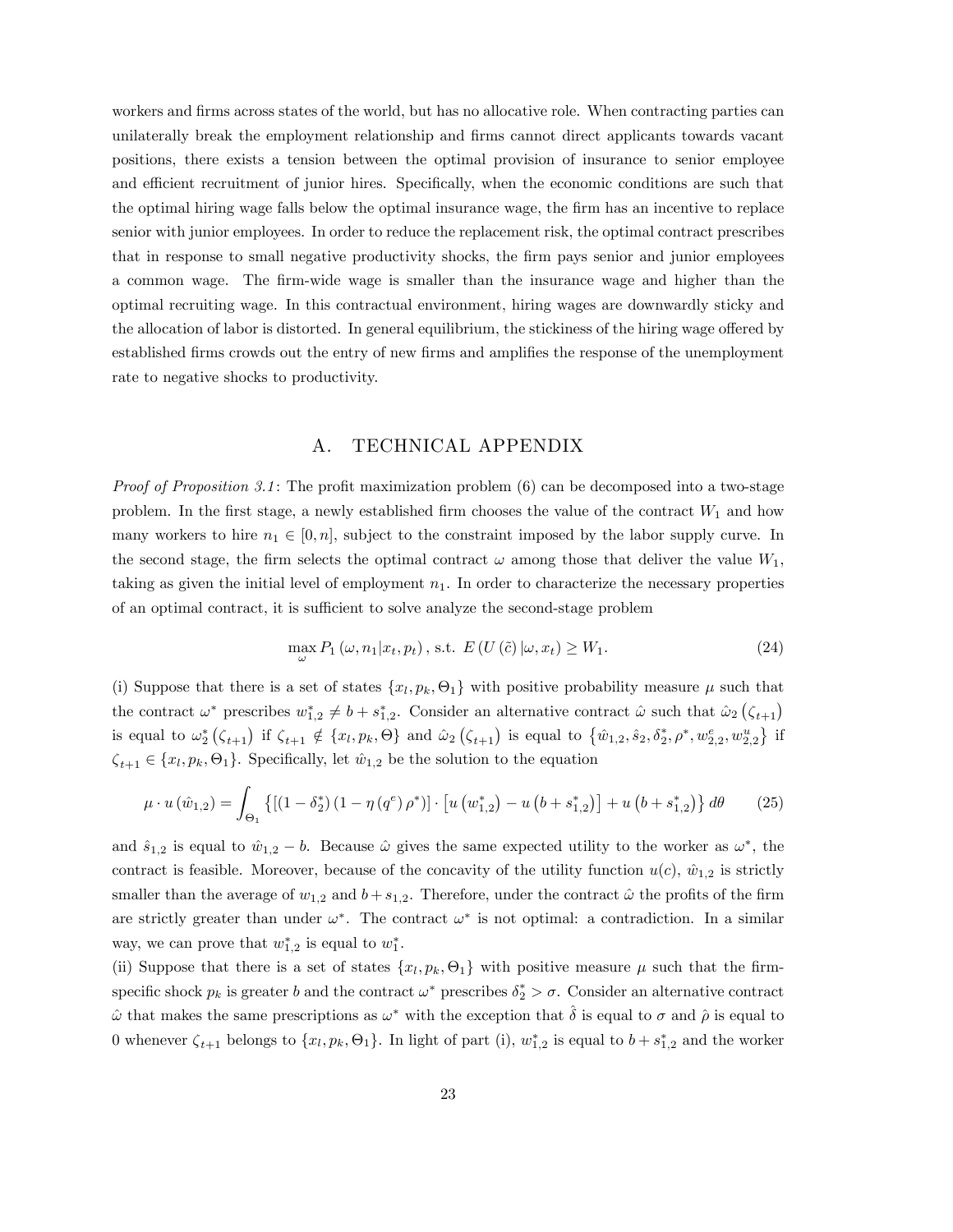is indifferent between being employed or not employed in the second production process. Because  $\hat{\omega}$  modifies the terms of employment but prescribes the same transfers as  $\omega^*$ , we can conclude that the expected utility of the worker is unchanged and  $\hat{\omega}$  is a feasible contract. By switching from  $\omega^*$ to  $\hat{\omega}$ , the firm's expected profits change by

$$
P_{1}(\hat{\omega}) - P_{1}(\omega^{*}) = n_{1} (1 - \delta_{1}) \begin{cases} \int_{\Theta_{1}} \left\{ (p_{k} - b) \cdot [\delta_{2}^{*} + (1 - \delta_{2}^{*}) \rho^{*} \eta (q^{e}) - \sigma] \right\} d\theta - \\ \int_{\Theta_{1}} \left\{ (p_{k} - w_{2,2}^{u*}) (\delta_{2}^{*} - \sigma) \eta (q^{u}) \right\} d\theta - \\ \int_{\Theta_{1}} \left\{ (p_{k} - w_{2,2}^{e*}) \left[ (1 - \delta_{2}^{*}) \rho^{*} \eta (q^{e}) \right] \right\} d\theta \end{cases}
$$
(26)

Because the probability of filling a vacancy  $\eta(q^u)$  is equal to 0 for all  $w_{2,2}^{u*} \leq b$ , then  $p_k - b$  is strictly greater than  $\eta(q^u) \cdot (w_{2,2}^{u*} - b)$ . Similarly,  $(p_k - b) \cdot \rho^* \eta(q^e)$  is greater or equal than  $(p_k - w_{2,2}^{e*}) \cdot$  $\rho^*\eta(q^e)$ . These two remarks imply that  $P_1(\hat{\omega})$  is strictly greater than  $P_1(\omega^*)$ : a contradiction. In a similar way, we can prove part (iii).

 $(iv)$  The result follows immediately from the firm's objective function.

*Proof of Lemma 4.1*: (i)–(ii) Suppose that there is a set of states  $\{x_l, p_k, \Theta_1\}$  where the optimal contract  $\omega^*$  violates inequality (13.a). Denote with  $\{w_{1,2}^{nr}, w_{2,2}^{nr}\}$  the couple of wages that maximizes  $T^{nr}(w_1^*, w_{1,2}, w_{2,2}|.)$ , subject to  $w_{1,2} \leq w_{2,2}, w_{1,2} \in [b, p_k], w_{1,2} \in [b, \max\{p_k, z_l\}]$ . Consider a sequence  $\{\Theta_n\}_{n=1}^{\infty}$  of subsets of  $\Theta_1$  such that the probability mass of the state  $\{x_l, p_k, \Theta_n\}$  converges to zero and the  $\Delta_n$  converges to a strictly positive value, where  $\Delta_n$  is defined as

$$
\Delta_n = \mu (\Theta_n)^{-1} \beta \int_{\Theta_n} T^{nr} (w_1^*, w_{1,2}^{nr}, w_{2,2}^{nr}|.) -
$$
  
\n
$$
\mu (\Theta_n)^{-1} \beta \int_{\Theta_n} \left\{ \mathbf{1}(w_{1,2}^*(\Theta_n) \le w_{2,2}^*(\Theta_n)) \cdot T^{nr} (w_1^*, w_{1,2}^*(\Theta_n), w_{2,2}^*(\Theta_n)|.) \right\} d\theta -
$$
  
\n
$$
\mu (\Theta_n)^{-1} \beta \int_{\Theta_n} \left\{ \mathbf{1}(w_{1,2}^*(\Theta_n) > w_{2,2}^*(\Theta_n)) \cdot T^r (w_1^*, w_{1,2}^*(\Theta_n), w_{2,2}^*(\Theta_n)|.) \right\} d\theta.
$$
\n(27)

For every *n*, consider the contract  $\hat{\omega}_n$  that prescribes  $\hat{\delta}_2 = \delta_2^* = \sigma$ ,  $w_{1,2}^{nr} \leq w_{2,2}^{nr}$  and  $\hat{\rho} = 0$  at date  $t+1$  and in state  $\{x_l, p_k, \Theta_n\}$ , that replicates the contract  $\omega^*$  at date  $t+1$  and in any state different from  $\{x_l, p_k, \Theta_n\}$  and that specifies a wage  $\hat{w}_1$  such that the worker is indifferent between  $\hat{\omega}$  and  $\omega^*$ . By assumption, the contract  $\omega^*$  is such that the constraint (9.a) is not binding. Therefore, for  $\mu(\Theta_1)$  sufficiently small, the contract  $\hat{\omega}$  satisfies the constraint (9.a) as well. Moreover, the contract  $\hat{\omega}$  satisfies (9.b)–(9.d) by construction. The contract  $\hat{\omega}$  is feasible. By switching from  $\omega^*$  to  $\hat{\omega}_n$ , the firm's profits change by  $\mu(\Theta_n) \cdot \Delta_n$  plus a higher order function of  $(w_1^* - \hat{w}_n)$ . Because  $|w_1^* - \hat{w}_n|$  is bounded above by  $\mu(\Theta_n) \cdot [u(p_k) - u(b)]$ , there exists an N such that for all  $n \geq N$ , the firm strictly prefers  $\hat{\omega}_n$  to  $\omega^*$ . A contradiction. Part (ii) of the lemma is proved in the same fashion. Part (iii) (iii) The proof replicates the argument developed in Proposition 3.1 and is therefore omitted. jj

*Proof of Lemma 4.2*: Consider the maximization problem (14.a) for a triple  $\{w_1, x, p\}$  such that p is greater than z. Because  $(14.a)$  specifies a continuous objective function and a non-empty continuous and compact-valued feasible set, the set of solutions to (14.a) is non-empty, upper hemi-continuous with respect to  $\{w_1, x, p\}$  and compact-valued. Because the value of a vacant position is equal to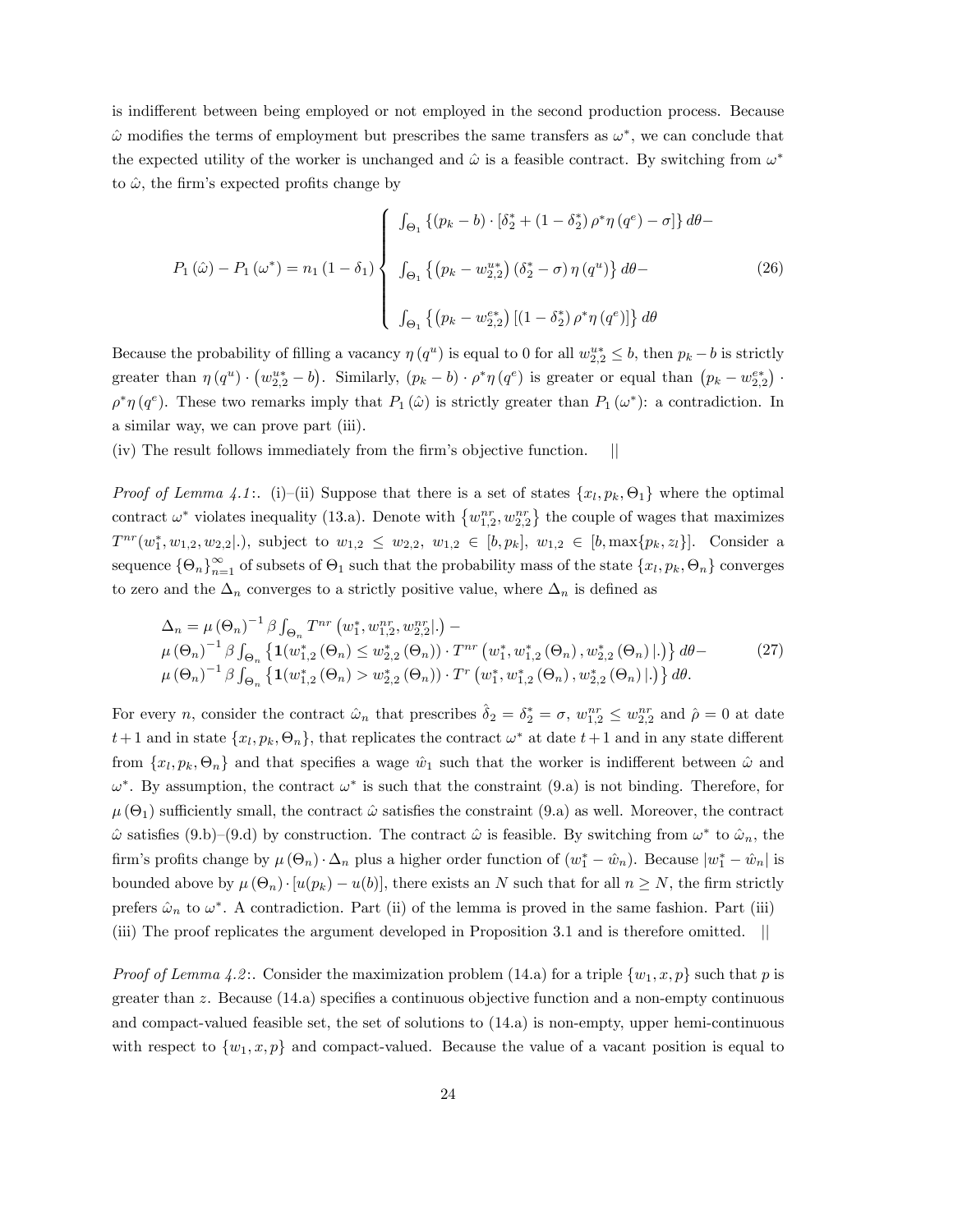zero for all  $w_{2,2} \leq z$  and strictly greater than zero for  $w_{2,2} \in (z, p)$ , there are no solutions to (14.a) such that  $w_{2,2}$  is smaller than z. Therefore, the strict concavity of the objective function over the rectangle  $[b, p] \times [z, p]$  is sufficient to guarantee the uniqueness of the solution to (14.a). Finally, because the concave programme  $(14.a)$  satisfies Slater's condition, the Kuhn-Tucker conditions are necessary and sufficient for optimality.

Denote with  $\mu$  the multiplier associated with the constraint  $w_{1,2} - w_{2,2} \leq 0$ . If  $\mu^* = 0$ , then  $\left\{w_{1,2}^{nr*}\left(p|x\right),w_{2,2}^{nr*}\left(p|x\right)\right\}$  satisfies the Kuhn-Tucker conditions if and only if

$$
w_{1,2}^{nr*}(p|x) = w^{I}(p|x) \equiv \arg \max_{w \in [b,p]} \left\{ \frac{u(w) - u(b)}{u'(w_1)} + (p - w) \right\},\
$$
  

$$
w_{2,2}^{nr*}(p|x) = w^{H}(p|x) \equiv \arg \max_{w \in [z,p]} \eta(q(w|x)) \cdot (p - w).
$$
 (28)

On the other hand, if  $\mu^* > 0$ , then  $\{w_{1,2}^{nr*}(p|x), w_{2,2}^{nr*}(p|x)\}$  satisfies the Kuhn-Tucker conditions if and only if  $w_{i,2}^{nr*}(p|x)$  is equal to  $w_2^{nr*}(p|x)$ , where

$$
w_2^{nr*}(p|x) = \{w_2 \text{ if } \Phi^{nr}(w_2) = 0, z \text{ if } \Phi^{nr}(z) < 0, p \text{ if } \Phi^{nr}(p) > 0\},\
$$
  

$$
\Phi^{nr}(w_2|x, p) = \left(\frac{u'(w_2)}{u'(w_1)} - 1\right) + \frac{n - n_1(1 - \sigma)}{n_1(1 - \sigma)} \cdot \frac{d[\eta(q(w_{2,2}|x))(p - w_{2,2})]}{dw_{2,2}}.
$$
\n
$$
(29)
$$

Finally, because the solution to  $(14.a)$  is unique, the multiplier  $\mu^*$  is zero if and only if the optimal hiring wage  $w^H(p|x)$  is greater or equal than the optimal insurance wage  $w^I(p|x)$ .

(i) The optimal hiring wage  $w^H(p|x)$  belongs to the open interval  $(z, p)$  for all  $p > z$ . Moreover, because the value of an unfilled vacancy is a strictly concave function of  $w$  and the cross-derivative is strictly positive, the optimal hiring wage  $w^H(p|x)$  is a continuous strictly increasing function of the firm's productivity p. Together, these two properties imply that the hiring wage  $w^H(p|x)$  is strictly greater than the optimal insurance wage  $w^{I}(p|x)$  if and only if the realization of firm's productivity p is greater than the cutoff  $k_1$ .

(ii) From the proof of part (i), it follows that (29) is the solution to the maximization problem (14.a) for all realizations of firm's productivity  $p \in (z, k_1)$ . Notice that the derivative of  $\eta (q(w_2|x))\cdot (p - w_2)$ with respect to  $w_2$  is negative if and only if  $w_2$  is greater than  $w^H(p|x)$ . Moreover, notice that  $u'(w_2) - u'(w_1)$  is positive if and only if  $w_2$  smaller than  $w_1$ . Because  $w^H(p|x)$  is strictly smaller than  $w_1$  for all  $p \in (z, k_1)$ , it follows that the firm-wide wage  $w_2^{*nr}(p|x)$  belongs to the open interval  $\left(w^{H}\left(p|x\right),w_{1}\right).$ 

(iii) It can be directly verified that the wage  $w_2^{*nr}(p|x)$  is equal to the marginal product of labor if and only if p is smaller or equal than the cutoff  $k_2$ , where  $k_2$  is implicitly defined by the equation  $\Phi^{nr}(k_2|x, k_2) = 0.$  ||

*Proof of Lemma 4.3*: Given a vector  $\{w_1, x, p\}$  in  $\mathbb{R}^3_+$  with  $p > z(x)$ , consider the constrained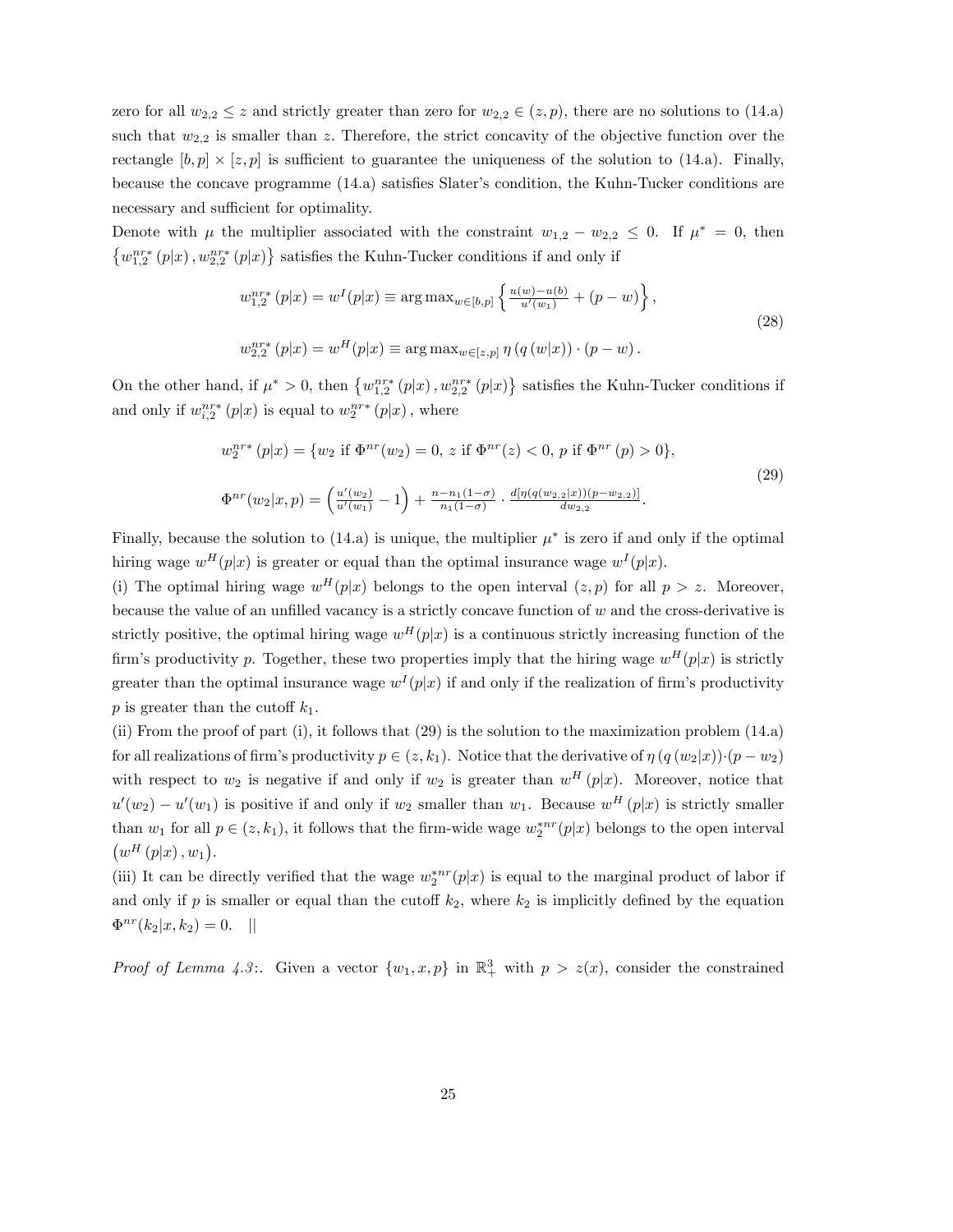optimization problem

$$
\max_{w_{1,2},w_{2,2}} T^{r}(w_{1},w_{1,2},w_{2,2}|x,p), s.t. (w_{1,2},w_{2,2}) \in [b,p] \times [z,p] =
$$
\n
$$
\max_{w_{2,2} \in [z,p]} \left\{ n \cdot \eta(q) \cdot (p - w_{2,2}) + n_{1} (1 - \sigma) \cdot (1 - \eta(q)) \cdot \max_{w_{1,2} \in [b,p]} \left[ \frac{u(w_{1,2}) - u(b)}{u'(w_{1})} + (p - w_{1,2}) \right] \right\}.
$$
\n(30)

First, consider the second-stage optimization problem in (30). For every tuple  $\{w_1, x, p, w_{2,2}\}$ , the objective function is differentiable and strictly concave with respect to  $w_{1,2}$  and the feasible set is non-empty and convex. Therefore, the solution  $w_{1,2}^{r*}(p|x)$  to the second-stage problem is unique. For every  $w_{2,2}$  in the interval  $[z, p]$ ,  $1 - \eta(q)$  is strictly positive. Therefore, the solution  $w_{2,2}^{r*}(p|x)$ to the second-stage problem is independent from  $w_{2,2}$ . Next, consider the first-stage optimization problem. For every triple  $\{w_1, x, p\}$ , the objective function is differentiable and strictly concave with respect to  $w_{2,2}$  and the feasible set is non-empty and convex. Therefore, the solution  $w_{2,2}^{r*}(p|x)$ to the first-stage problem is unique. The necessary and sufficient conditions for the optimality of  $\left\{w_{1,2}^{r*}\left(p|x\right),w_{2,2}^{r*}\left(p|x\right)\right\}$  are

$$
w_{1,2}^{r*}(p|x) = w^{I}(p|x),
$$

 $w_{2,2}^{r*}(p|x) = \{w_{2,2} \text{ if } \Phi^r(w_{2,2}) = 0, z \text{ if } \Phi^r(z) < 0, p \text{ if } \Phi^r(p) > 0\},\$ 

$$
\Phi^r(w_{2,2}|x,p) = \frac{n}{n_1(1-\sigma)} \frac{d[\eta(q(u(w_{2,2}) + \beta E(Z')|x))(p-w_{2,2})]}{dw_{2,2}} - \left[ \frac{u(w_{1,2}^I(p|x)) - u(b)}{u'(w_1)} + p - w^I(p|x) \right] \frac{d\eta(q)}{dw_{2,2}}.
$$
\n(31)

(i) Because  $u(w_{1,2}^I(p|x)) - u(b)$  is strictly greater than  $u'(w_1) \cdot (p - w^I(p|x))$ ,  $w_{2,2}^{**}(p|x)$  is strictly smaller than the optimal hiring wage  $w^H(p|x)$ . Because the function  $T^r$  is strictly concave in  $w_{2,2}$ and the cross-derivative  $T_{w_{2,2},p}^r$  is strictly positive, the wage  $w_{2,2}^{r*}(p|x)$  is a non-decreasing function of firm's productivity  $p$ .

(ii) It can be directly verified that  $w_{2,2}^{r*}(p|x)$  is equal to z if and only if p is smaller or equal than  $k_3$ , where the cutoff  $k_3$  is the unique solution to  $\Phi^r(z|x, k_3) = 0$ . For all p greater than  $k_3$ , the wage  $w_{2,2}^{r*}(p|.)$  is strictly increasing. ||

*Proof of Proposition 4.4*: Take any triple  $\{w_1, x_l, p_k\}$  such that  $p_k$  is greater than  $k_1(w_1, x_l)$ . First, notice that the function  $T^r$  is smaller than  $T^{nr}$  for every couple  $\{w_{1,2}, w_{2,2}\}$  such that  $w_{1,2} \in [b, p_k]$ and  $w_{2,2} \in [b, p_k]$ , i.e.

$$
T^{nr}(.) - T^{r}(.) = n_1 (1 - \sigma) \eta(q) \left\{ \frac{u(w_{1,2}) - u(b)}{u'(w_1)} + w_{2,2} - w_{1,2} \right\} \ge 0.
$$
 (32)

Moreover,  $T^r$  is strictly smaller than  $T^{nr}$  for every couple  $\{w_{1,2}, w_{2,2}\}$  such that  $w_{1,2} \in [b, p_k]$  and  $w_{2,2} \in [z_l, p_k]$ . Secondly, notice that the solution of the maximization problem (14.a) is such that the no-replacement constraint is not binding, i.e.  $w_{1,2}^{nr*}(p_k|x_l)$  is smaller than  $w_{2,2}^{nr*}(p_k|x_l)$ . Because of the concavity of  $T^{nr}$ , the wages  $w_{1,2}^{nr*}(p_k|x_l)$  and  $w_{2,2}^{nr*}(p_k|x_l)$  are also a maximizer of  $T^{nr}$  over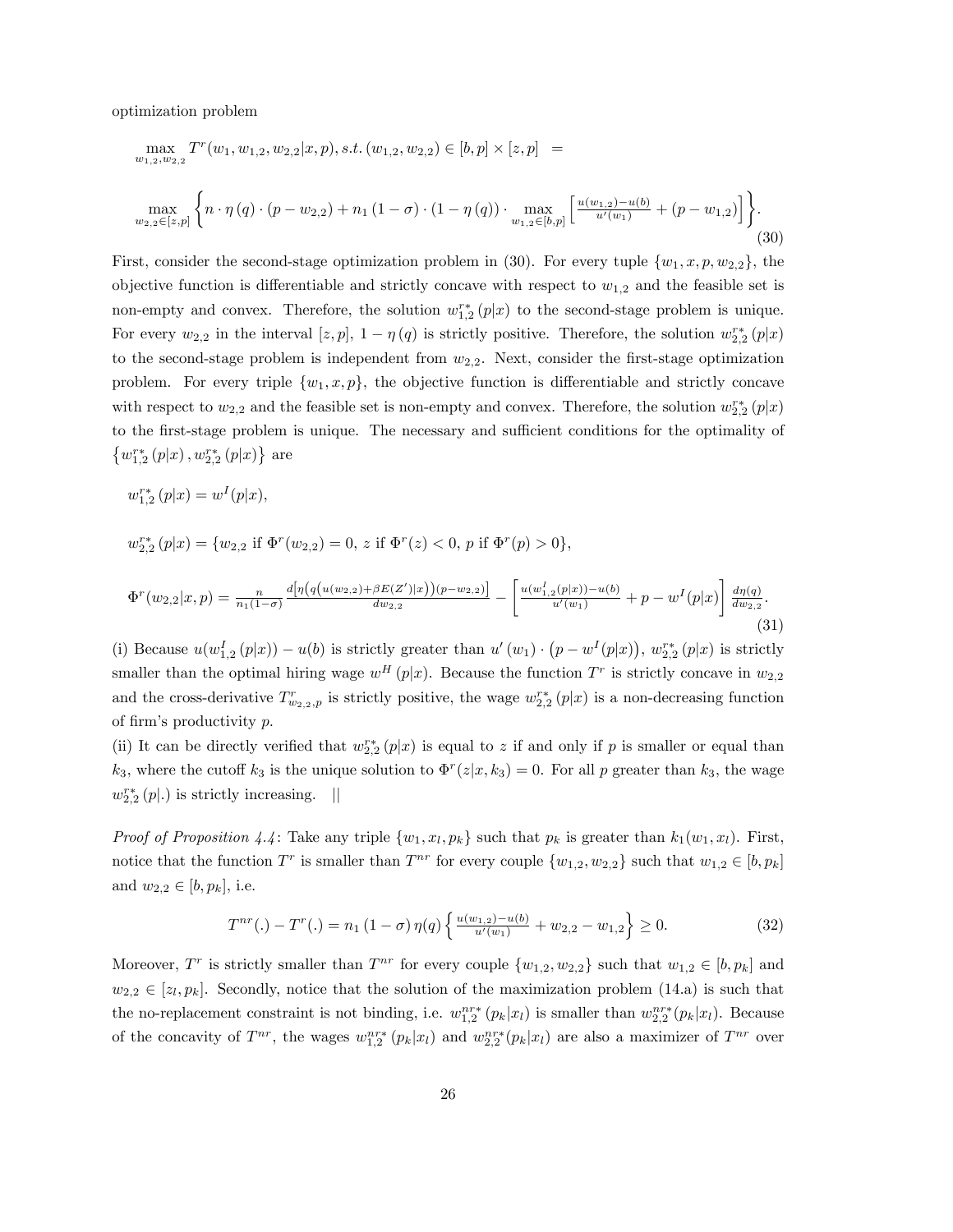the rectangle  $[b, p_k] \times [z_l, p_k]$ . Combining the first and the second remarks, we conclude that the maximum of  $(14.a)$  is strictly greater than the maximum of  $(14.b)$ . ||

*Proof of Proposition 4.5*: Take any triple  $\{w_1, x_l, p_k\}$  such that  $p_k$  is greater than  $z_l$  and smaller than  $k_1(w_1, x_l)$ . For any realization of firm's productivity p in the interval  $(z_l, k_1)$ , the solution of the maximization problem (14.a) is a firm-wide wage  $w_2^{nr*}(p|x_l)$  that is strictly greater than  $w^H(p|x_l)$  and strictly smaller than  $w^I(p|x_l)$ . For any realization of firm's productivity p in the interval  $(z_l, k_1)$ , the solution of the maximization problem (14.b) is  $\{w^I(p|x_l), w_{2,2}^{r*}(p|x_l)\}\$ , where  $w_{2,2}^{r*}(p|x_l)$  is strictly smaller than the optimal hiring wage  $w^H(p|x_l)$ . For all p in the interval  $(z_l, k_1)$ , the difference between the maximum of  $T^{nr}$  and the maximum of  $T^r$  is

$$
T^{nr}(w_1, w_2^{nr*}, w_2^{nr*} |.) - T^r(w_1, w^I, w_{2,2}^{r*} |.) =
$$
  
\n
$$
n_1(1 - \sigma) \cdot \left\{ \frac{u(w_2^{nr*}) - u(w^I)}{u'(w_1)} + w^I - w_2^{nr*} \right\} +
$$
  
\n
$$
n_1(1 - \sigma) \eta \left( q \left( w_{2,2}^{r*} \right) \right) \cdot \left\{ \frac{u(w^I) - u(b)}{u'(w_1)} + w_2^{nr*} - w^I \right\} +
$$
  
\n
$$
n \left[ \eta \left( q \left( w_2^{nr*} \right) \right) \left( p - w_2^{nr*} \right) - \eta \left( q \left( w_{2,2}^{r*} \right) \right) \left( p - w_{2,2}^{r*} \right) \right].
$$
  
\n(33)

When p converges to  $k_1$ , the wage  $w_2^{nr*}(p|x_l)$  converges to  $w^I(k_1|x_l)$  and  $w^H(k_1|x_l)$ . If  $w_{2,2}^{r*}(p|x_l)$ converges to  $w^H(k_1|x_l)$  for  $p \to k_1$ , then the limit of (33) is strictly positive because the first and third term vanish and the second term converges to a strictly positive value. If  $w_{2,2}^{r*}(p|x_l)$  converges to  $z_{t+1}$  for  $p \to k_1$ , then the limit of (33) is strictly positive because the first and second terms vanish and the third term converges to a strictly positive value. If  $w_{2,2}^{r*}(p|x_l)$  converges to any value in the interval  $(z_{t+1}, w^H(k_1|))$ , then the limit of (33) is strictly positive because both the limits of the second and the third term are strictly positive. By continuity, there exists a left neighborhood of  $k_1$  where (33) is strictly positive.  $\parallel$ 

*Proof of Proposition 4.6*: Take any triple  $\{w_1, x_l, p_k\}$  such that  $p_k$  is greater than  $k_3$  and smaller than  $k_2$ . For any realization of firm's productivity p in the interval  $(z_l, k_2)$ , the solution of the maximization problem (14.a) is the firm-wide wage  $w_2^{nr*}(p|x_l) = p$ . For any realization of p in the interval  $(k_3, k_1)$ , the solution of the maximization problem (14.b) is the couple  $\{w^I(p|x_l), w_{2,2}^{r*}(p|x_l)\},$ where the hiring wage  $w_{2,2}^{r*}(p|x_l)$  is strictly smaller than  $w^H(p|x_l)$  and strictly greater than  $z_l$ . Next, notice that the maximum of (14.b) is equal to

$$
T^{nr}(w_1, w_2^{nr*}(p|x_l), w_2^{nr*}(p|x_l)|.) = n_1(1-\sigma) \cdot \left\{ \frac{u(p) - u(b)}{u'(w_1)} \right\}.
$$
\n(34)

The right hand side in (34) is equal to  $T^r(w_1, p, z_l)$ . By strict concavity, the maximum of (14.b) is strictly greater than  $T^r(w_1, p, z_l)$ . ||

*Proof of Proposition 4.7*: The result follows from the argument used in the proof of Proposition 4.6.  $\mathbb{I}$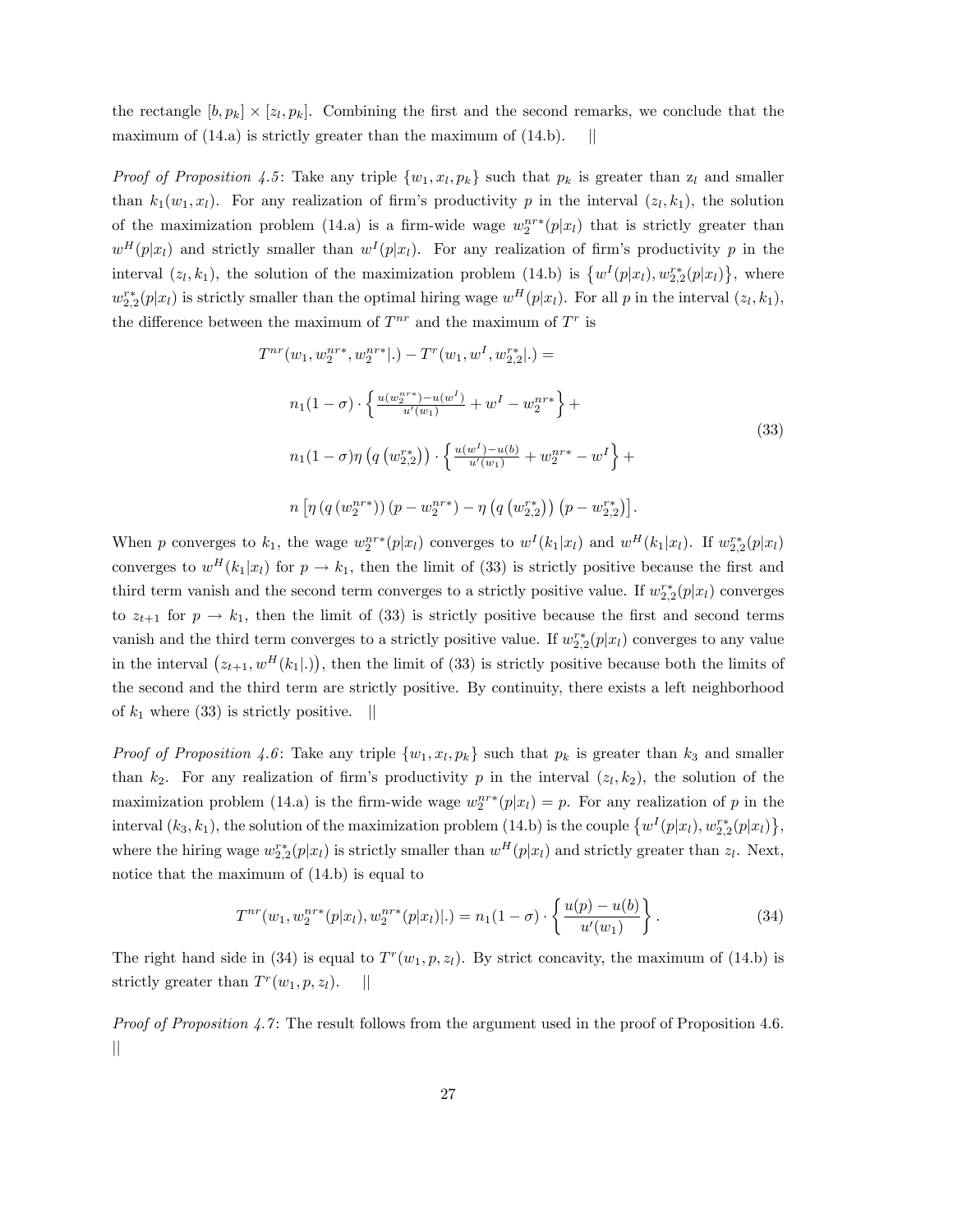Proof of Proposition 5.1: The proof is divided into six claims.

**Claim 1:** For  $\pi = 1$ ,  $x = \underline{x}$  and for all  $\underline{\hat{Z}}$  such that  $(1 - \beta(1 - \sigma)) \cdot \underline{\hat{Z}}$  is smaller than  $u(p)$  +  $\beta\sigma\left(u(b)+\hat{Z}\right)$ , the optimal incomplete self-enforcing contract  $\omega$  prescribes that: (i) the terms of employment are  $\delta_1 = 0$ ,  $\delta_2 = \sigma$ ; (ii) the wages  $\underline{w}_1$ ,  $\underline{w}_{1,2}(\underline{x})$  and  $\underline{w}_{2,2}(\underline{x})$  are equal to  $\arg \max J_{0,2}(w|\underline{x})$ . *Proof.* We prove the claim by showing that  $\omega$  coincides with the maximizer  $\omega^+$  of (6) subject to  $s_2 = 0$ . (i) Let  $\underline{W}_1^M$  denote the maximum utility that a firm can promise to an employee subject to the zero profits condition, i.e.  $\underline{W}_1^M$  is equal to  $(1 - \beta (1 - \sigma))^{-1}$ .  $\left[u(p) + \beta \sigma\left(u(b) + \underline{\hat{Z}}\right)\right]$ . Following the same argument of Proposition 3.1, we can prove that if  $\underline{W}_1^M$  is greater than  $u(b) + \beta \hat{\underline{Z}}$ , then  $\rho = 0$  and  $\delta_2 = \sigma$ . Moreover, if  $\underline{W}_1^M$  is greater than  $\underline{Z}$ , then  $\delta_1 = 0$ . (ii) The result follows from the necessary optimality conditions for  $\underline{w}_1$ ,  $\underline{w}_{1,2}(\underline{x})$  and  $\underline{w}_{2,2}(\underline{x})$  in (6).

**Claim 2**: For any sequence  $\underline{\hat{Z}}_{\pi}$  converging to  $\underline{\hat{Z}} < \underline{W}_1^M$ , the sequence of optimal incomplete selfenforcing contracts  $\underline{\omega}_{\pi}$  converges to  $\underline{\omega}$  for  $\pi \to 1$ .

*Proof.* For any  $\pi$  < 1, the contract  $\omega_{\pi}$  is preferred by the firm to the feasible contract  $\omega$ , i.e.  $\underline{P}_{\pi}(\underline{\omega}_{\pi}, n_{1,\pi}(\underline{\omega}_{\pi}))$  is greater or equal than  $\underline{P}_{\pi}(\underline{\omega}, n_{1,\pi}(\underline{\omega}))$ . For any  $\pi < 1$ , the contract  $\underline{\omega}_{\pi}^{+}$  is preferred by the firm to  $\underline{\omega}_{\pi}$ , i.e.  $\underline{P}_{\pi}(\underline{\omega}_{\pi}^+, n_{1,\pi}(\underline{\omega}_{\pi}^+))$  is greater or equal than  $\underline{P}_{\pi}(\underline{\omega}_{\pi}, n_{1,\pi}(\underline{\omega}_{\pi}))$ . By the theorem of the maximum, the value  $\underline{P}_{\pi}(\underline{\omega}_{\pi}^+, n_{1,\pi}(\underline{\omega}_{\pi}^+))$  is continuous in  $\underline{Z}$  and  $\pi$ . By direct inspection,  $\underline{P}_{\pi}(\underline{\omega}, n_{1,\pi}(\underline{\omega}))$  is continuous in  $\underline{Z}$  and  $\pi$ . Therefore, the sequences  $\underline{P}_{\pi}(\underline{\omega}_{\pi}^+, n_{1,\pi}(\underline{\omega}_{\pi}^+))$  and  $\underline{P}_{\pi}(\underline{\omega}, n_{1,\pi}(\underline{\omega}))$  both converge to  $\underline{P}(\underline{\omega}, n_1(\underline{\omega}))$ . In turn,  $\underline{P}_{\pi}(\underline{\omega}_{\pi}, n_{1,\pi}(\underline{\omega}_{\pi}))$  converges to  $\underline{P}(\underline{\omega}, n_1(\underline{\omega}))$ . Since the optimal contract  $\omega$  is unique, then  $\omega_{\pi}$  converges to  $\omega$ .

**Claim 3:** The equilibrium value of search  $Z_{\pi}$  converges to  $Z$  for  $\pi \to 1$ .

*Proof.* For all  $\pi \in (0, 1]$ , the equilibrium profits of the firm  $\underline{P}_{\pi}(\underline{\omega}_{\pi}, n_{1,\pi}(\underline{\omega}_{\pi}))$  are strictly decreasing in  $\hat{\mathbb{Z}}$  over the interval  $(-\infty, \underline{W}_1^M]$ . The equilibrium value of search  $\underline{\mathbb{Z}}_{\pi}$  is the unique solution to the free-entry condition (20). Because  $\underline{P}_{\pi}(\underline{\omega}_{\pi}, n_{1,\pi}(\underline{\omega}_{\pi}))$  uniformly converges to  $\underline{P}(\underline{\omega}, n_1(\underline{\omega}))$  for all  $\underline{\hat{Z}}$ , then  $\underline{Z}_{\pi}$  converges to  $\underline{Z}$ .

**Claim 4:** The following inequalities hold: (i)  $\overline{Z}$  is strictly greater than  $\underline{Z}$ ; (ii)  $\overline{w}_1$  is strictly greater than  $\underline{w}_1$ ; (iii)  $\overline{Z}-\underline{Z}$  and  $\overline{w}_1-\underline{w}_1$  converge to zero when  $\overline{p}-\underline{p}\to 0$ .

*Proof.* (i) Because  $\bar{p}$  is strictly greater than p, it follows that  $\bar{P}(\bar{\omega}, n_1(\bar{\omega}))$  is strictly greater than  $\underline{P}(\underline{\omega}, n_1(\underline{\omega}))$  for all Z. From the free-entry condition (20), it follows that Z is strictly greater than Z. (ii) The result follows immediately from the strict concavity of the functions  $J_{0,2}(w)$  and  $\eta(q)$ .

Claim 5: For  $\pi \to 1$  and  $\bar{p} - p$  sufficiently small, the optimal incomplete self-enforcing contract  $\underline{\omega}$ prescribes that  $\underline{w}_{1,2}(\overline{x})$  is equal to  $\underline{w}_1$  and  $\underline{w}_{2,2}(\overline{x})$  is equal to  $\overline{w}_1$ .

*Proof.* The contination wage  $\underline{w}_{1,2}(\overline{x}) = \underline{w}_1$  maximizes the insurance value of the contract  $\underline{\omega}$ . The hiring wage  $\underline{w}_{2,2}(\overline{x}) = \overline{w}_1$  maximizes the value of unfilled vacancies for  $x = \overline{x}$ . Since  $\overline{w}_1$  is greater than  $\underline{w}_1$ , these wages do not lead to replacement of senior employee with junior hires, i.e.  $\underline{\rho}(\overline{x}) = 0$ . If  $\bar{p} - \underline{p}$  is sufficiently small, then  $\underline{w}_1$  is self-enforcing, i.e.  $\underline{w}_1 \in [\overline{z}, \overline{p}]$ .

**Claim 6:** For  $\pi \to 1$  and  $\bar{p} - p$  sufficiently small, the optimal incomplete self-enforcing contract  $\bar{\omega}$ prescribes that  $\overline{w}_{1,2}(\underline{x}) = \overline{w}_{2,2}(\underline{x})$  and the common wage belongs to the open interval  $(\underline{w}_1, \overline{w}_1)$ .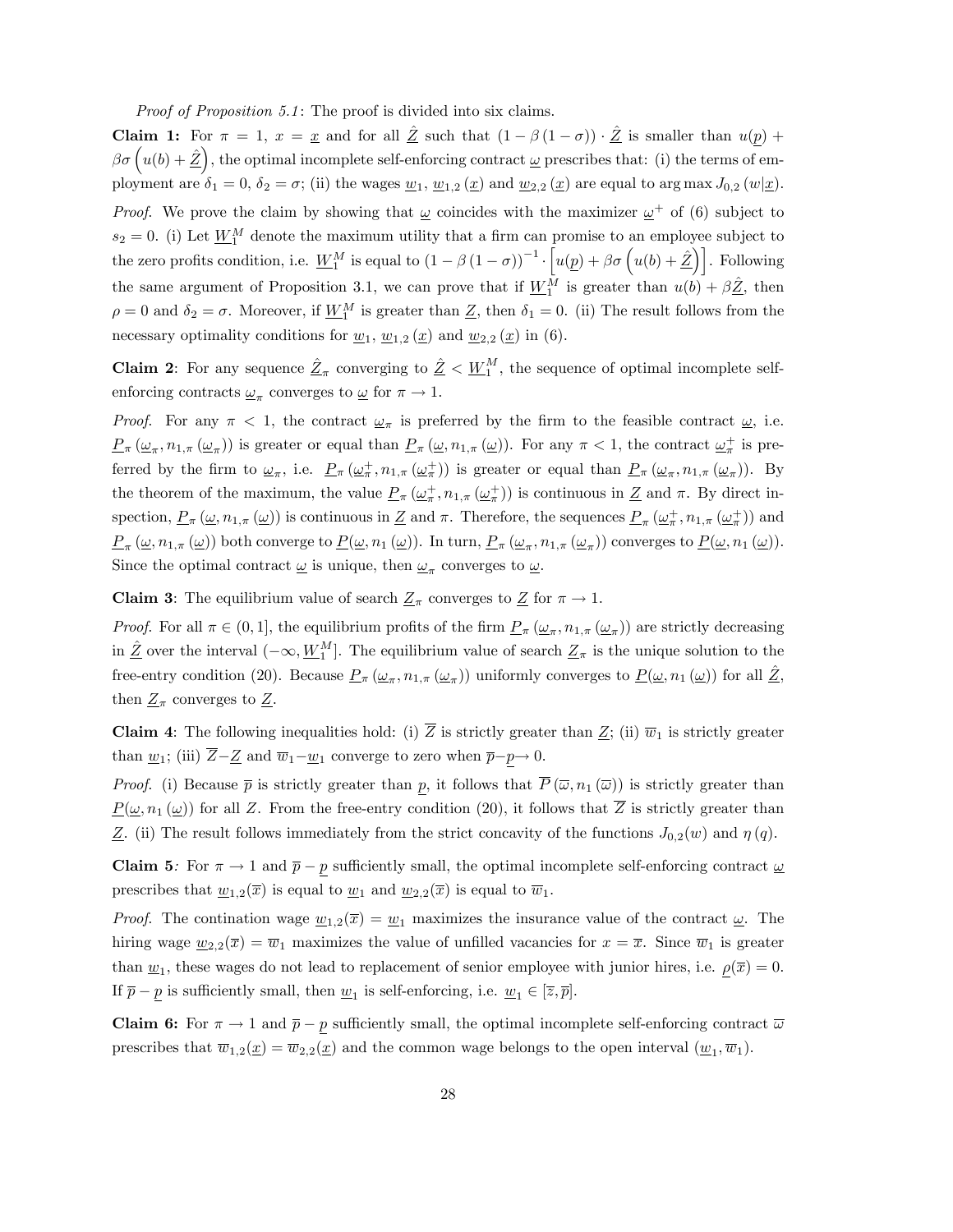Proof. The proof follows the same argument as in Proposition 4.5.

The remainder of the proof is provided in the main text. ||

# **REFERENCES**

- [1] Acemoglu, D., and R. Shimer. 1999. Efficient Unemployment Insurance. Journal of Political Economy 107: 893-928.
- [2] Azariadis, C. 1975. Implicit Contracts and Underemployment Equilibria. Journal of Political Economy 83:  $1183-202$ .
- [3] Baily, M. 1974. Wages and Employment under Uncertain Demand. Review of Economic Studies  $41:37-50.$
- [4] Beaudry, P., and J. DiNardo. 1991. The Effect of Implicit Contracts on the Movement of Wages Over the Business Cycle: Evidence from Micro Data. Journal of Political Economy 99: 665–688.
- [5] Boldrin, M., and M. Horvath. 1995. Labor Contracts and Business Cycles. Journal of Political  $Economy$  103: 972-1004.
- [6] Chari, V.V. 1983. Involuntary Unemployment and Implicit Contracts. Quarterly Journal of Economics 98: 107-22.
- [7] Galí, J., M. Gertler, and J. López-Salido. 2005. Markups, Gaps, and the Welfare Costs of Business Fluctuations. Manuscript, CREI.
- [8] Gertler, M., and A. Trigari. 2006. Unemployment Fluctuations with Staggered Nash Bargaining. Manuscript, New York University.
- [9] Green, J., and C. Kahn. 1983. Wage-Employment Contracts. Quarterly Journal of Economics 98: 173-87.
- [10] Grossman, S., and O. Hart. 1981. Implicit Contracts, Moral Hazard, and Unemployment. American Economic Review 71: 301-07.
- [11] <sup>*i*</sup> 1983. Implicit Contracts under Asymmetric Information. *Quarterly Journal of Economics* 98: 123-56.
- [12] Hall, R. 2005. Macroeconomic Fluctuations and the Allocation of Time. Journal of Labor Economics 15: S223-50.
- [13] <sup>*n*</sup> 1997. Employment Efficiency and Sticky Wages: Evidence from Flows in the Labor Market. American Economic Review 87: 397-407.
- [14] Harris, M., and B. Holmstrom. 1982. A Theory of Wage Dynamics. Review of Economic Studies 49: 315-33.
- [15] Holmstrom, B. 1983. Equilibrium Long-Term Contracts. Quarterly Journal of Economics 98:  $23 - 55.$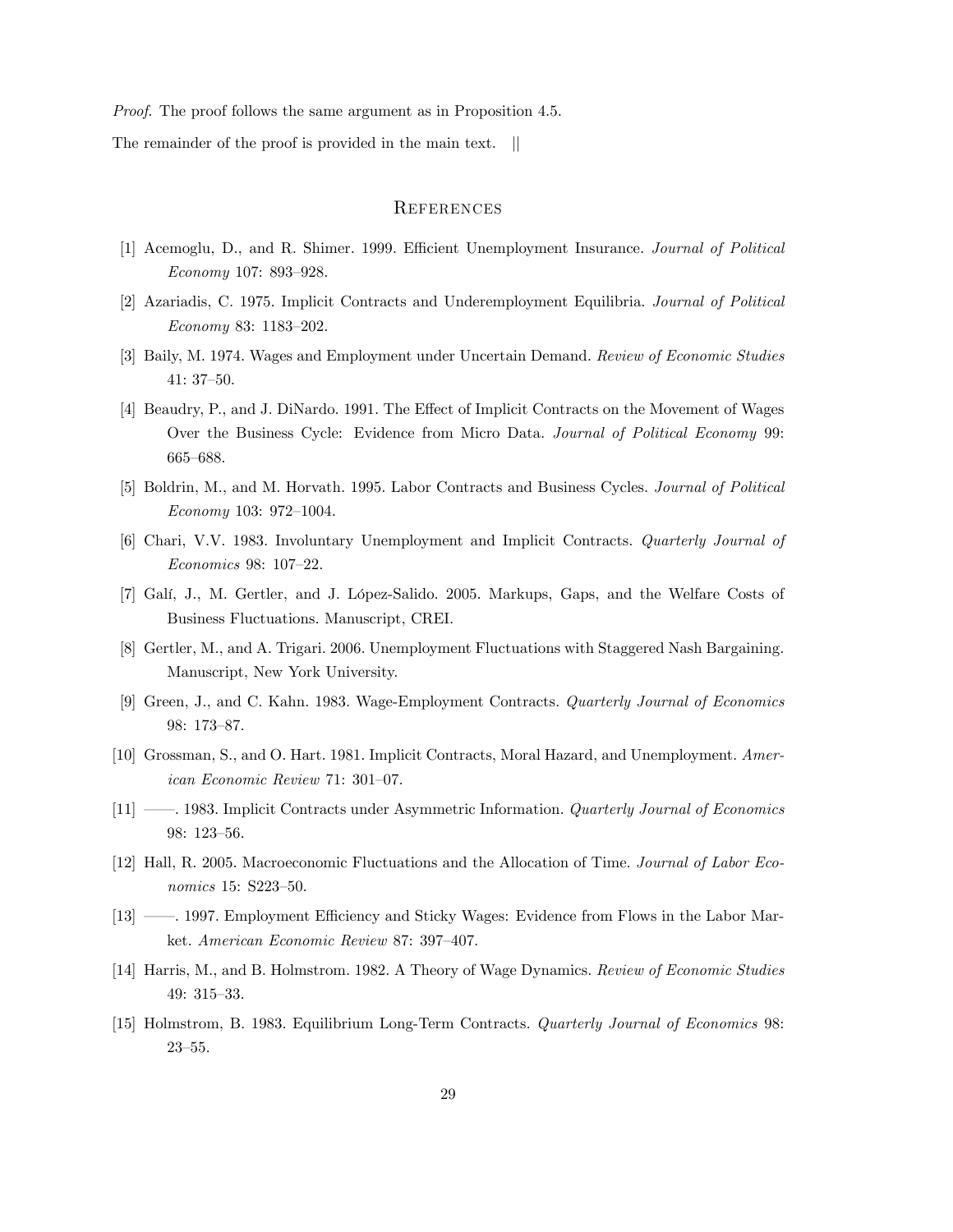- [16] Kennan, J. 2004. Private Information, Wage Bargaining and Employment Fluctuations. Manuscript, University of Winsonsin-Madison.
- [17] Kydland, F. 1995. Business Cycles and Aggregate Labor Fluctuations. In Frontiers of Business Cycle Research, edited by T. Cooley. Princeton NJ: Princeton University Press.
- [18] Menzio, G. 2005. High-Frequency Wage Rigidity. Manuscript, Northwestern University.
- [19] Moen, E. 1997. Competitive Search Equilibrium. Journal of Political Economy 105: 694–723.
- [20] Moen, E., and A. Rosen, 2005. Equilibrium Incentive Contracts and Wage Rigidity. Manuscript, Norwegian School of Management.
- [21] Montgomery, J. 1991. Equilibrium Wage Dispersion and Interindustry Wage Differentials. Quarterly Journal of Economics 106:  $163-79$ .
- [22] Mortensen, D. and C. Pissarides. 1999. New Developments in Models of Search in the Labor Market. In Handbook of Labor Economics, edited by O. Ashenfelter and D. Card. Amsterdam: Elsevier.
- [23] Nagypál, E. 2005. Labor Market Fluctuations, On-the-Job Search and the Acceptance Curse. Manuscript, Northwestern University.
- [24] Pissarides, C. 2000. Equilibrium Unemployment Theory. Cambridge MA: MIT Press
- [25] Rudanko, L. 2006. Labor Market Dynamics under Long Term Wage Contracting and Incomplete Markets. Manuscript, University of Chicago.
- [26] Shimer, R. 2005. The Cyclical Behavior of Unemployment and Vacancies. American Economic Review 95: 25-49.
- [27] Thomas, J., and T. Worrall. 1988. Self-Enforcing Wage Contracts. Review of Economic Studies 55: 541-53.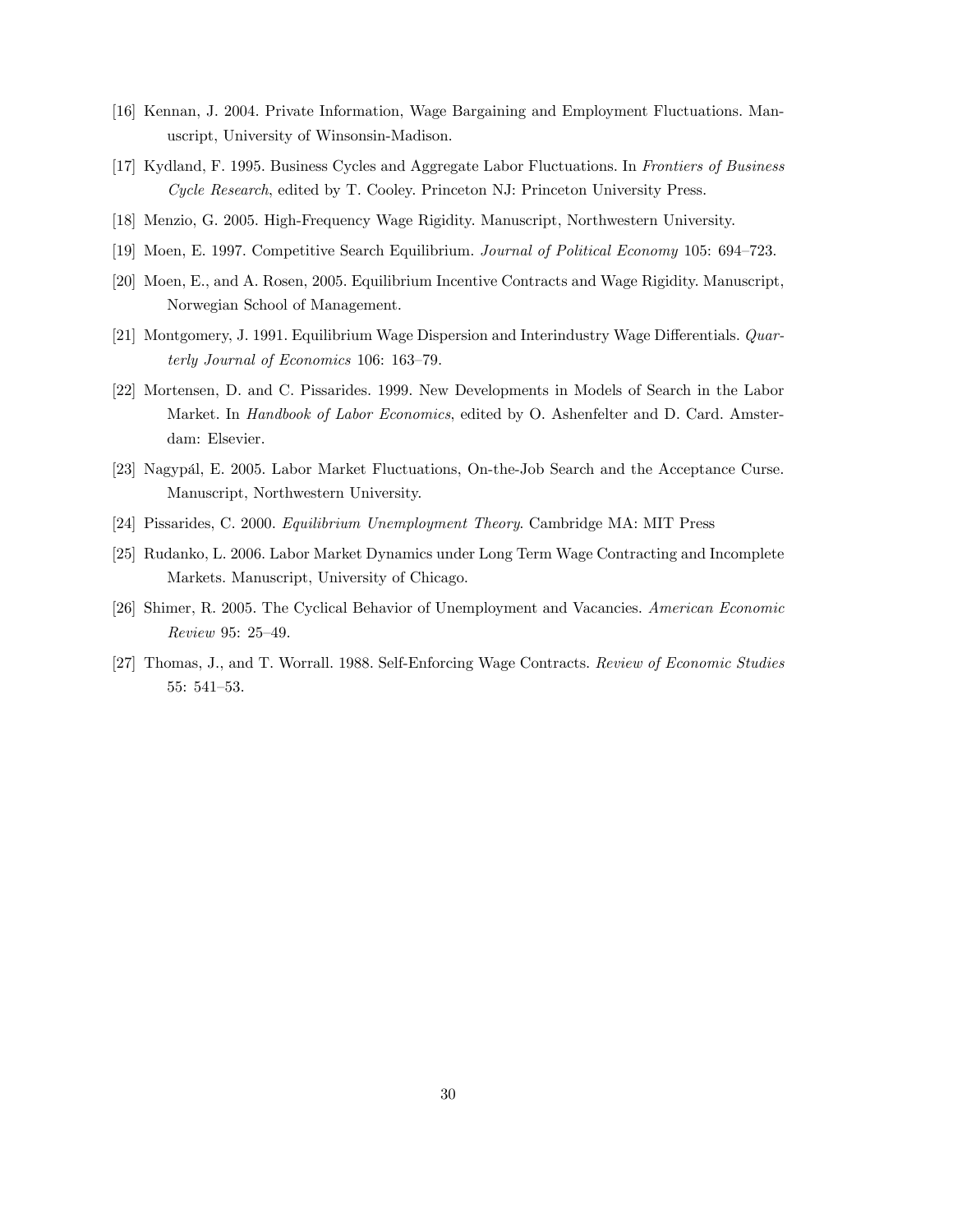